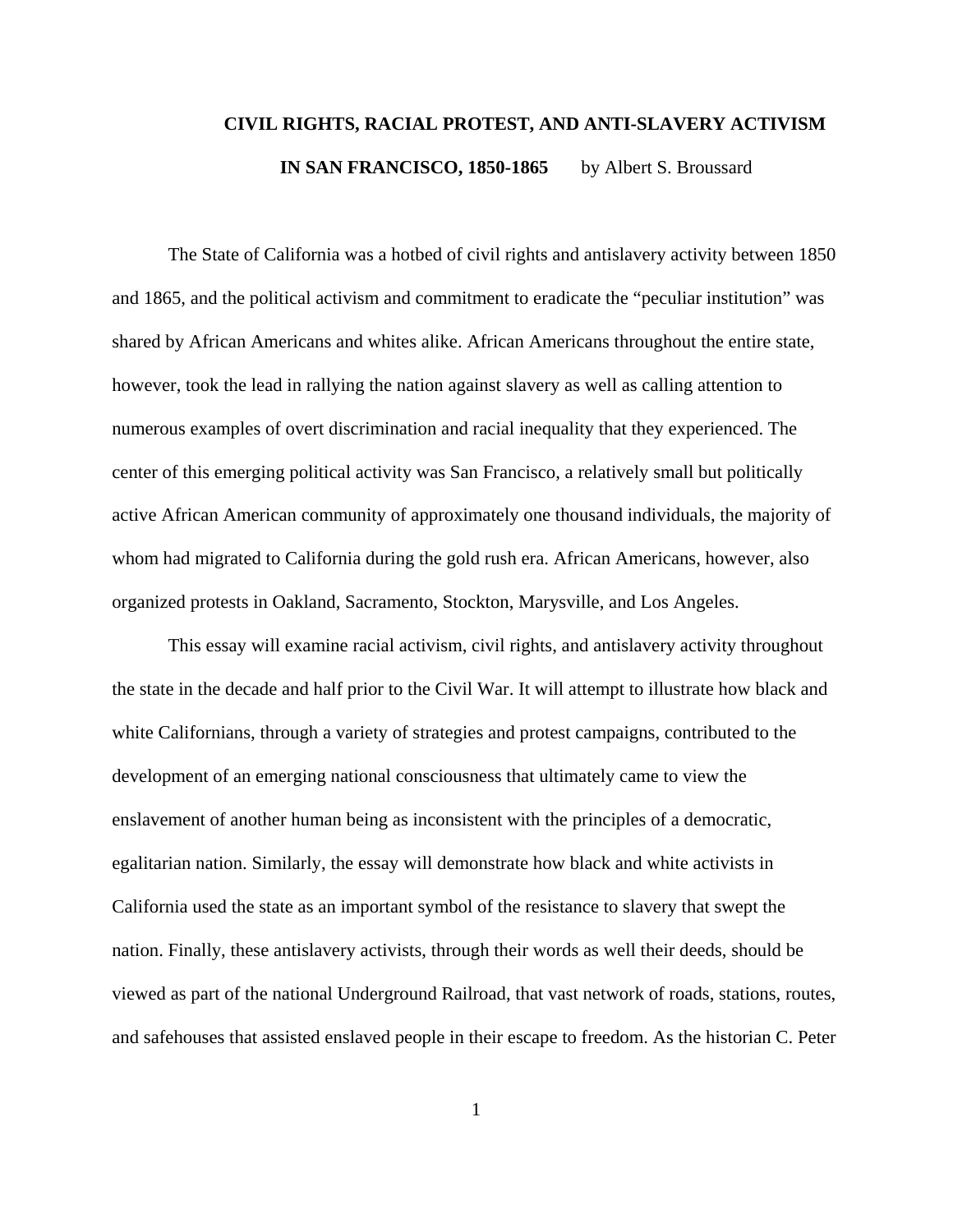Ripley writes, "As a formal term it [the Underground Railroad] refers to the movement of African-American slaves escaping out of the South and to the allies who assisted them in their search for freedom. $<sup>1</sup>$  $<sup>1</sup>$  $<sup>1</sup>$ </sup>

By the early 1850s, the State of California had attracted an impressive African-American leadership class. Although less than 1,000 African-Americans were recorded in the 1850 census for the entire state, one undetermined resident reported that the influence of African-Africans could be gleaned in part by the "original naming of at least thirty-odd geographical features either Negro or Nigger." The African-American population grew rapidly during the state's first decade, a sign that economic opportunity was available and not totally restricted because of race. Approximately 4,000 blacks resided in California in 1860 and the majority settled in San Francisco, Sacramento, and in the mining districts in the northern part of he state. $2^2$  $2^2$ 

<span id="page-1-0"></span><sup>&</sup>lt;sup>1</sup>C. Peter Ripley, "The Underground Railroad," in *The Underground Railroad* (Washington, D.C.:Division of Publications, National Park Service, 1998), p.45.

<span id="page-1-1"></span><sup>&</sup>lt;sup>2</sup>Hardy Frye, "Negroes in California from 1841-1875," San Francisco Negro Historical and Cultural Society Monograph, vol. 3 (April 19680, 1-2; *Preliminary Report on the Eighth Census*, *1860* (Washington, D.C.: Government Printing Office, 1862), 2, 130; An excellent account of the California Gold Rush is J. S. Holliday, *The World Rushed In: The California Gold Rush Experience* (New York: Simon and Schuster, 1981); Delilah Beasley, *The Negro Trail Blazers of California* (Los Angeles: 1919; reprinted, New York: Negro Universities Press, 1969).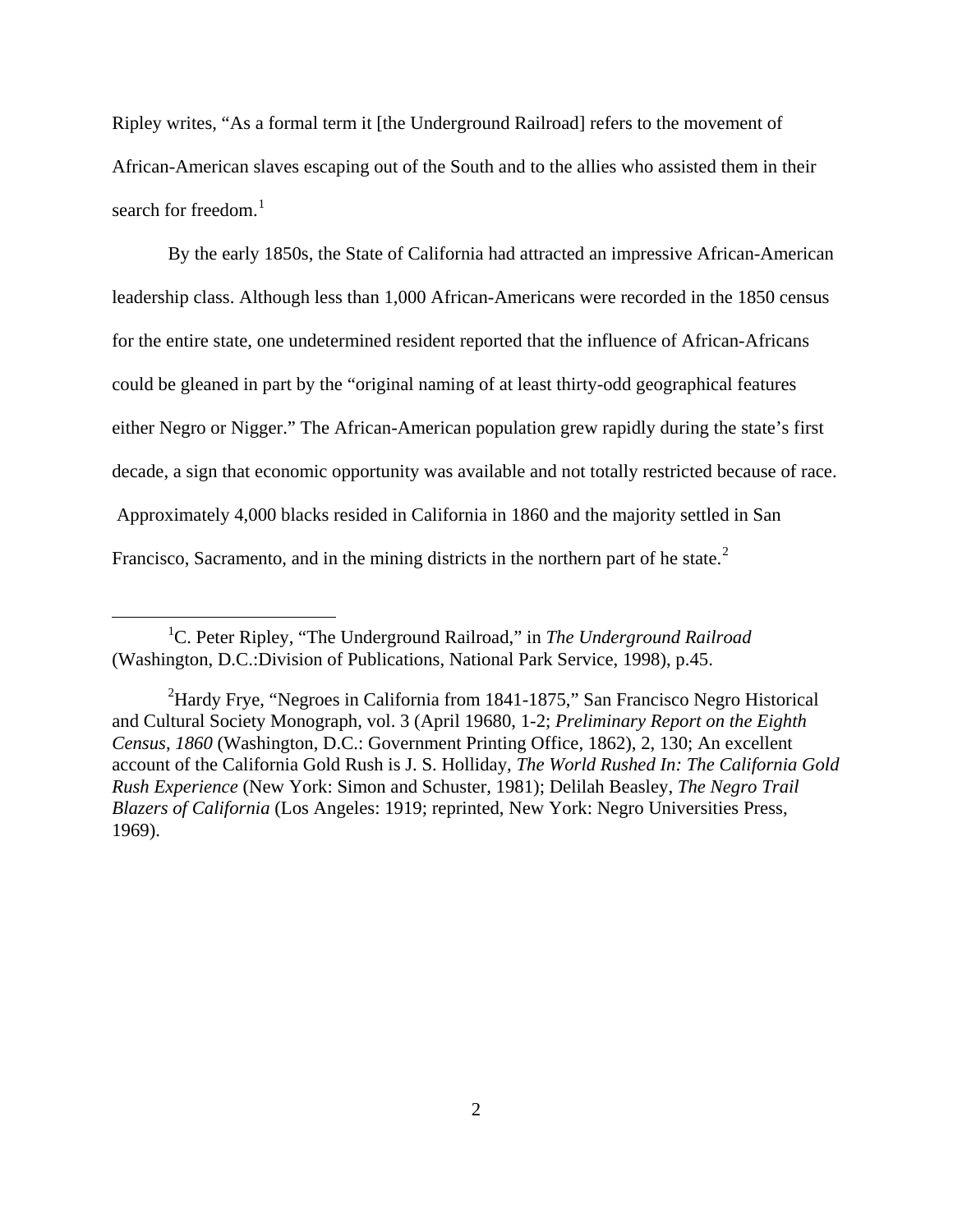California's famous Gold Rush attracted fortune seekers of all races and nationalities from around the entire world, and a small number of African-Americans, both slave and free, migrated to the Golden State. By 1852 an estimated three hundred slaves worked in California's goldfields, a pretty good indication that southern slaveholders did not fear bringing their human chattel into California despite the anitslavery provision that legislators had adopted in the 1849 state constitution. California, in fact, had the largest number of slaves of any state or territory west of Texas.<sup>[3](#page-2-0)</sup> Alvin Aaron Coffey, born a slave in Macon, Kentucky, accompanied his master to California in search of gold in 1849. Coffey and his master left Kentucky in April 1849 by wagon train and encountered many obstacles during the long and arduous journey including wolves, icy roads, the steep terrain of the Rocky Mountains, and a cholera epidemic. Yet after five difficult months of travel, Coffey's party finally reached California.<sup>[4](#page-2-1)</sup>

<span id="page-2-0"></span><sup>3</sup> Quintard Taylor, *In Search of the Racial Frontier: African Americans in the American West, 1528-1990* (New York, W. W. Norton, 1998), 78.

<span id="page-2-1"></span><sup>4</sup> Philip Montesano, "A Black Pioneer's Trip to California," *Pacific Historian* 13 (Winter 1969): 58-62.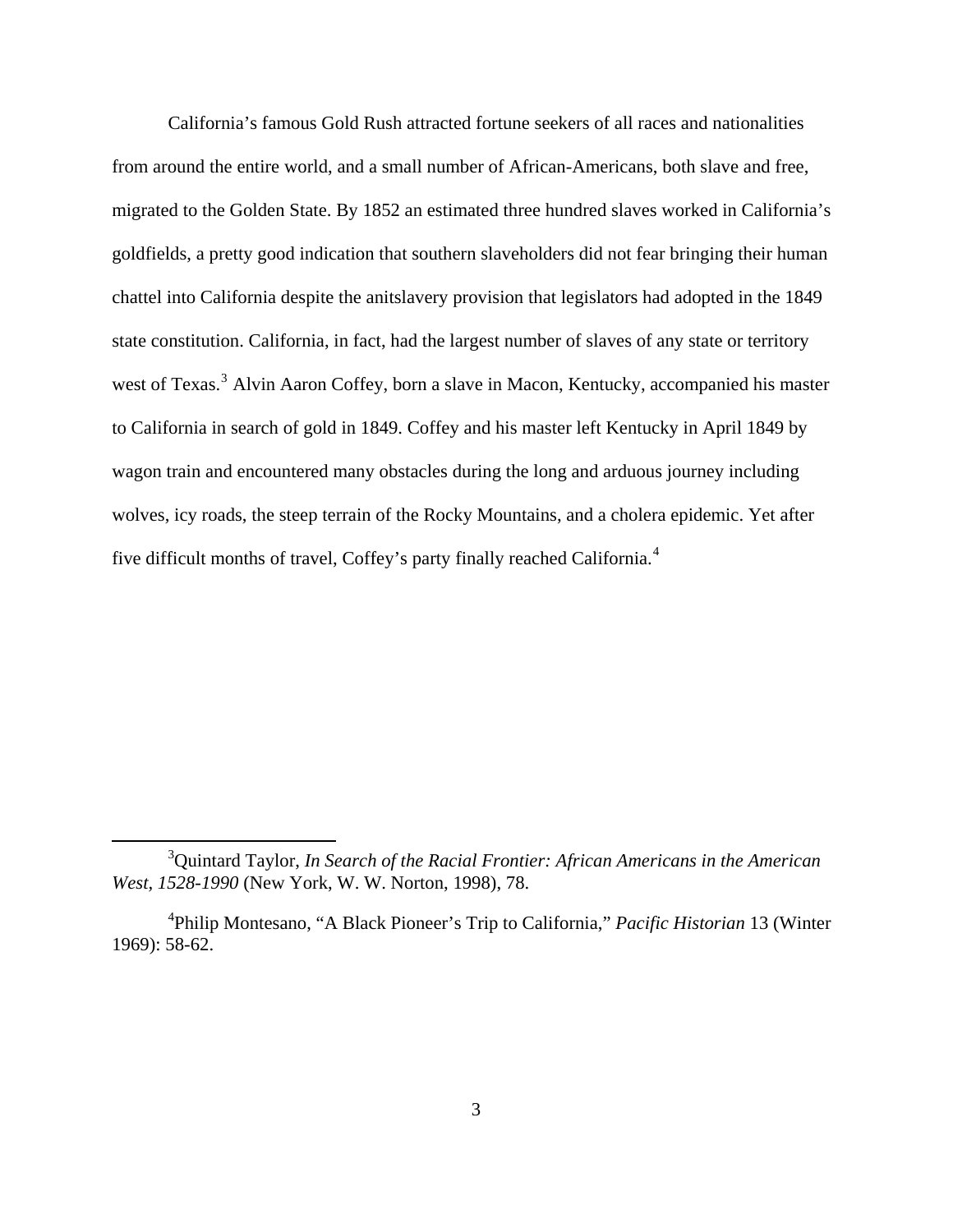Coffey's fate was not unique, for a number of other African American bondsmen traveled to California in search of gold. A slave owner named George McKinley Murrell, born into a comfortable slaveholding family in Bowling Green, Kentucky, brought a trusted slave named Rheubin out to the California gold fields in 1849 and established his base of operations on the north fork of the American River. "California is not the country that it had been represented to be, but there is plenty of gold here from what I have seen," he wrote back home to his family in Kentucky. Murrell spent two unsuccessful years in the mining fields, and, like the overwhelming majority of fortune-seekers, never managed to strike it rich. Yet his slave Rheubin proved to be invaluable to him in a number of respects. In addition to serving as a cook, laborer and body servant for his master, Rheubin was hired out as a cook and laborer to provide an additional source of income for his master. Hiring out slaves had been a common practices in the southern states, for it afforded African-American slaves a degree of freedom and autonomy that was absent on the plantation. It was also a lucrative practice for slave owners, for slaves worked in a wide array of service, skilled and semiskilled jobs, and their labor was always in demand. Although George Murrell returned to Kentucky in 1854, never having struck it rich, Rheubin died while hired out in the California gold fields in 1851. His employment as a cook in California mining towns increased his susceptibility to cholera and a number of infectious diseases.[5](#page-3-0)

Whether slave or free, early African American settlers who migrated to California were seeking, above all, economic opportunity, and a number of these individuals, despite

<span id="page-3-0"></span><sup>&</sup>lt;sup>5</sup> Albert S. Broussard, "Slavery in California Revisited: The Fate of a Kentucky Slave in Gold Rush California," *Pacific Historian* 29 (Spring, 1985):17-21.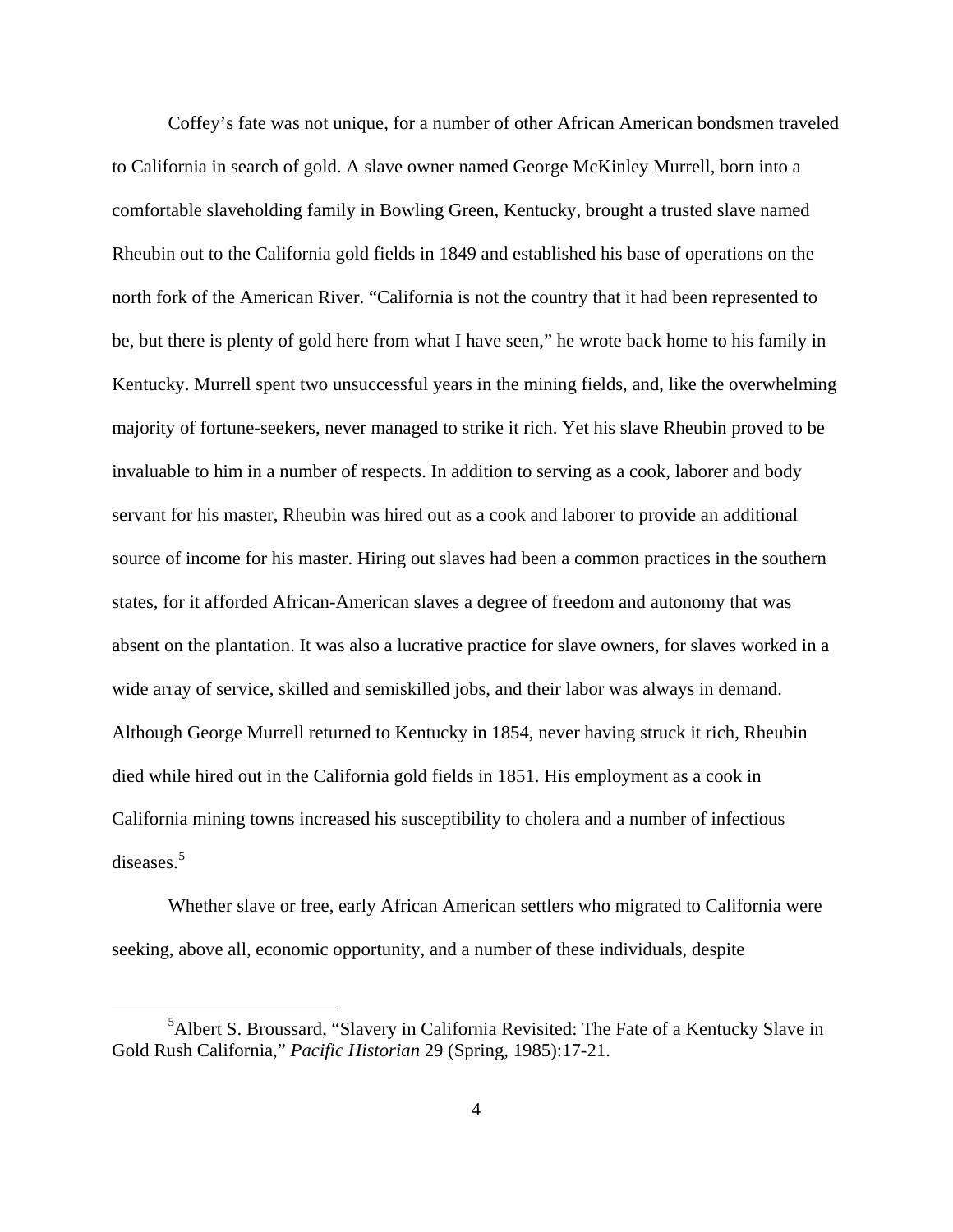considerable prejudice against African Americans, did remarkably well. One African-American migrant referred to San Francisco as the "New York of the Pacific," when he sized up San Francisco's economic opportunities for members of his race.<sup>[6](#page-4-0)</sup> Many others apparently agreed with his conclusion. The African American carpenter Mifflin Gibbs migrated to San Francisco with the desire to pursue his trade as well as pan for gold, and discovered that white carpenters threatened to strike rather than accept an African American co-worker. The resilient Gibbs then established the Pioneer Boot and Shoe Emporium, which specialized in the sale of fine boots and shoes, and was quite profitable for many years. Gibbs was one of only three African-American merchants listed in the 1852 census for San Francisco.<sup>[7](#page-4-1)</sup>

<sup>6</sup> *Frederick Douglass' Paper*, October 30, 1851 and December 11, 1851.

<span id="page-4-1"></span><span id="page-4-0"></span><sup>7</sup> Mifflin W. Gibbs, *Shadow and Light: An Autobiography* (Washington, D.C., 1902, reprint ed., New York: Arno Press and the New York Times, 1968), 44-45.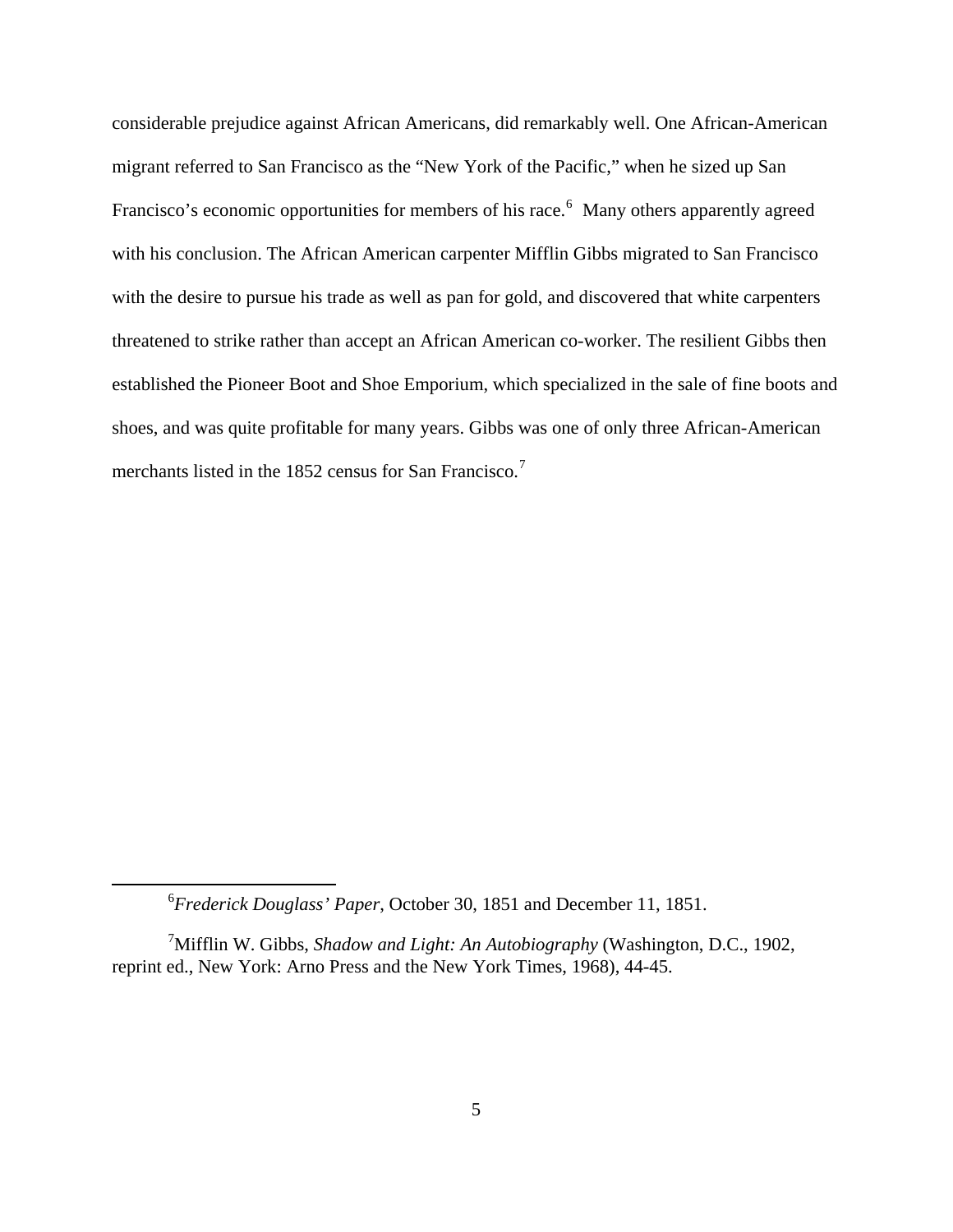Similarly, Mary Ellen Pleasant, a black boardinghouse keeper and influential member of San Francisco's African American community from the time of her arrival in 1849, owned property in San Francisco and Oakland prior to her death in 1904 and accumulated an estate valued at \$300,000.<sup>[8](#page-5-0)</sup> Pleasant's name was also linked intimately to the antislavery movement in California, for she contributed unspecified sums to the campaigns to hide fugitive slaves . The fugitive slave Archy Lee resided at the boardinghouse of Mary Ellen Pleasant. And although it has never been verified, Pleasant allegedly served as one of the principal financial backers of the white abolitionist John Brown's abortive raid on the federal arsenal at Harpers Ferry, Virginia in 185[9](#page-5-1).<sup>9</sup> It is highly probable that Pleasant and other free African-Americans contributed modest sums to assist John Brown, but unlikely that she gave Brown the sum of \$30,000, which she alleged late in her life.

<span id="page-5-0"></span><sup>&</sup>lt;sup>8</sup> Lynn M. Hudson, "When Mammy Becomes a Millionaire: Mary Ellen Pleasant, An African American Entrepreneur," Ph.D. dissertation, Indiana University, 1996.

<span id="page-5-1"></span><sup>9</sup> Rudolph M. Lapp, *Blacks in Gold Rush California* (New Haven: Yale University Press, 1977), 100, 152; "Mary Ellen Pleasant," in Rayford W. Logan and Michael R. Winston, eds., *Dictionary of American Negro Biography* (New York: Norton, 1982), 495-96.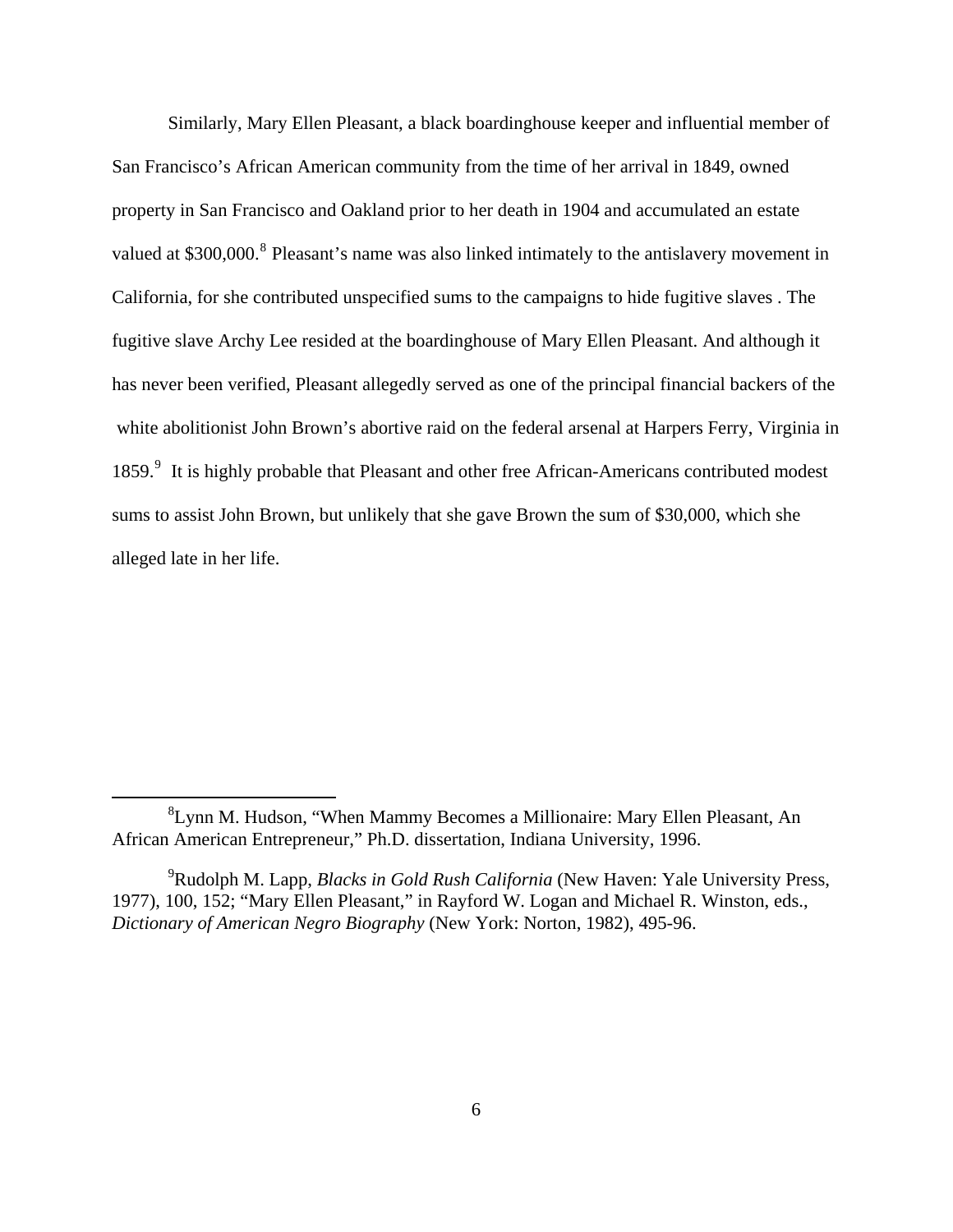The majority of African-American workers were not as fortunate as either Gibbs or Pleasant, for they owned neither property nor worked in the skilled trades in San Francisco. Most found work as unskilled laborers or in domestic service, jobs which paid considerably less than skilled jobs and were not protected by unions. Small wonder that the majority of black San Franciscans, in tandem with their counterparts throughout the state, often linked their own struggle for civil rights and racial equality with the larger struggle against slavery. The two campaigns were inseparable. Organized black protest, therefore, to eradicate slavery and to eliminate racial discrimination were integral features of San Francisco's early history, and black leaders were in the vanguard of this movement. In 1851, African-American leaders, led by Jonas H. Townsend and Mifflin Gibbs, printed a resolution in the *Alta California*, a local newspaper, protesting the denial of the franchise and the right of blacks to testify in court cases involving whites. This campaign had broad-based community support and it also galvanized a small segment of white San Franciscans as well. The San Francisco *Pacific Appeal*, a weekly black newspaper, wrote that African-Americans would be unable to protect either themselves or their property without the right to testify against whites in a court of law.<sup>[10](#page-6-0)</sup>

<span id="page-6-0"></span><sup>10</sup>Beasley, *The Negro Trail Blazers of California,* 54-65.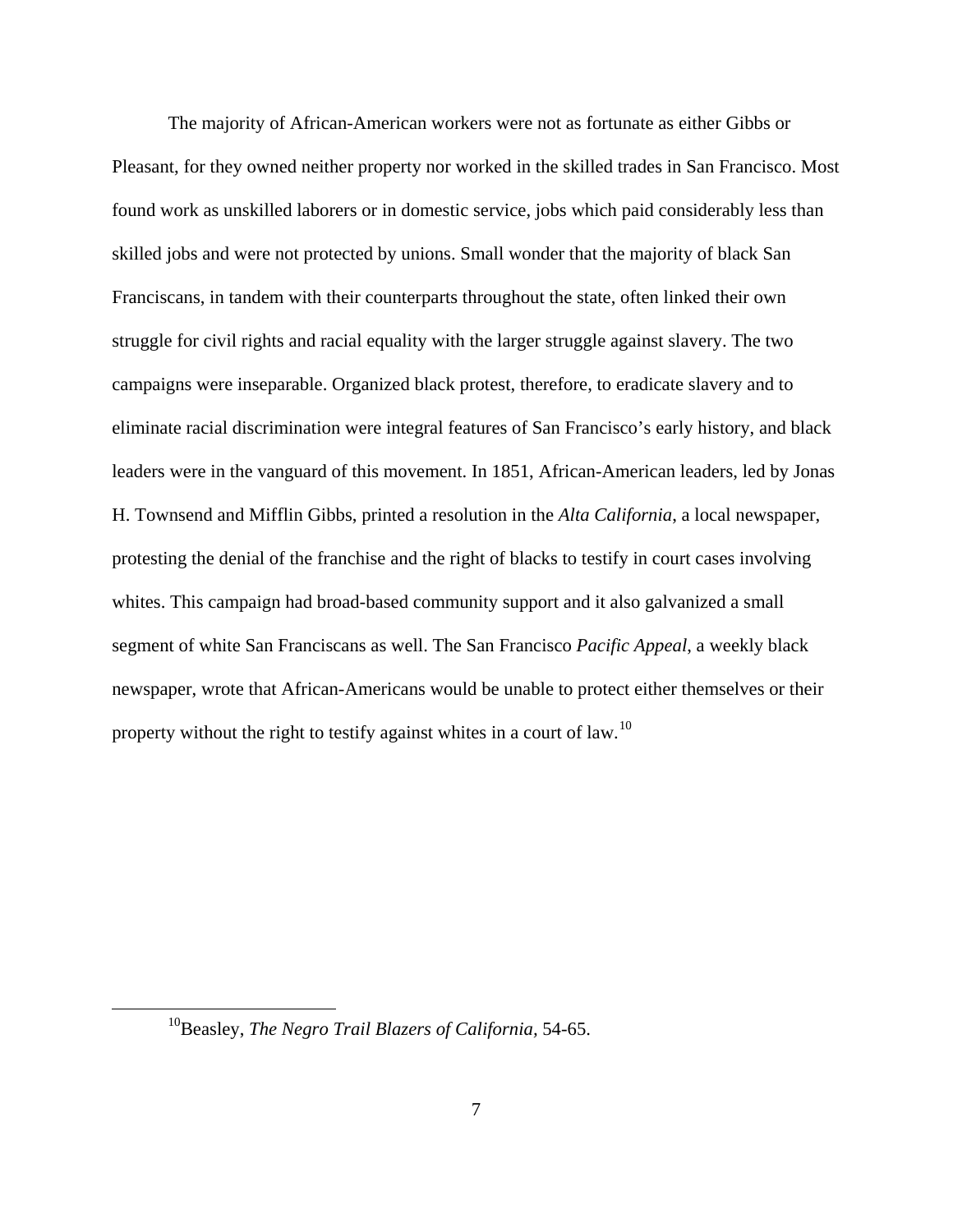One case in 1861 illustrated this in a dramatic way. In that year a prominent and well respected black merchant named George W. Gordon was killed by a white man named Robert Schell, who had stolen money from Gordon's business. When Mrs. Gordon filed a complaint with the police, she was informed that because of her race she could not offer testimony in this case. The police conducted a perfunctory investigation, nevertheless, after which Schell returned to the establishment and caned Gordon in full view of black witnesses. As Gordon attempted to flee, Schell drew a gun and mortally shot Gordon in the chest. He then preceded to pistol whip the dead African-American in view of white witnesses. Schell was arrested and tried in a court of law, but escaped the more serious charge of first-degree murder because African-Americans who saw him shoot Gordon were prohibited under state law from testifying in court against a white person. Schell was convicted on the lesser charge of second-degree murder, but this case had a profound impact on the thinking of many well-meaning whites. First, it illuminated the stark and ugly reality that even the most industrious and respected African-Americans could not defend themselves in a court of law in California on the serious charge of murder as long as they were prohibited from testifying against whites. Second, Thomas Starr King, a Unitarian minister and one of the most respected ministers in California, officiated at George Gordon's funeral services. King's presence was a powerful symbol that many influential white San Franciscans had also come to the conclusion that the segregated testimony statute had long lived its usefulness.<sup>[11](#page-7-0)</sup>

But George Gordon's murder also casts an ominous shadow over San Francisco's veneer of good race relations throughout the nation. The Gordon family had originally moved from New York, which contained one of the most politically active black communities in the nation. When

<span id="page-7-0"></span><sup>11</sup>Lapp, *Blacks in Gold Rush California,* 280-9; San Francisco *Examiner,* July 29, 1968.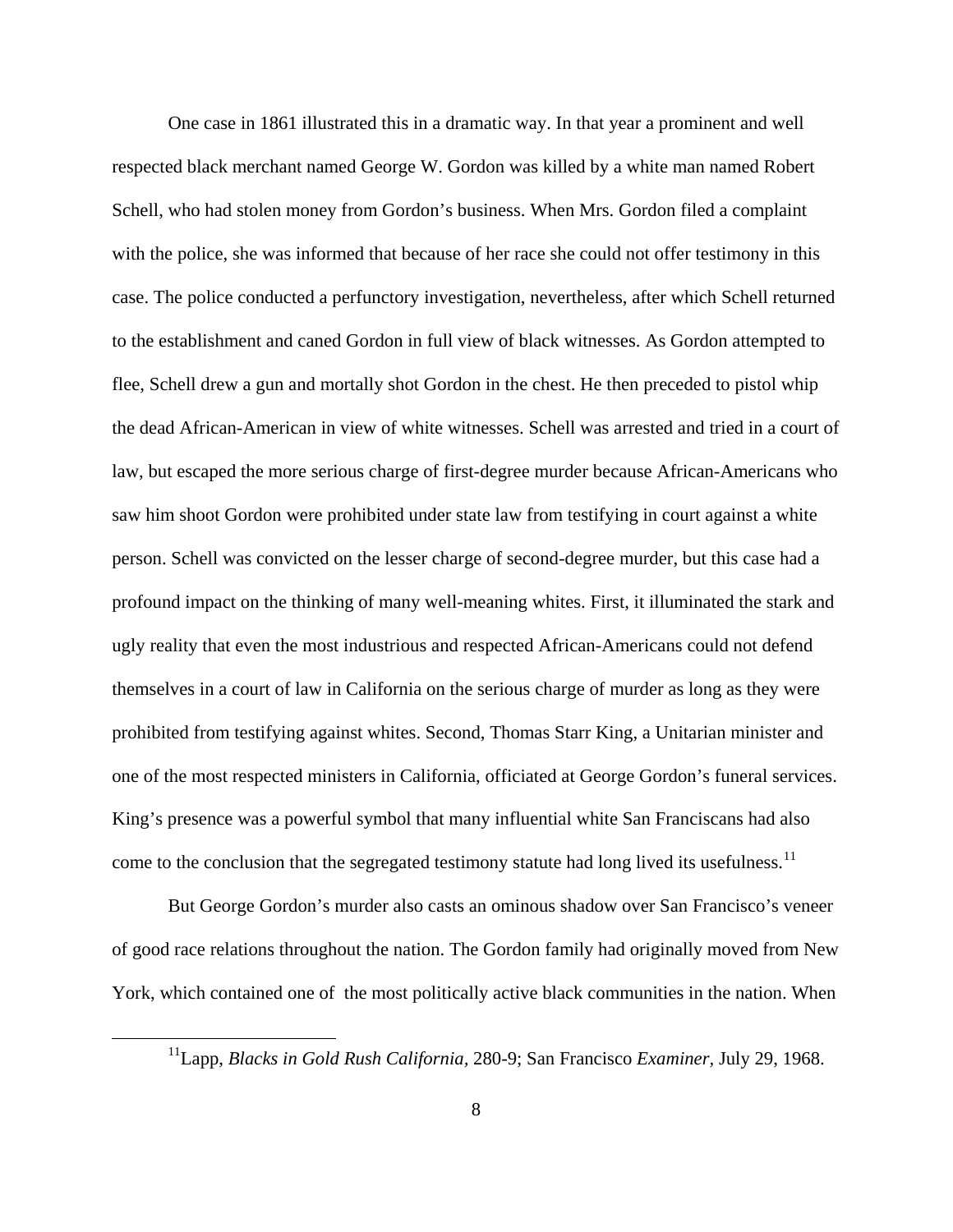news of George Gordon's murder reached this vibrant east coast metropolis, it casts an ugly pail over San Francisco, an image of bigotry and racial intolerance that many San Franciscans had worked hard to prevent. Quite the contrary, a committed minority of San Franciscans had worked to ensure that all San Franciscans, regardless of race, religion, or ethnic origin could succeed, provided that they were willing to work hard.<sup>[12](#page-8-0)</sup> Small wonder that in the wake of George Gordon's murder and a petition drive by San Francisco's African American leadership, the California State Legislature granted blacks in March 1863, although not Asians or Indians, the right to testify against whites in a court of law. And although gaining the right to testify against whites did not bring about full equality for African Americans in San Francisco, it was a significant step in the right direction.

The campaign to secure the right of testimony was a biracial struggle, where black and white San Franciscans collectively attacked segregation and racial inequality. Yet San Francisco's African American leadership, many of whom had migrated to the west from east coast cities such as New York, Boston, or Philadelphia, took the lead in pressing for civil rights and the abolition of slavery. Thus men such as the Reverend Jeremiah Burke Sanderson, Philip A. Bell, William H. Hall, and John J. Moore, were not content with half-a-loaf, but pressed whites to grant African Americans full equality.

<span id="page-8-0"></span><sup>&</sup>lt;sup>12</sup>Kevin Starr, *Americans and the California Dream, 1850-1915* (New York: Oxford University Press, 1973), 76-77.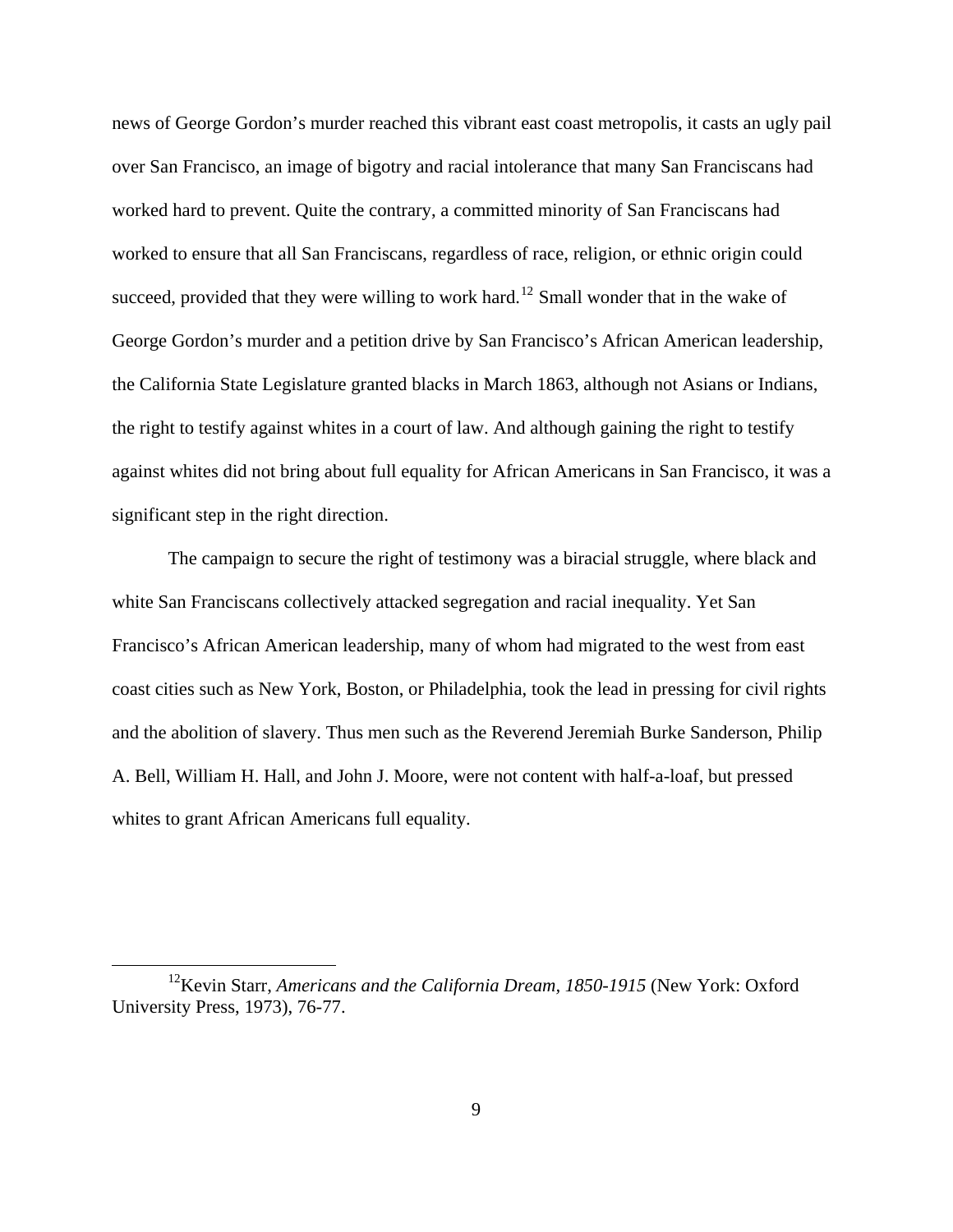Jeremiah Burke Sanderson was one of the most capable leaders of any race in early San Francisco. Arriving in San Francisco from New Bedford, Massachusetts in 1854, Sanderson pushed for antislavery and racial equality for free blacks both in his native Massachusetts and in California. Sanderson focused most of his considerable energy on the right of African Americans to gain the vote and securing an equal education for black children.<sup>[13](#page-9-0)</sup> The struggle to obtain the suffrage for black San Franciscans actually predated Sanderson's arrival in California, for black leaders had established suffrage associations such as the Franchise League as early as 1852. One of the most notable protests staged by African Americans to illuminate San Francisco's brand of taxation without representation occurred in 1857, when Mifflin Gibbs and John Lester, two black proprietors of a general merchandise store in San Francisco, refused to pay their poll tax. They vowed that they would "never willingly pay three dollars as poll-tax as long as we remain disfranchised, oath-denied, outlawed colored Americans." Their protest, however just, fell, on deaf ears, for the tax collector seized approximately thirty dollars of goods from their establishment to satisfy their debt.<sup>[14](#page-9-1)</sup>

San Francisco's black population was too small during these years for the early suffrage associations to make much headway, but the momentum never ceased, and African Americans carried this struggle into the 1860s. By 1862 Philip A. Bell, who had migrated to San Francisco from New York, led the campaign to grant African Americans the vote. As editor of the San Francisco *Pacific Appeal* and the San Francisco *Elevator*, both weekly black newspapers, Bell

<span id="page-9-1"></span><span id="page-9-0"></span><sup>13</sup>Rudolph Lapp, "Jeremiah Sanderson: Early California Negro," *Journal of Negro History* 55 (October 1968): 321-333.

<sup>14</sup>*The Liberator,* July 3, 1857.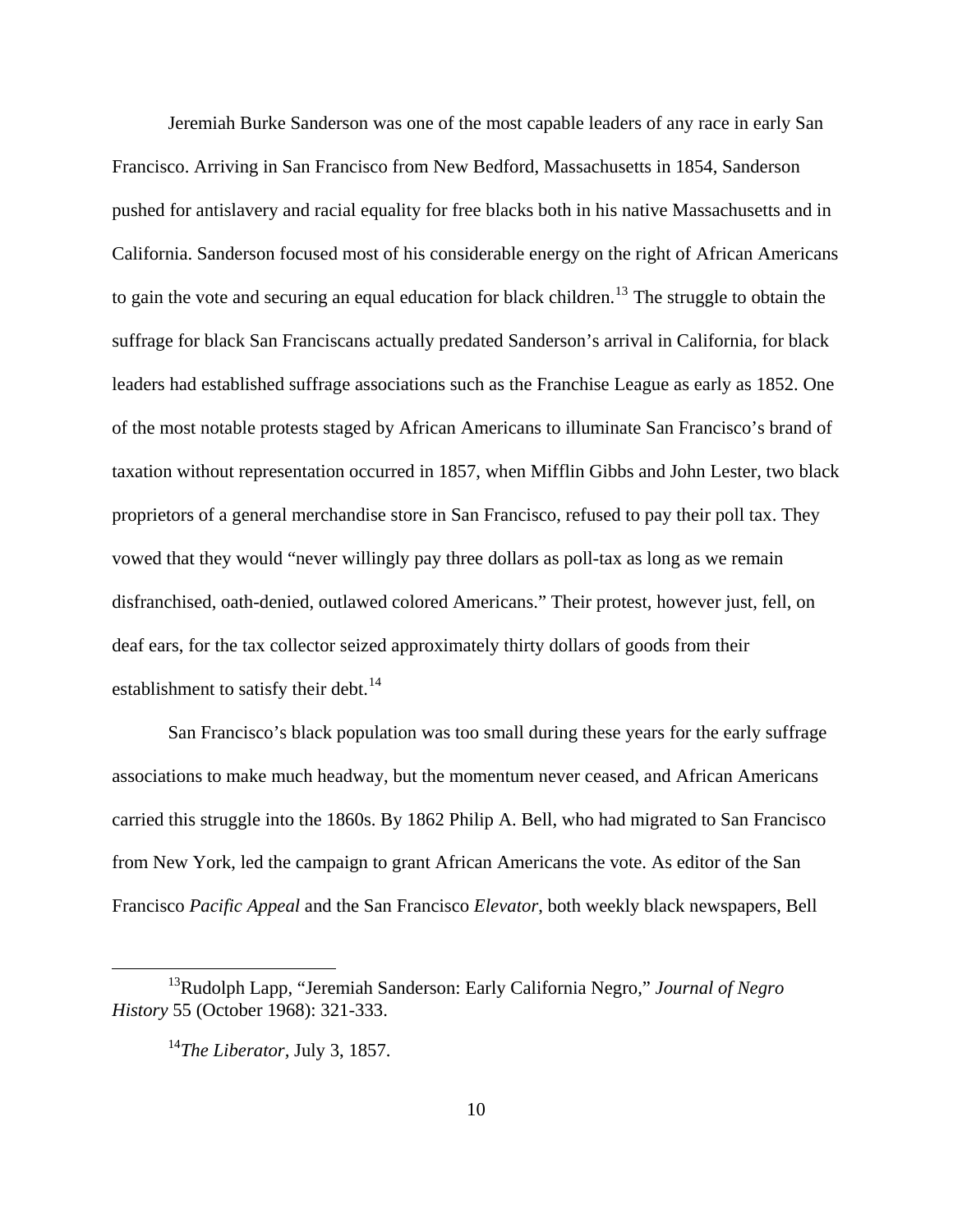took the lead in pressing this issue before San Franciscans. He reminded African Americans that "we cannot expect our rulers to thrust favors upon us, unless we show that we desire them. We are neglectful in our duty to ourselves, to our country, and to posterity, if we do not appreciate our political rights enough to demand them."<sup>[15](#page-10-0)</sup> Bell also rejected the racist argument that African Americans were not intelligent enough to vote in a responsible manner. Conceding that African Americans did not have the same educational opportunities as their white counterparts, he concluded, however, that it would not "require a generation to educate them [African Americans] to an intelligent use of the ballot." Black San Franciscans, he maintained, would be as responsible in casting their ballots as any other group.

<span id="page-10-0"></span><sup>15</sup>San Francisco *Elevator,* September 20, 1867 and February 21, 1868.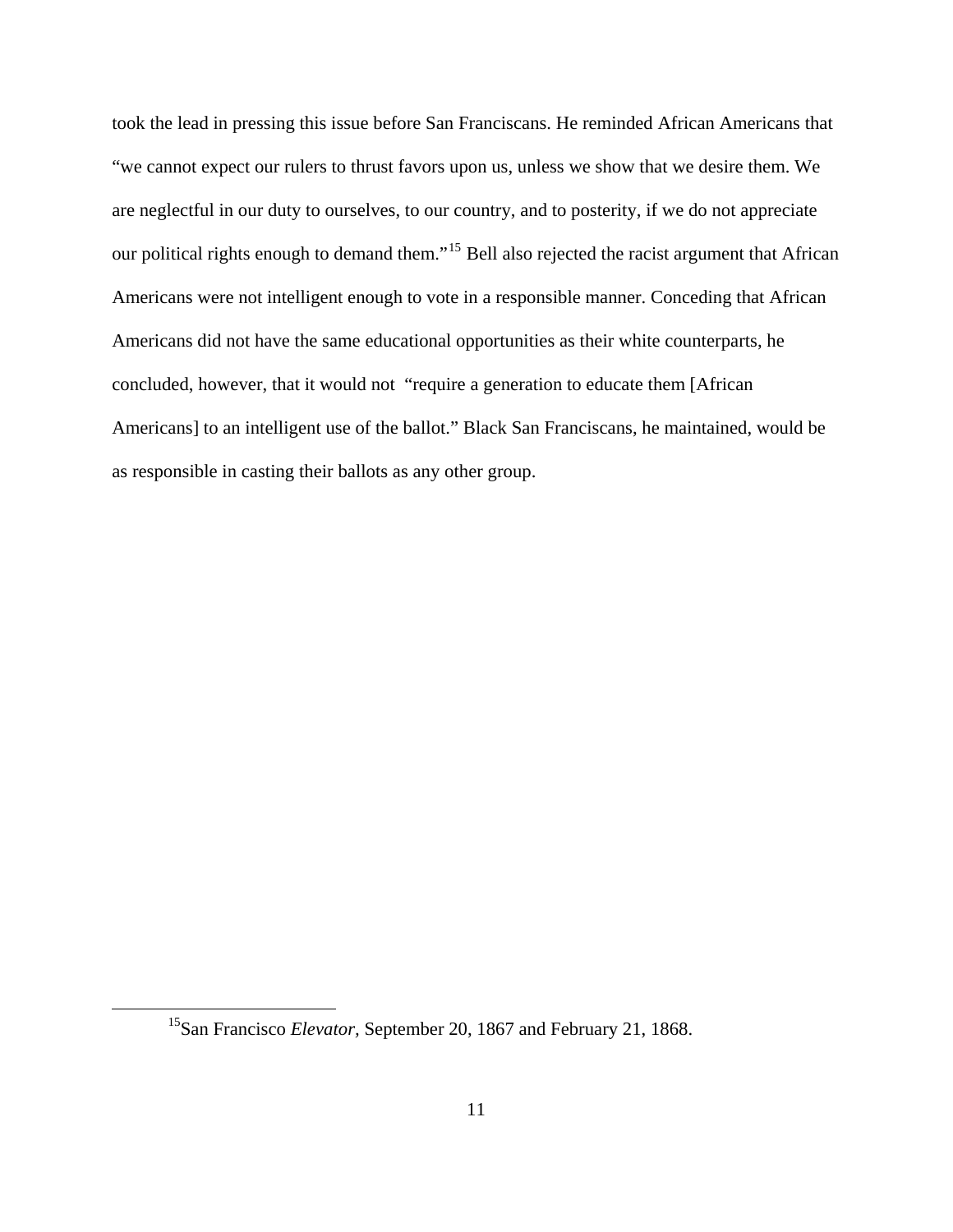Philip Bell's criticism of the racially restrictive suffrage law was shared by other African American leaders. William H. Hall, a respected black leader, called the right of African Americans to gain the vote "the most momentous issue ever addressed to public opinion, and [it] embraces the political prospective of all parties.<sup>[16](#page-11-0)</sup> The Reverend John J. Moore was even more critical of white San Franciscans, for he argued that denying African Americans the right to vote constituted taxation without representation, the sacrifice of a natural right, and a grievous infringement on the citizenship rights of blacks. The suffrage was a natural right, not a privilege, Moore argued, and it served as an important means of self-defense against foreign immigrants who discriminated against blacks. Moore pleaded with the state legislature to remove this stain from the body politic. $17$ 

<span id="page-11-0"></span><sup>16</sup>San Francisco *Elevator,* November 10, 1865.

<span id="page-11-1"></span><sup>17</sup>San Francisco *Elevator,* May 26, 1865.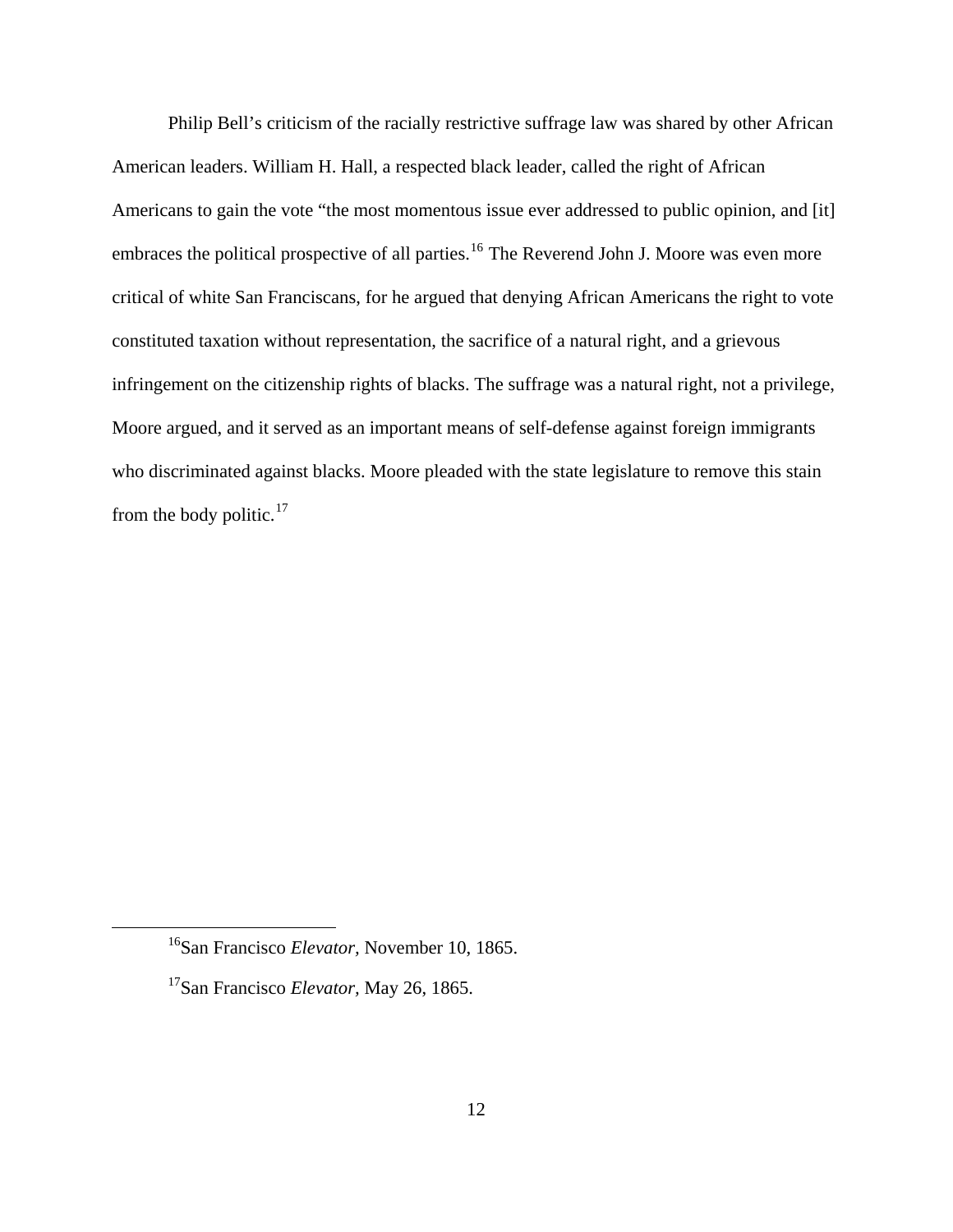The leadership of Bell, Hall, Moore, among others, galvanized San Francisco's black community. When African Americans organized a political conference in 1865, the right to vote was the most prominent issue. The black delegates who assembled based their argument on the contributions that African Americans had made to American society and the invaluable service that black soldiers had performed for the Union army during the Civil War. As numerous historians have shown, African American soldiers viewed the Civil War as largely a conflict to end slavery, and the union soldiers who liberated slaves in the confederacy could be black as well as white. The conferees formally petitioned the legislature, requesting immediate repeal of the discriminatory franchise law. California's white political leadership, although dominated by Republicans who had been more sympathetic to the political rights of African Americans than their Democratic counterparts, refused to budge on this issue. African Americans throughout the state of California were unable to vote until the passage of the Fifteenth Amendment to the United States Constitution was ratified in 1870. In a symbolic gesture, the California State Legislature formally ratified the Fifteenth Amendment in  $1962$ <sup>[18](#page-12-0)</sup>

African Americans were just as passionate about the education of their children, despite a persistent pattern of segregation of public and private education throughout the nation before the Civil War.[19](#page-12-1) Even some of the most progressive cities such as New York, Philadelphia, and Boston, provided separate schools for black children, and many American cities provided no educational facilities for black students at all. Yet African Americans had hoped that San

<span id="page-12-0"></span><sup>18</sup>Brainerd Dyer, "One Hundred years of Negro Suffrage," *Pacific Historical Review* 41 (February 1968): 1-20.

<span id="page-12-1"></span><sup>19</sup>See Leonard Curry, *The Free Black in Urban America, 1800-1850: The Shadow of the Dream* (Chicago: University of Chicago Press, 1981), 147-173.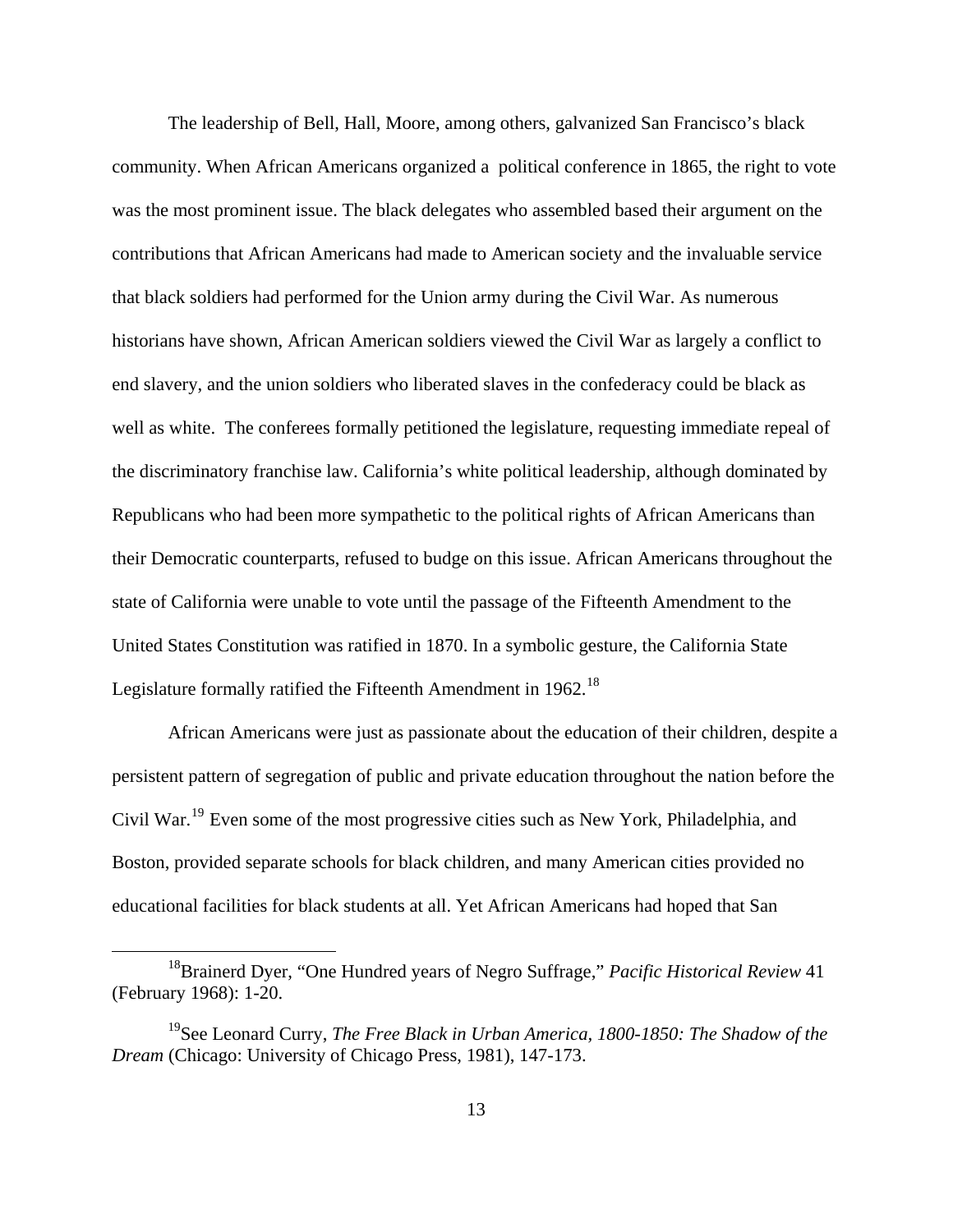Francisco would be different because California's earliest school laws made no specific mention of race. To their horror, they discovered that San Francisco offered African American children two choices: segregated schools or no schools at all. As early as 1854, black children attended segregated and inferior schools. The segregated school for black children, located near the corner of Jackson and Virginia streets, was housed in the basement of a black church, and it was described by a group of African American leaders who inspected its condition as "dark, damp, with only one small yard as a playground."<sup>[20](#page-13-0)</sup>

<span id="page-13-0"></span><sup>20</sup>*Frederick Douglass' Paper,* September 22, 1854.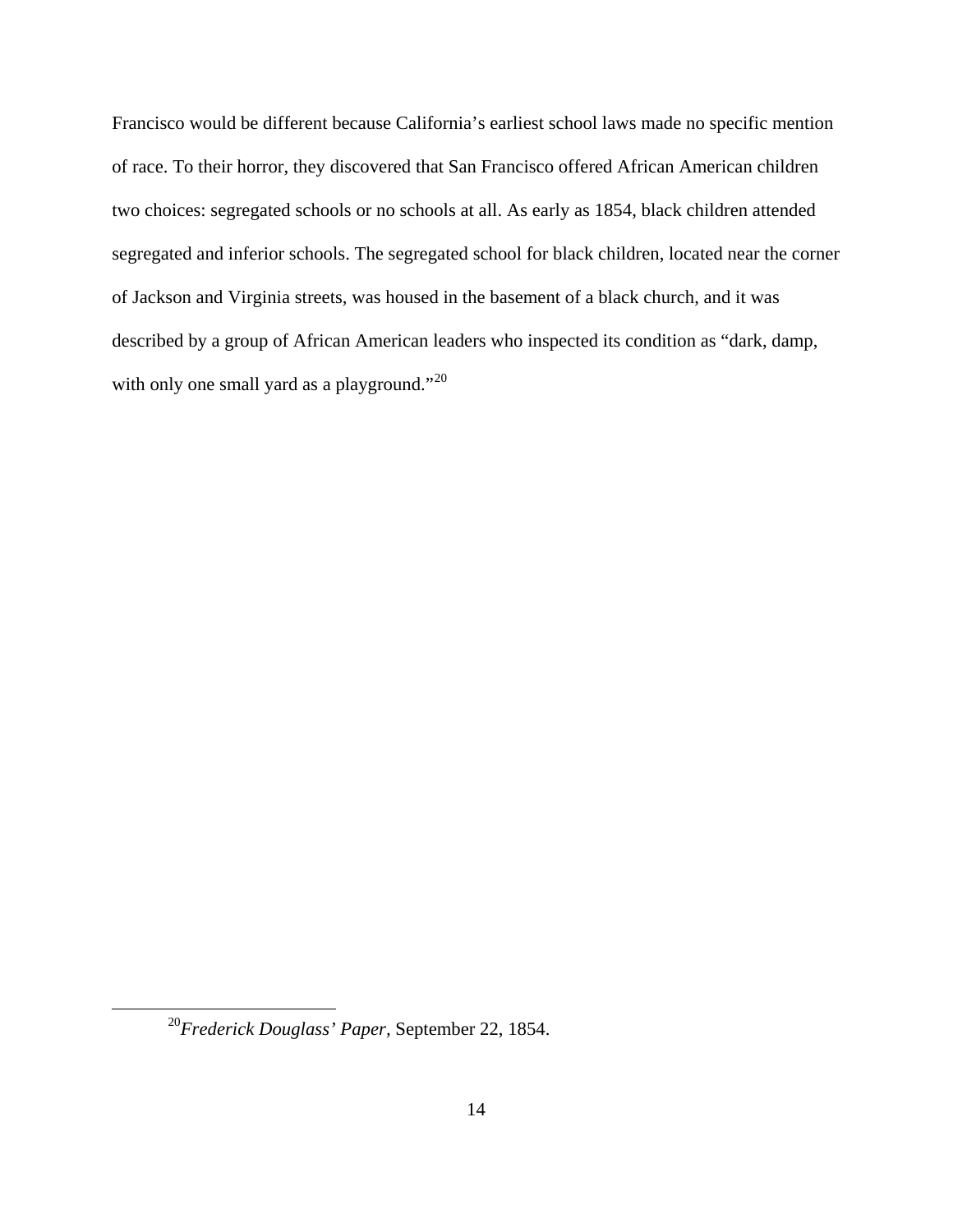The effort to integrate San Francisco's public schools dominated the African American press during the early 1870s. "The proper education of our children is paramount to all other considerations," wrote the San Francisco *Pacific Appeal.*[21](#page-14-0) Two black state conventions also made education one of the most important issues that black delegates considered. This issue finally came to a head in 1872 when Noah Flood, the principal of the Broadway Grammar School, was sued by the parents of Mary Frances Ward, an African American student, who had been denied admission because of her race. This "test case" was the kind of challenge that black leaders had prayed for many years. And to the delight of black leaders, John W. Dwinelle, a prominent white local attorney, agreed to serve as Ward's counsel.

Dwinelle argued that the existing law, which prohibited black children from attending white schools, violated the Fourteenth and Fifteenth Amendments, as well as the Civil Rights Act of 1866, which provided African Americans equal protection under the law. He was optimistic therefore that the state supreme court would strike down California's segregated school law. Indeed, in 1874 the California State Supreme Court ruled that unless separate schools for black children were maintained, African Americans could not be legally excluded from white schools. This was not the opinion from California's highest court that either Dwinelle or African American leaders had hoped for, because it did not address the pivotal question of equality before the law. The segregated school for black children continued to operate for a brief period as it had before the parents of Mary Frances Ward challenged the legality of segregated schools in San Francisco.

<span id="page-14-0"></span><sup>21</sup>San Francisco *Pacific Appeal,* November 25, 1871.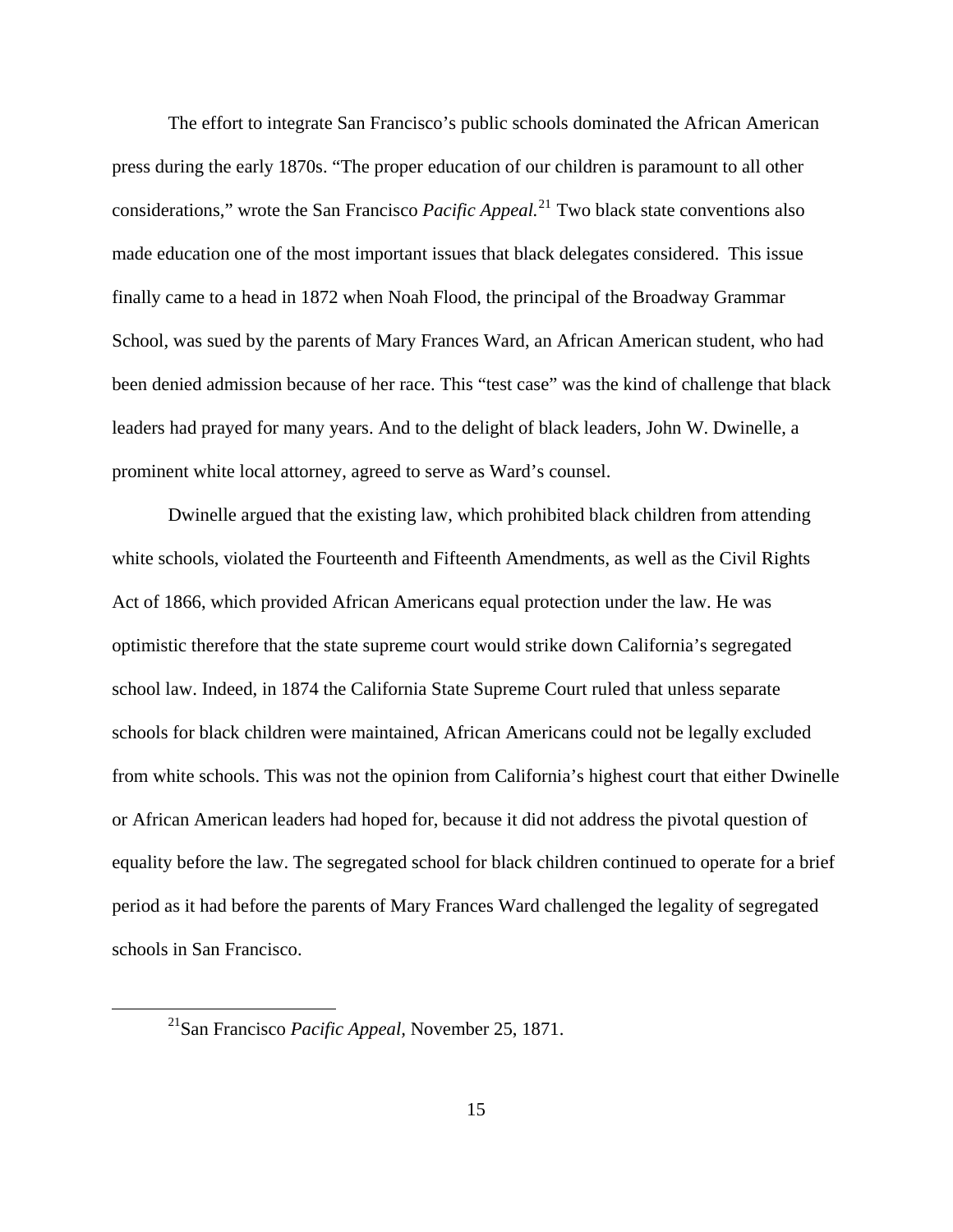In 1875, the San Francisco Board of Education finally voted to end segregated schools for black children, the result of a declining state economy and the pressure of prominent white San Franciscans such as John Dwinelle and J. F. Cowdery, a local white assemblyman.<sup>[22](#page-15-0)</sup> The Board of Education reached the conclusion that the segregated school was more expensive to operate on a per pupil basis than were the larger white institutions, and many white voters resented paying taxes to support it during a depression. By 1880, segregated school facilities for African Americans were outlawed throughout California.[23](#page-15-1) The ruling of the California courts, however, did not apply uniformly to all children. Asian and Mexican children continued to attend segregated schools in California throughout the first half of the twentieth century and African American leaders never made an attempt to link their struggle for racial equality with those of other racial minorities. $^{24}$  $^{24}$  $^{24}$ 

<span id="page-15-0"></span><sup>22</sup>Charles M. Wollenberg, *All Deliberate Speed: Segregation and Exclusion in California Schools, 1855-1975* (Berkeley: University of California Press, 1976), 10-25; Ward v. Flood 48 *California Reports* (1874), 42-46.

<span id="page-15-1"></span><sup>23</sup>Albert S. Broussard, *Black San Francisco: The Struggle for Racial Equality in the West, 1900-1954* (Lawrence, KS: University Press of Kansas, 1993), 18-19.

<span id="page-15-2"></span> $24$ Charles Wollenberg, "Mendez vs. Westminister: Race, Nationality, and Segregation in California Schools," *California Historical Quarterly* 53 (Winter 1974): 317-332.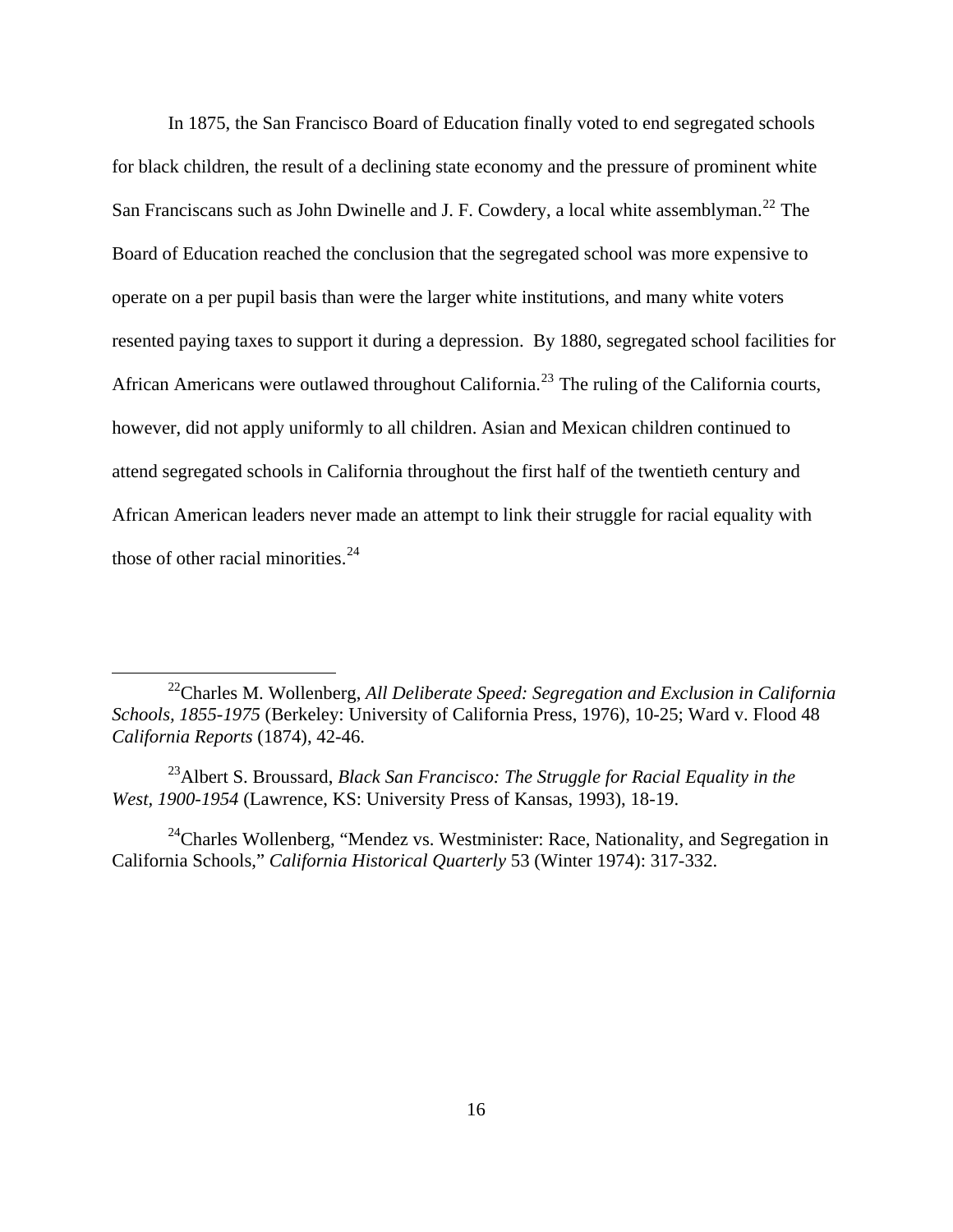Black San Franciscans also waged a concerted struggle to ride public transportation and to use public accommodations on an equal basis with whites. The rights of African Americans to ride public transportation was a persistent complaint in the black press and it affected African Americans from all social classes. The San Francisco *Pacific Appeal* reported in 1863 that "two of our most respectable females were denied seats in one of the city railway cars" even though no white passenger objected to their presence. William Bowen, an African American, sued the San Francisco Omnibus Railway Company for \$10,000 for injuries that he received after he was removed by force from a city coach, and James Brown sued the same company after his wife and daughter were not permitted to ride the coach. Mary Ellen Pleasant, one of the most distinguished African American women in San Francisco, and a person who commanded the respect of many white San Franciscans, was also refused transportation on several occasions. Pleasant also sued the North Beach and Mission Railway Company and attempted to collect damages.<sup>[25](#page-16-0)</sup>

<span id="page-16-0"></span><sup>25</sup>San Francisco *Pacific Appeal,* May 24, 1862 and March 4, 1863; *Pleasant vs. North Beach and Mission Railway Company*, California State Archives, Sacramento.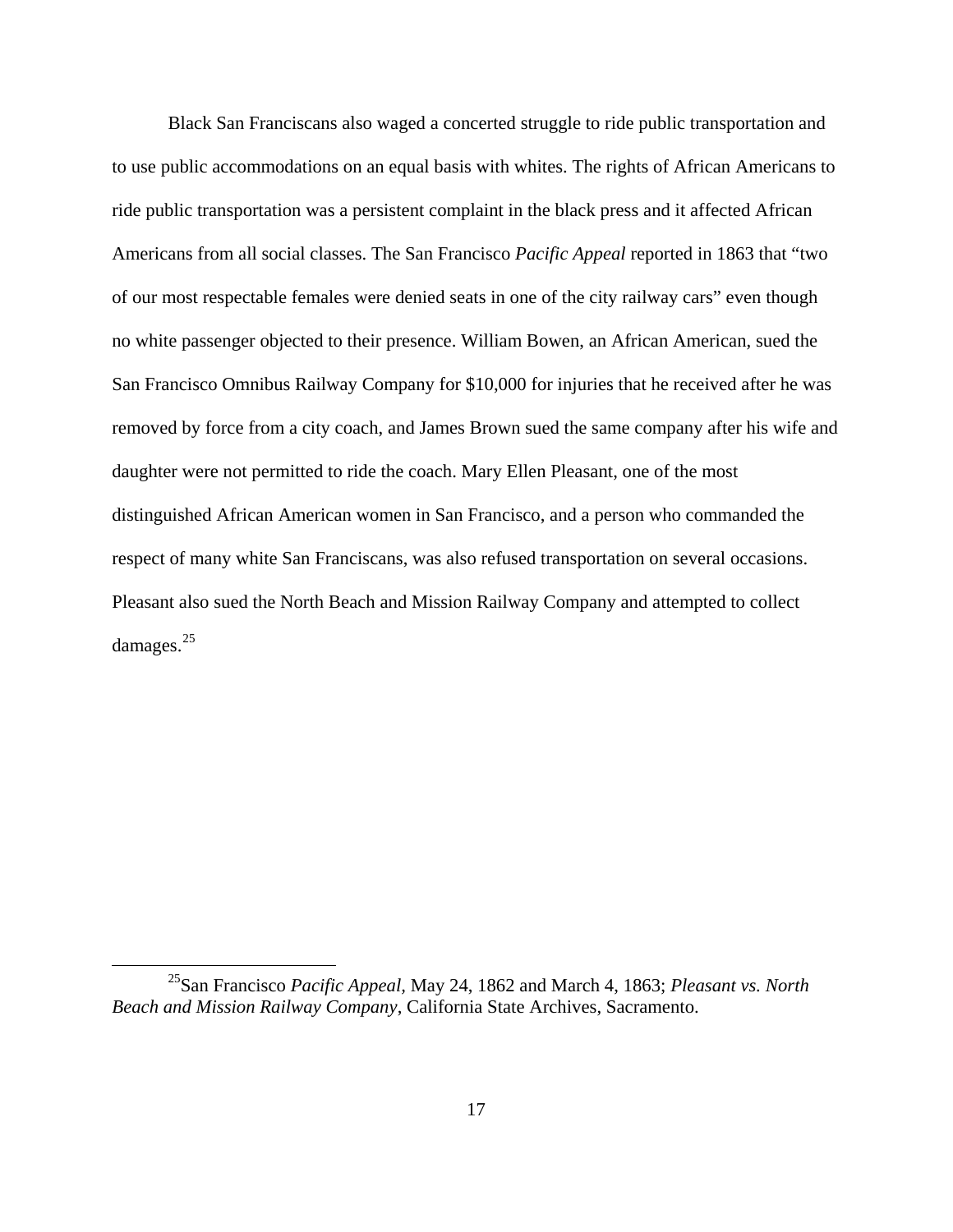This type of racial indignity was all too typical, as Charlotte L. Brown, an African American woman, discovered, for she sued the Omnibus Railroad Company for \$200 after she was ejected from a streetcar in June, 1863. Charlotte, the daughter of James Brown, a respected black businessman and a member of San Francisco's social elite, reported that a white conductor refused to take her ticket after she boarded a streetcar and insisted that "colored people were not allowed to ride." Miss Brown noted, however, that "she had been in the habit of riding ever since the cars had been running," and had never been asked to leave a car in the past. Apparently, the conductor was not persuaded, for he forcible removed the young black woman from the coach. With the solid backing of the African American community, Charlotte Brown sued the company and collected damages. The Omnibus Railroad Company's unsuccessful appeal of the case temporarily established the right of African Americans to ride local transportation. By 1864 the Twelfth District Court had abolished segregation on San Francisco's streetcars.<sup>[26](#page-17-0)</sup> Apparently, a ruling of the district court was not enough to prevent transportation companies from discriminating against African Americans, for Mary Ellen Pleasant sued the Omnibus Railroad Company and the North Beach and Mission Railway Company in 1866 for refusing to stop when she hailed one of their cars. Pleasant stated later that the driver, a white male, not only refused to stop, but told her "we don't take colored people in the cars."<sup>[27](#page-17-1)</sup> Pleasant's suit against the transportation company is intriguing for several reasons, not the least of which is that these racial slights were consistently leveled against African American women. But the legal action that

<span id="page-17-0"></span><sup>26</sup>San Francisco *Pacific Appeal*, July 4, 1863 and July 18, 1863; *Charlotte L. Brown vs. Omnibus Railway Company*, April 17, 1863, California Historical Society.

<span id="page-17-1"></span><sup>27</sup>*Pleasant vs. North Beach and Mission Railway Company, June 20, 1867, California State Archives.*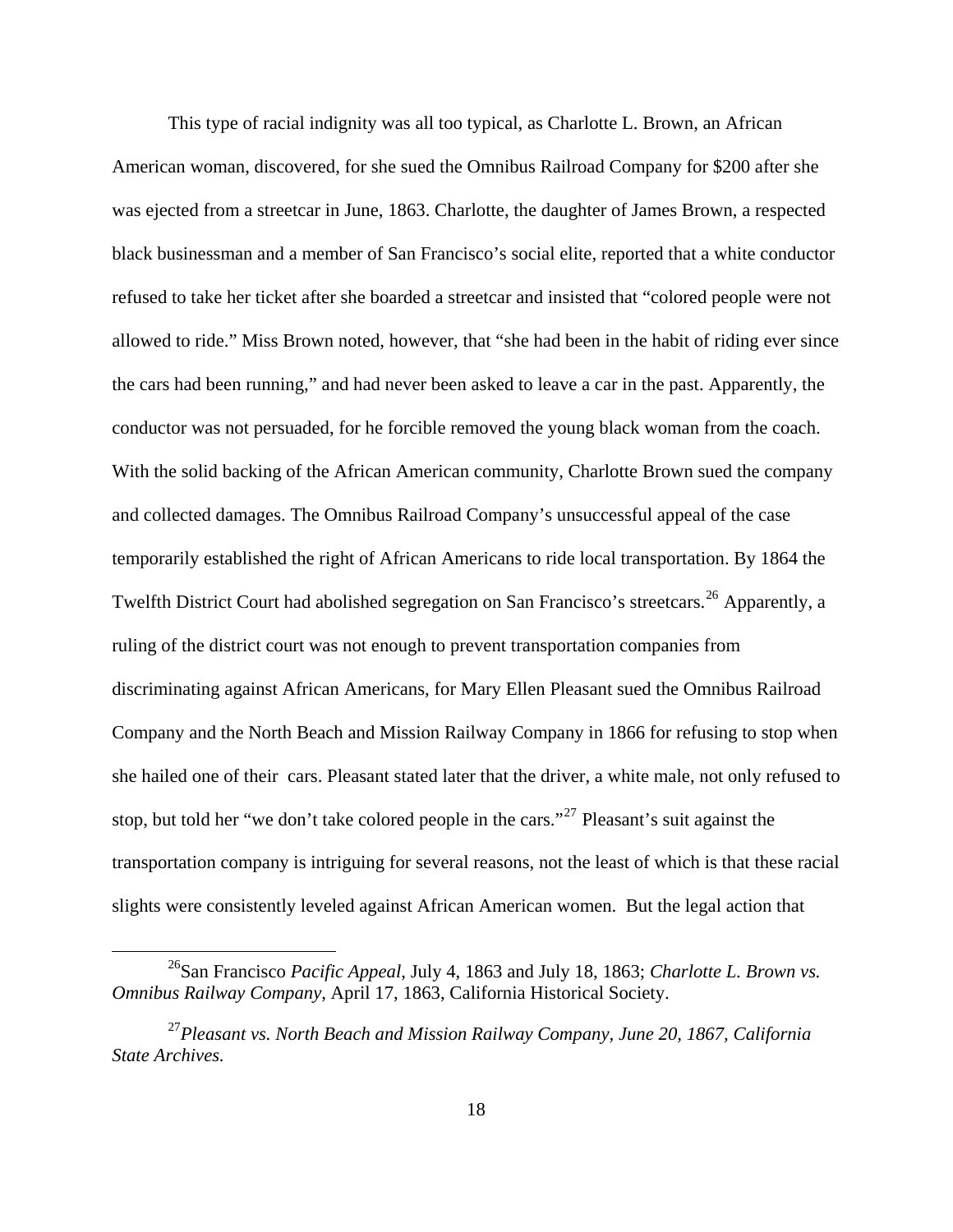Pleasant brought against the company also illustrates vividly that many white San Franciscans still perceived African Americans as racially inferior and as second class citizens in spite of an earlier court ruling which outlawed segregated public transportation. Nor did Pleasant's status as an influential African American woman ameliorate her situation in the least. Her skin color, as well as the skin color of every African American in San Francisco, set her apart, and assigned her a badge of inferiority.

Mary Ellen Pleasant was an example of the diverse and energetic leadership in San Francisco's African American community during the 1850s and 1860s. Although overwhelmingly dominated by males, strong and politically active African American women also asserted themselves in a variety of manners. Black women, however, were more inclined, as was the custom of the day, to work in predominantly female organizations such as women's clubs, literary societies, and churches. The Ladies Union Beneficial Society of San Francisco and the Daughters and Sons of the Zion Benevolent Association, for example, were dominated by black women. African American women also contributed significantly to San Francisco's black churches. They organized numerous bazaars and fund raisers, volunteered their services at the segregated colored school, and filed numerous suits before California's courts to protest racial discrimination.[28](#page-18-0) African American men, however, dominated the leadership circle in San Francisco as they did in other cities, but this does not mean that black women were either passive or uninterested in reform, politics, or racial protest. Societal pressure and nineteenth century

<span id="page-18-0"></span><sup>28</sup>*The Ladies Union Beneficial Society of San Francisco, Constitution, By-Laws, and Act of Incorporation*. February, 1861, California Historical Society; San Francisco *Pacific Appeal*, April 5, 1862.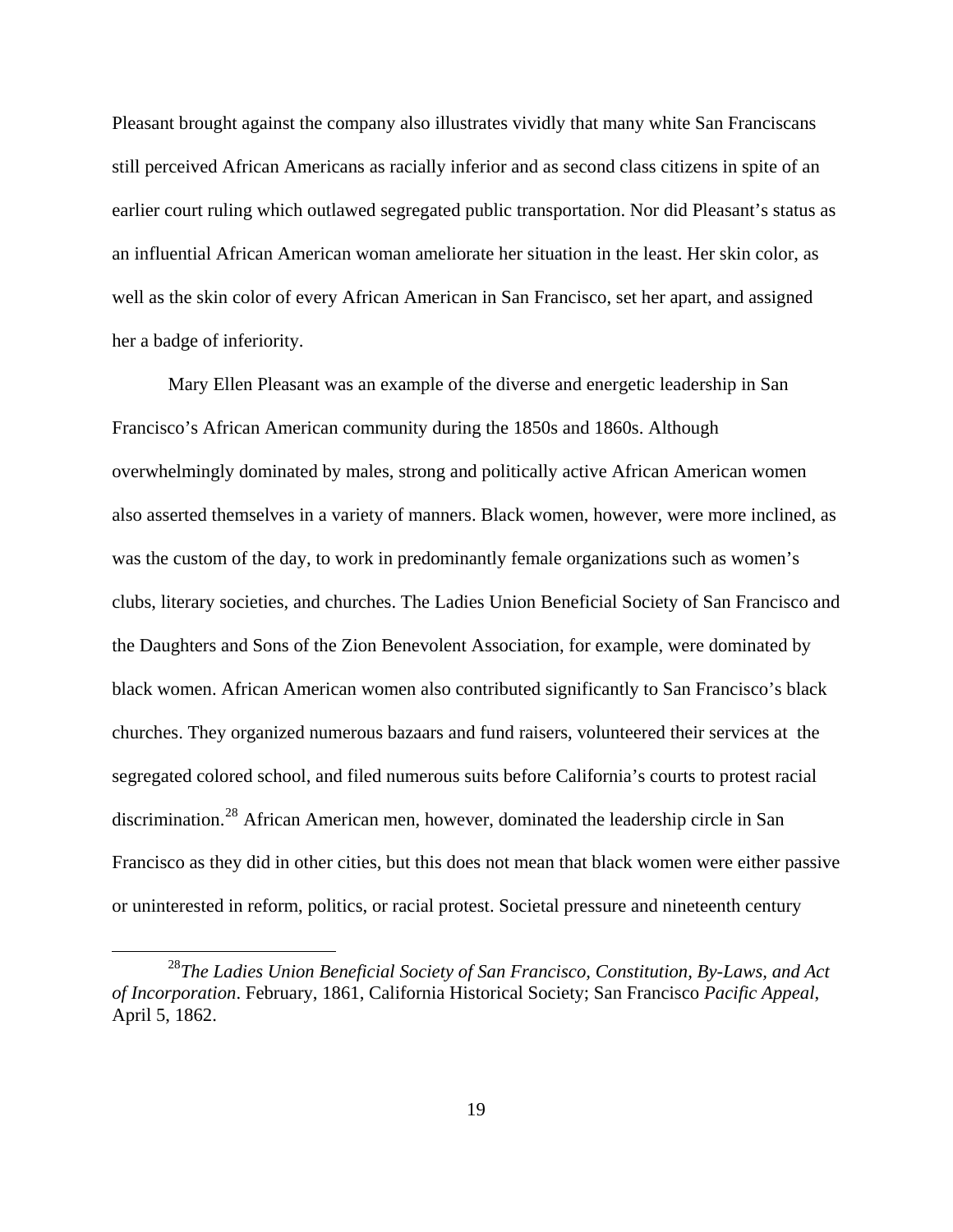cultural norms dictated that they frequently worked in separate spheres from African American men, but each worked to achieve similar goals.

The church was the most significant institution in San Francisco's black community to speak out against slavery as well as to challenge racial inequality in the larger community. The earliest black churches appeared in San Francisco in the 1850s, and African Americans in San Francisco, like their counterparts throughout the nation, wished to exercise greater autonomy and independence within their own institutions. By 1860, the black church had emerged as an integral part of the community's social, political, and cultural life. The black church's influence was utilized effectively as a political pressure group. Local as well as statewide meetings, conventions, and rallies were led and sponsored by black ministers. Petitions to redress racial injustices often originated within the doors of black churches. The early black state conventions met at black churches and African American ministers were active participants. The A.M.E. Church recommended at its third annual convention that it expected the "minister of today to be a progressive man, a reading man." The convention's minutes also indicated that black religious leaders shared a deep commitment to antislavery. The delegates, for example, unanimously passed resolutions which favored the abolition of slavery in the District of Columbia, the Emancipation Proclamation, and the "annihilation of the Fugitive Slave Trade."<sup>[29](#page-19-0)</sup> The African Methodist Episcopal Church, African Methodist Zion, and Third Baptist Church, in particular, provided leadership, education,. fund raising, and served as a forum to attack slavery and other

<span id="page-19-0"></span><sup>29</sup>San Francisco *Pacific Appeal*, April 19, 1862; May 8, 1862 and June 7, 1862; *Journal of Proceedings of the Third Annual Convention of the Ministers and Lay Delegates of the African Methodist Episcopal Church held in Bethel Church in San Francisco,* September 4-10, 1863, California Historical Society.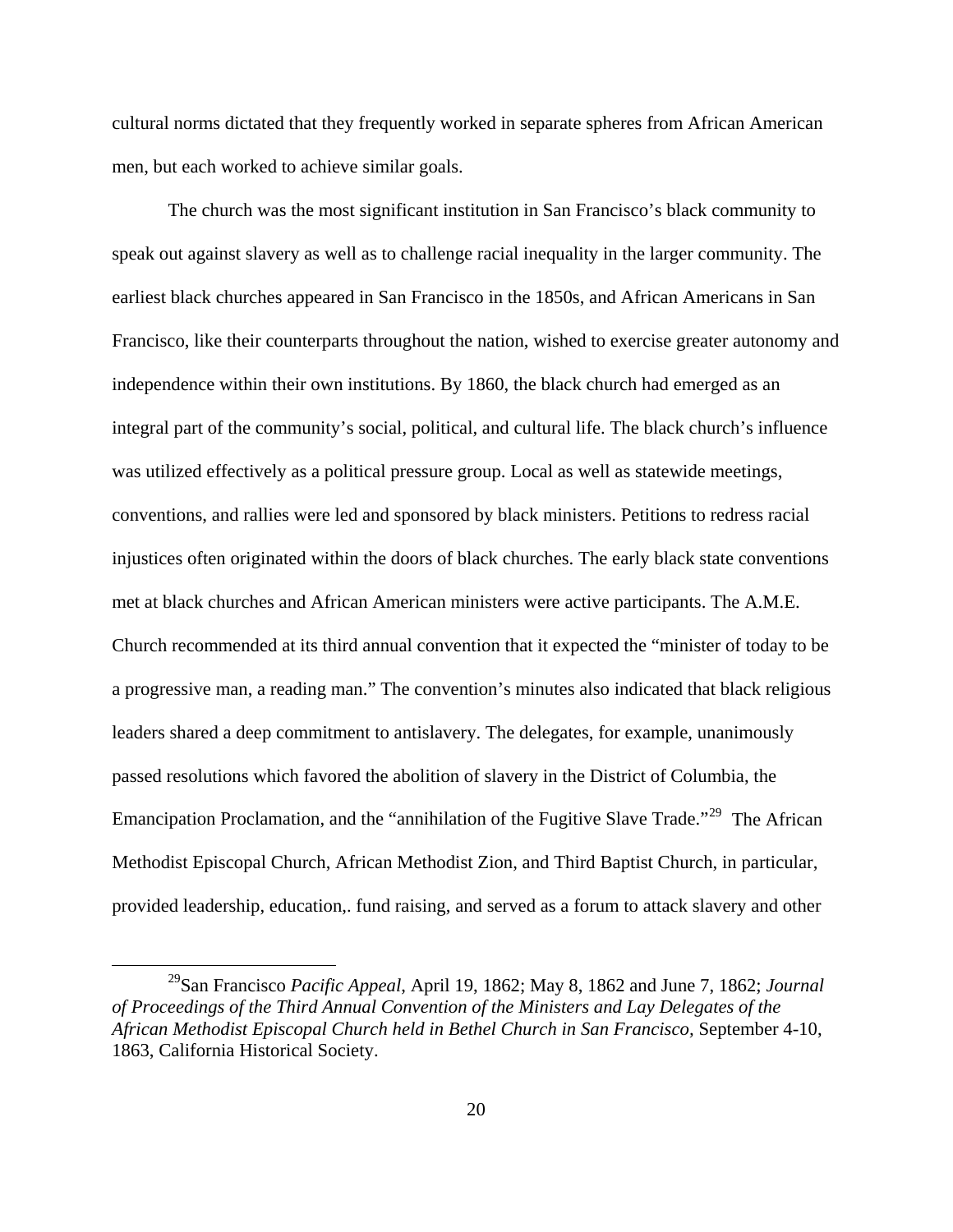issues that were vital to the welfare of the community.<sup>[30](#page-20-0)</sup>

Black religious leaders were important figures in political and civic affairs, and they managed both roles with great skill and facility. The Revered John J. Moore, for example, served as San Francisco's first African American teacher and was a frequent contributor to black periodicals. He established San Francisco's first black literary magazine, the *Lunar Visitor, in 1862.* The magazine's slogan exemplified the multifaceted role of African American ministers, as it was devoted to the "spiritual, political, and literary elevation of African Americans.<sup>[31](#page-20-1)</sup>

<span id="page-20-0"></span><sup>30</sup>San Francisco *Daily Bulletin*, September 16, 1856; *Frederick Douglass' Paper*, October 30, 1851 and September 22, 1854.

<span id="page-20-1"></span><sup>31</sup>*Frederick Douglass' Paper*, September 22, 1854; San Francisco *Lunar Visitor*, February, 1862.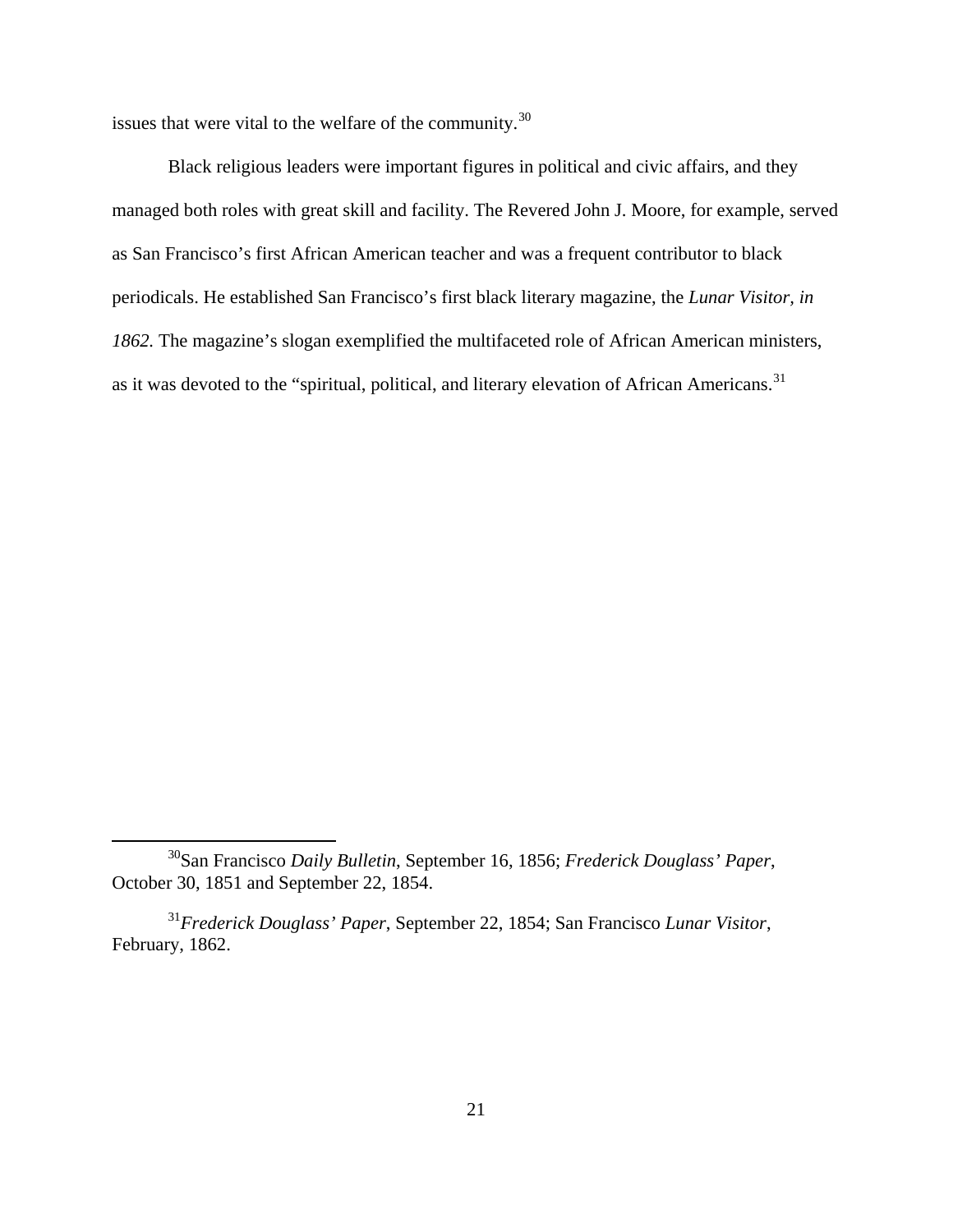The Reverend T.M.D. Ward, a nephew of the noted abolitionist Samuel Ringgold Ward, was also an imposing figure in San Francisco. Described by his peers as having a "pure black complexion" with a "commanding form and stalwart frame," Ward, in the tradition of the activist clergy in San Francisco, served on the California Contraband Relief Association during the Civil War, was active in the early state black conventions, and was appointed Missionary Elder of the African Methodist Episcopal Church. Yet Ward's most significant contribution was his service as pastor of St. Cyprians Church, an A.M. E. church located on Jackson Street between Stockton and Powell. $32$ 

One of the most impressive black clergymen of this era was Jeremiah Burke Sanderson. A learned man who also possessed a deep commitment to political issues, Sanderson was involved in a host of issues pertaining to the betterment of African Americans in San Francisco. He was keenly involved in the early educational efforts of black San Franciscans, and was placed in charge of the colored school in 1859. By 1864 he served as principal. But Sanderson was just as concerned with the political welfare of African Americans, and he played a pivotal role in the early state black conventions, writing the proceedings of the 1855 meeting.<sup>[33](#page-21-1)</sup>

<span id="page-21-0"></span><sup>32</sup>San Francisco *Pacific Appeal*, April 19, 1862 and June 6, 1863; Lapp, *Blacks in Gold Rush California, 160.*

<span id="page-21-1"></span><sup>33</sup>*The Mirror of the Times, August 22, 1857; Minutes of the Colored Citizens of the State of California, State Convention, 1855*, California Historical Society; Rudolph Lapp, "Jeremiah Burke Sanderson: Early California Negro," *Journal of Negro History* 53 (October 1968): 321-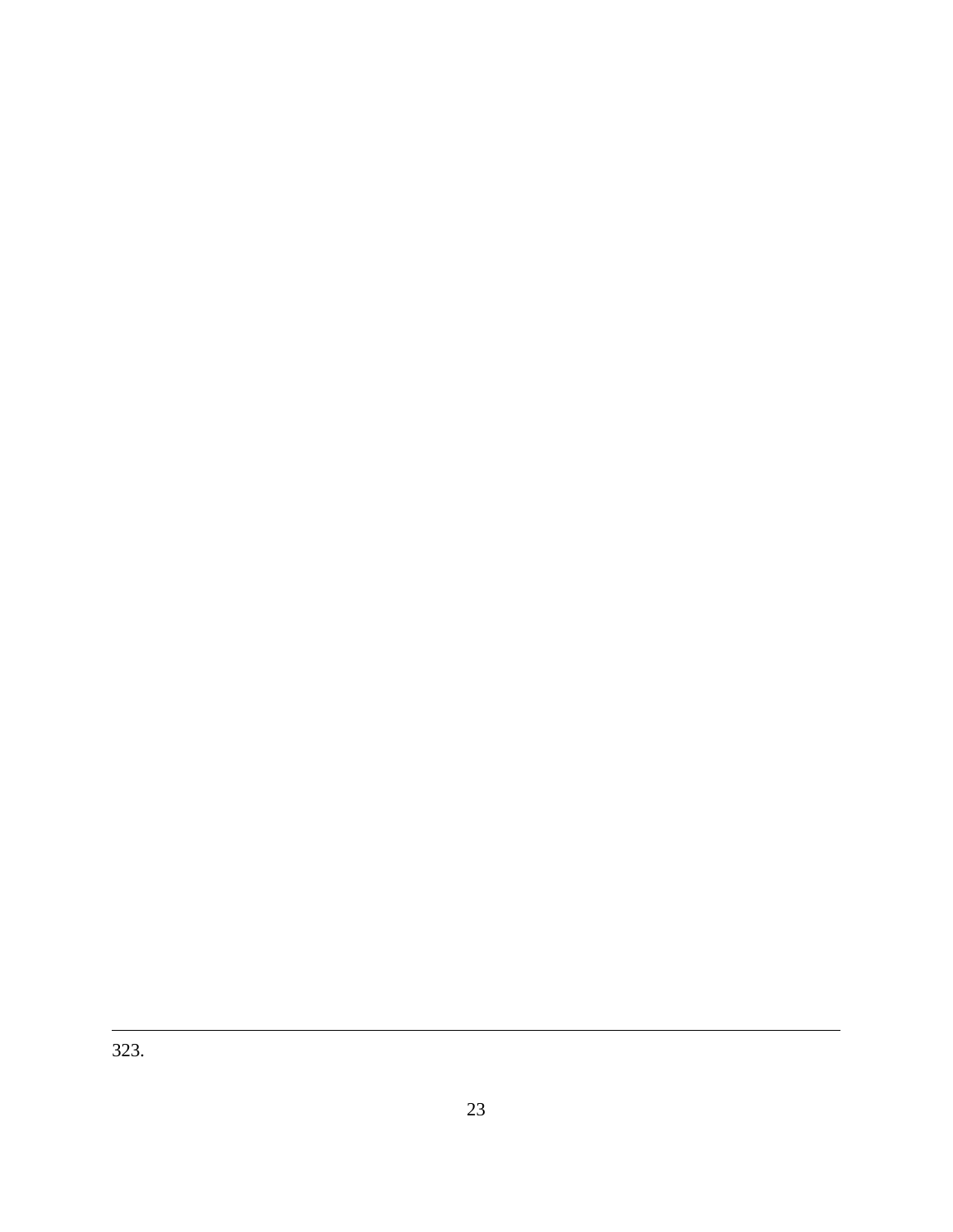The first black Baptist denomination in San Francisco was known as the Third Baptist Church, and it organized in 1852, the same year that the first A.M.E. church was established in San Francisco. Located on Dupont Street (now Grant) near Union, Third Baptist attracted few converts until the late 1850s. By 1857, however, the Reverend Charles Satchell came from Cincinnati to lead the church, and his leadership increased the size of the church's membership dramatically within the space of a few years. Third Baptist was also vocal in its opposition to slavery. The church noted in its 1857 minutes that it enthusiastically supported the San Francisco Baptist Association's struggle against slavery. Revered Satchell apparently used his church as a forum to speak out against slavery in San Francisco, as he had done in his previous ministries in Louisiana and Ohio.<sup>[34](#page-23-0)</sup> From these humble beginnings, Third Baptist Church emerged as one of the leading voices for justice and equality in San Francisco's black community, a role that it would continue to play in the twentieth and twenty-first centuries as well.<sup>[35](#page-23-1)</sup>

<sup>34</sup>Lapp, *Blacks in Gold Rush California*, 162.

<span id="page-23-1"></span><span id="page-23-0"></span><sup>35</sup>*Third Baptist Church. More Than a Century of Witnessing Through Spiritual Involvement* (San Francisco, 1967), copy in California Historical Society.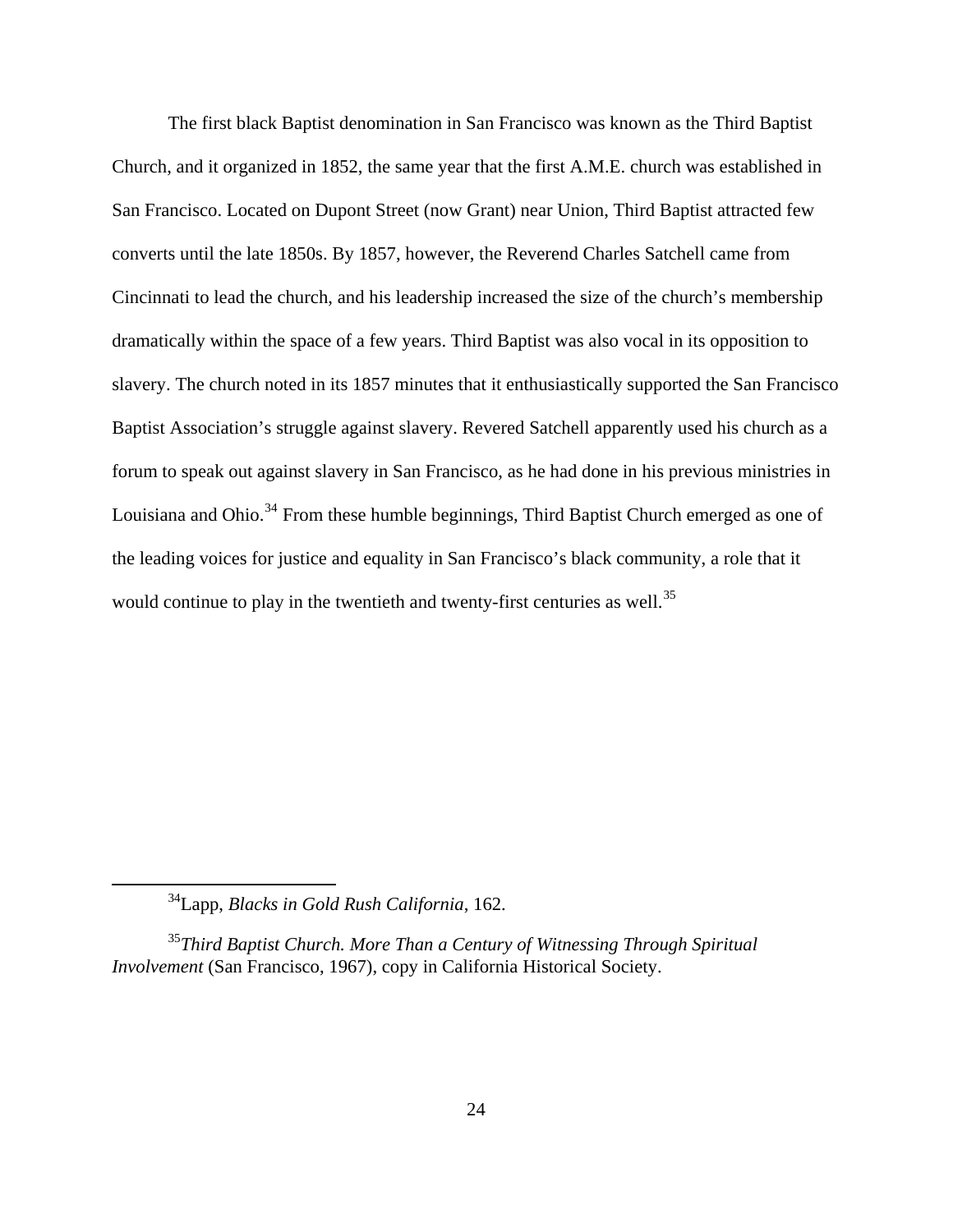One important and often overlooked institution which provided leadership in the African American community and served as a forum to debate important political issues was the literary society. Literary societies disseminated knowledge through libraries and reading rooms, debates, orations, and literary productions. These institutions, which existed in every major city with a substantial black population, were also organized in San Francisco by the earliest African American settlers. The most successful early society, which also attracted the attention of the famed black abolitionist Frederick Douglass, was the San Francisco Athenaeum and Literary Association. Organized in 1853, the Athenaeum opened a two-story building which housed an impressive library and reading rooms. The organization maintained a library of 800 volumes in addition to magazines and newspapers from around the world. Jonas H. Townsend, Peter Lester, and Jacob Francis, the society's first president, played a major role in the affairs of the Athenaeum. Within its first year of operation, the Athenaeum reported a membership of seventy, presumably all African Americans, and receipts of \$2,000, an impressive total for a small black community the size of San Francisco's in the early 1850s. The Athenaeum was probably the first black circulating library established in the far west.  $36$ 

The Athenaeum as well as several other literary societies established by black San Franciscans, did not exclude women or nonmembers from their reading rooms. Quite the contrary, African American women assumed commanding leadership roles in some of these organizations, such as the Elliott Literary Society, as they had done in east coast cities such as New York or Boston.<sup>[37](#page-24-1)</sup> Members were required to pay a small fee for the upkeep of the building

<span id="page-24-0"></span><sup>36</sup>*Frederick Douglass' Paper,* September 22, 1854.

<span id="page-24-1"></span><sup>&</sup>lt;sup>37</sup>Dorothy Porter, "The Organized Educational Activities of Negro Literary Societies,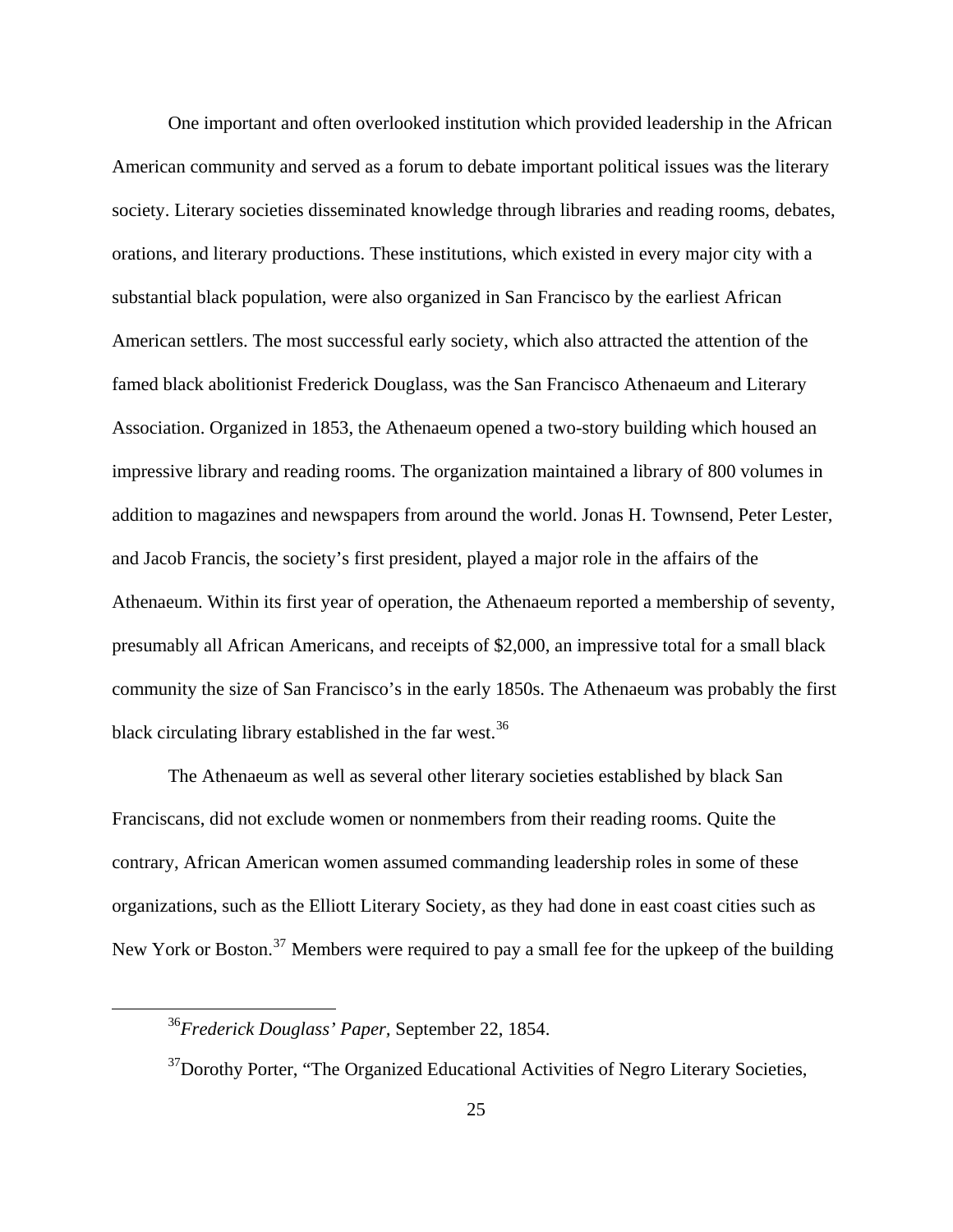and to purchase books, newspapers, and magazines, but nonmembers were also encouraged to attend performances or literary productions. These organizations encouraged African Americans of all ages to read and to ponder important social and political issues. By subscribing to national antislavery newspapers such as *The Liberator, Frederick Douglass' Paper*, the Pennsylvania *Freeman,* or the New York *Anglo-African,* San Francisco's black residents were able to keep abreast of political issues of national importance as well as news from their hometowns.<sup>[38](#page-25-0)</sup> Reading antislavery newspapers also permitted black San Franciscans to measure their antislavery activities and their quest for political and civil rights against the achievements of blacks in other cities. This must have been especially gratifying to the relatively small black population in San Francisco during the 1850s and 1860s, a black community that never exceeded 1,000 residents.

1828-1846," *Journal of Negro History* 5 (October 1936): 556-66.

 $\overline{a}$ 

<span id="page-25-0"></span><sup>38</sup>Official Program of the Elliott Literary Society, n.d., Bancroft Library; Benjamin Quarles, *Black Abolitionists* (New York: Oxford University Press, 1969), 104-106.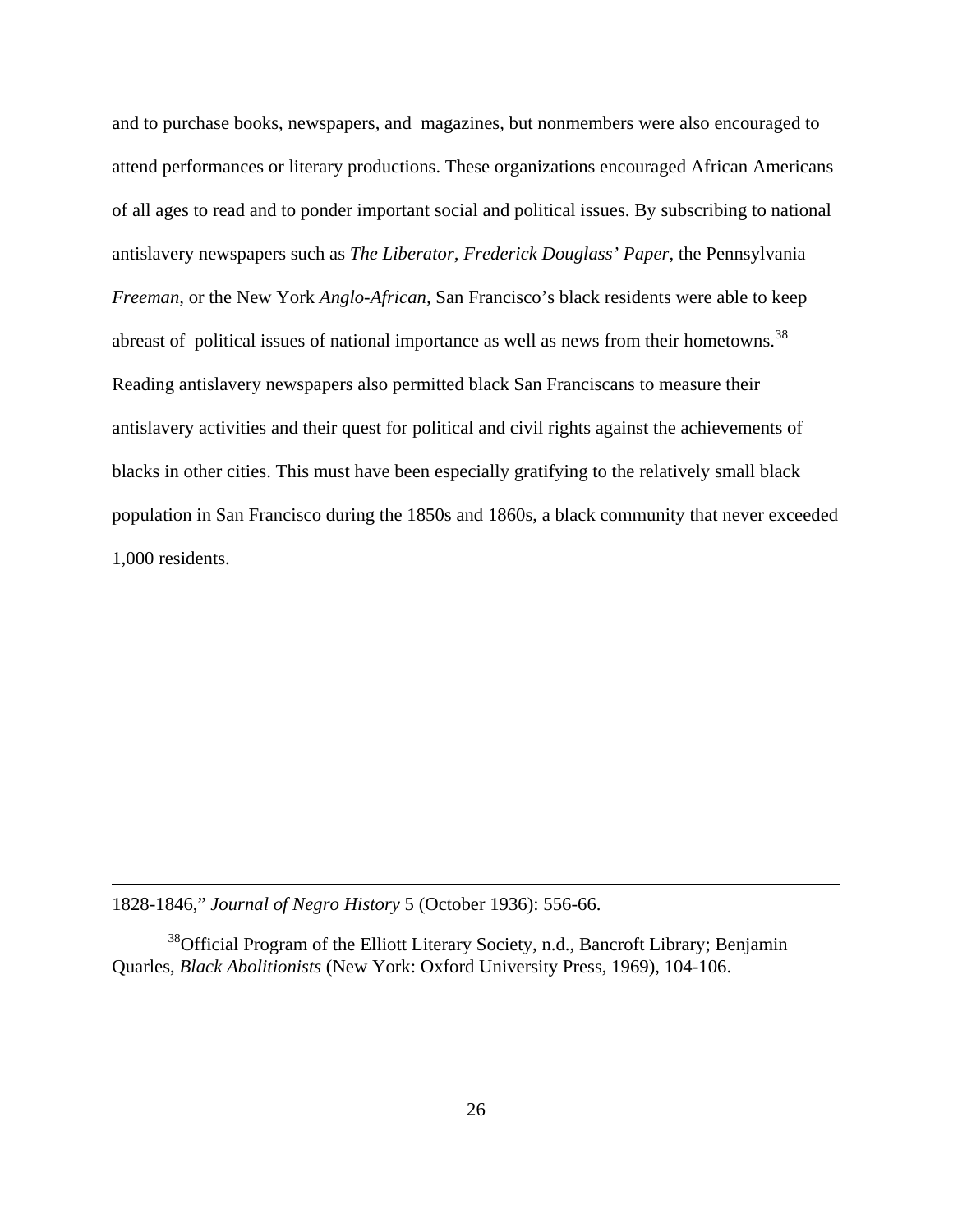Although the African American church and literary societies played a major role in supporting racial equality, as well as calling attention to the hypocrisy and immorality of slavery and freedom coexisting in the United States, the black press served as the most consistent and uncompromising voice of protest in the African American community. In addition to informing African Americans and whites about a wide breadth of issues and concerns, the black press was an essential mode of self-expression and assertiveness. San Francisco's black newspapers, beginning with *The Mirror of the Times* in 1855, featured articles on slavery, colonization, moral reform, abolitionism, and virtually every topic of the day. The city's first black newspaper, *The Mirror of the Times,* was published by the California state executive committee, an elite body of black leaders who were elected to represent the black community at the 1855 Negro state convention. Jonas H. Townsend and William Newby served as co-editors of the paper.<sup>[39](#page-26-0)</sup>

<span id="page-26-0"></span><sup>39</sup>Beasley, *The Negro Trail Blazers of California*, 188, 251.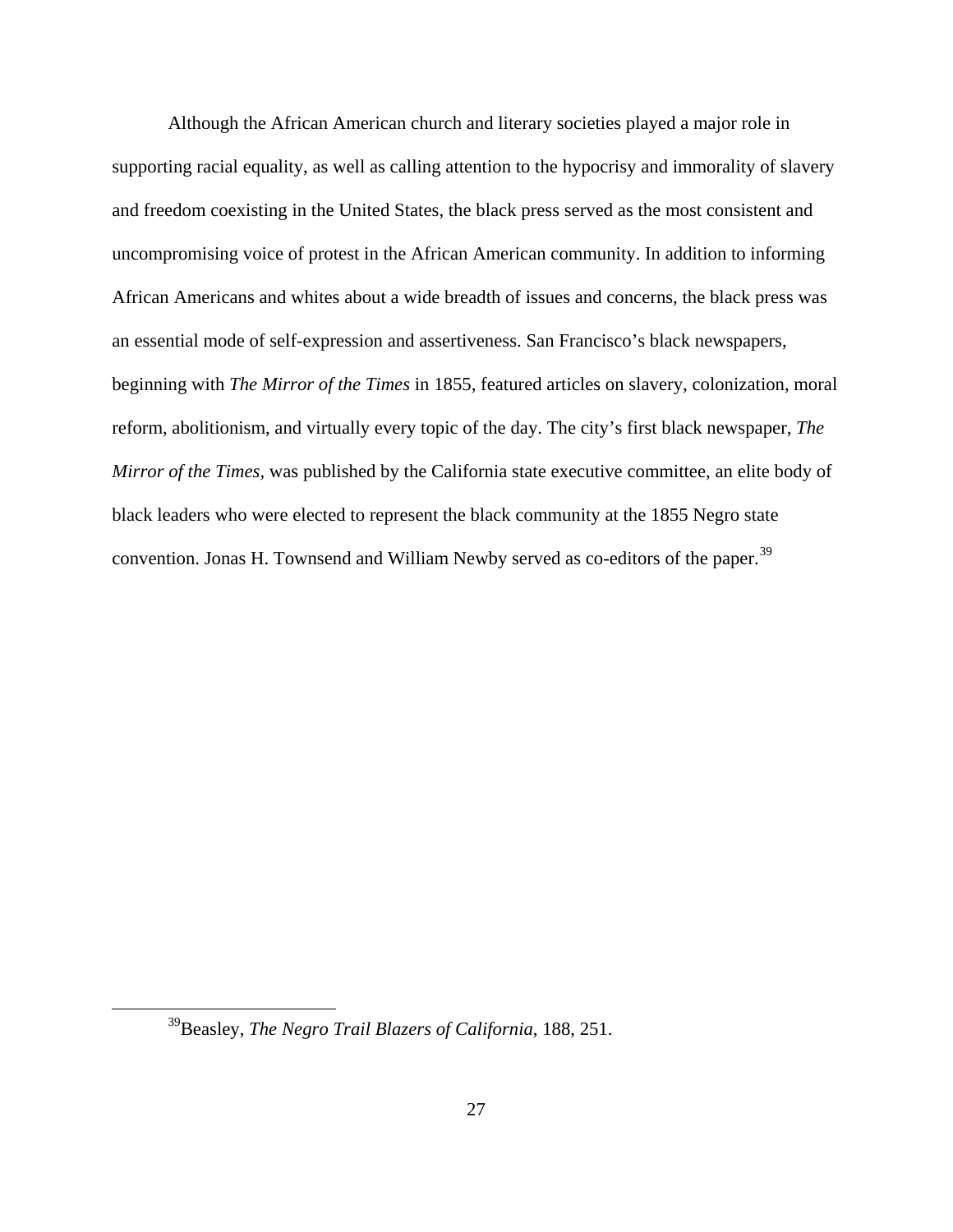Townsend, like many of San Francisco's early African American leaders, had migrated from New York, and emerged as a dominant figure in the political early leadership of San Francisco's black community. Nor was he a novice to black journalism. Prior to his arrival in San Francisco, Townsend edited the *Hyperion,* a short-lived New York black newspaper*.* His articles also appeared in the New York *Anglo-African* and *Frederick Douglass' Paper.* Townsend also served as a member of the influential state Executive Committee.<sup>[40](#page-27-0)</sup> William Newby, Townsend's co-editor, arrived in California in 1851, and is considered one of the earliest black settlers. Described as "pure black and self-educated," Newby was a vigorous proponent of black journalism. He was a regular subscriber to *Frederick Douglass' Paper,* an indication of the connection that he and other black residents maintained with national leaders and national issues despite their distance from the East Coast. Serving as a California agent, Newby enlisted nearly fifty subscribers to *Douglass' Paper*. The 1855 Negro state convention adopted *The Mirror of the Times* as the "official organ of the Colored People of California," thus securing its temporary publication. Like the majority of African American newspapers during the antebellum era, however, *The Mirror of the Times* had considerable difficulty from the start. A limited circulation, insufficient support, and a tenuous capital base caused the paper to cease publication within two years. $41$ 

After an interregnum of nearly five years, the San Francisco *Pacific Appeal* emerged. Devoted to the "moral, intellectual, and political advancement of Afro-Americans," the *Pacific* 

<span id="page-27-1"></span><span id="page-27-0"></span><sup>40</sup>*The Mirror of the Times,* August 22, 1857; New York *Anglo-African,* March, 1859, September, 1859, and October, 1859. On the travails of antebellum black newspapers, consult Benjamin Quarles, *Black Abolitionists* (New York: Oxford University Press, 1969), 84-89.

<sup>41</sup>San Francisco *Pacific Appeal,* April 19, 1862.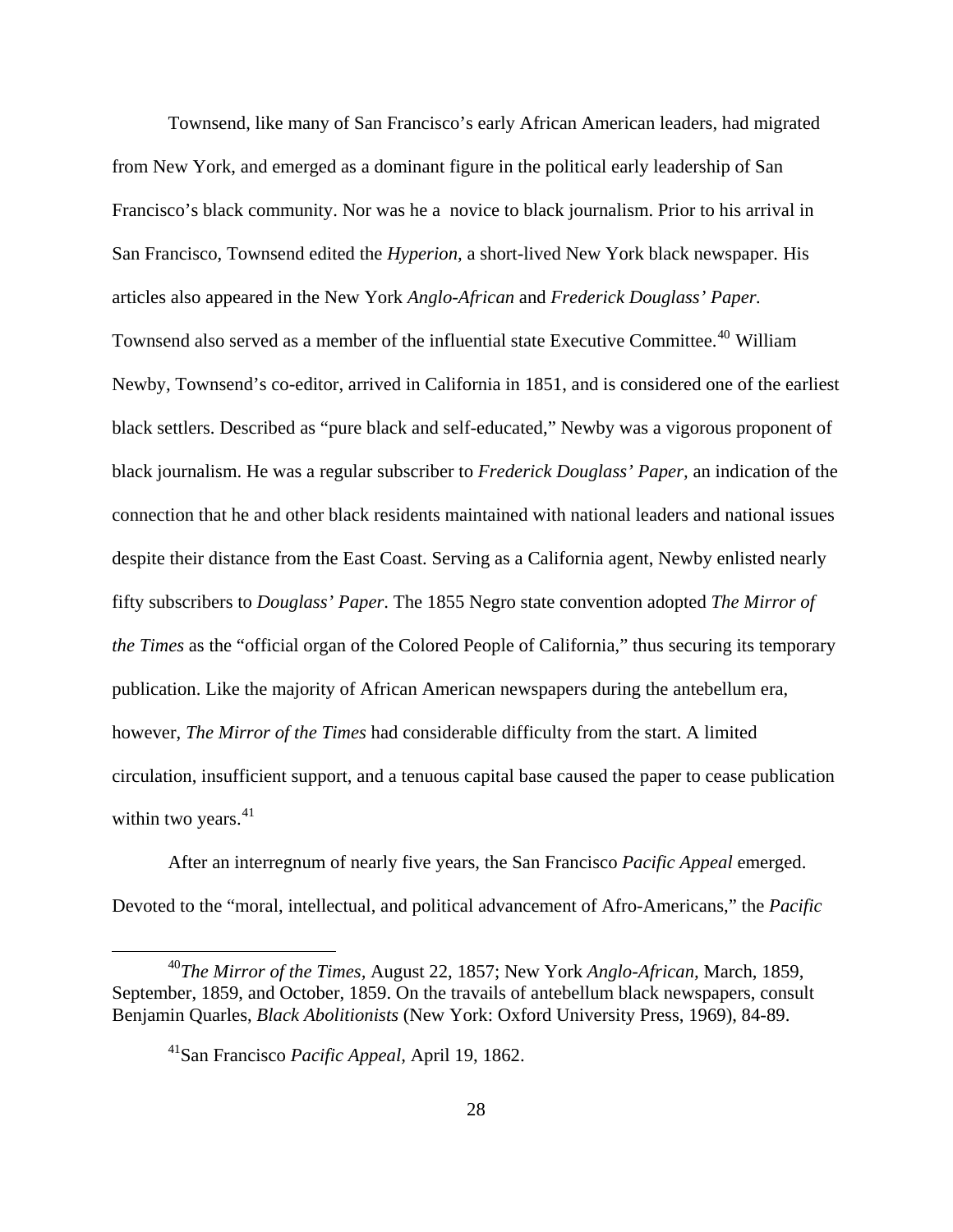*Appeal,* was edited by two outstanding black journalists, Peter Anderson and Philip Alexander Bell. These men, both respected leaders in San Francisco's black community, strove to make the *Pacific Appeal* a true reflection of the community and a voice in national politics.<sup>[42](#page-28-0)</sup> Anderson, a native of Philadelphia, had played a central role in the Negro state political convention, and he believed that politics would level the playing field for African Americans. Accordingly, much of the *Pacific Appeal's* editorial page was directed toward gaining basic political and civil rights for African Americans.

<span id="page-28-0"></span><sup>42</sup>*Pacific Appeal,* April 5, 1862.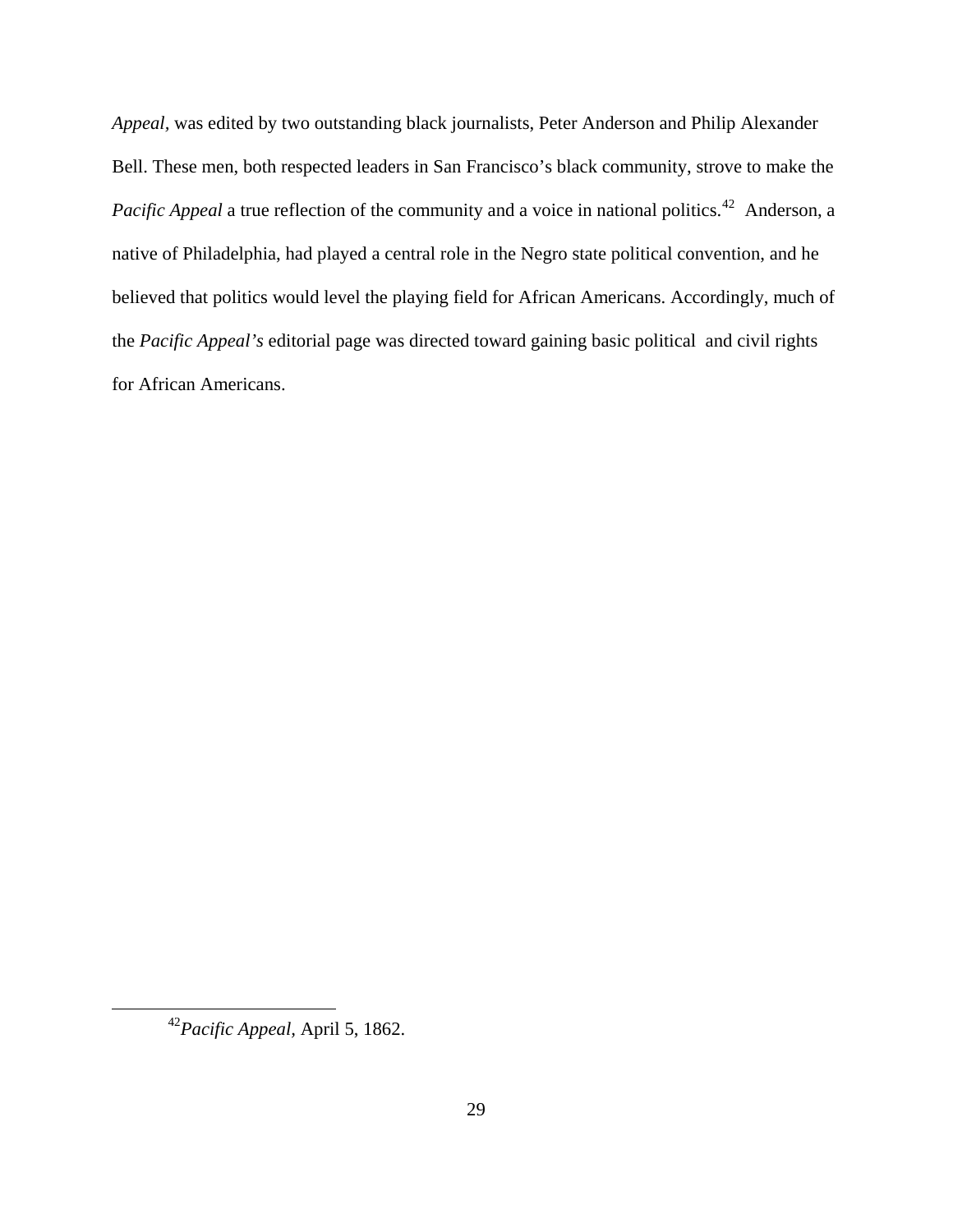Philip Alexander Bell would emerge as the most influential black journalist in San Francisco during the nineteenth century and as one of the most respected black journalists in the nation. A native of New York, who had migrated to San Francisco in 1860, Bell was a longtime advocate of antislavery, civil rights, and racial protest. He has served as an agent for William Lloyd Garrison's militant antislavery newspaper, *The Liberator,* as well as co-editor of the *Weekly Advocate,* which later became the *Colored American*, the second black newspaper established in the United States.<sup>[43](#page-29-0)</sup> Bell was respected in antislavery circles as an uncompromising abolitionist editor, and even Frederick Douglass acknowledged the valuable contribution of Bell's fiery journalism in San Francisco.<sup>[44](#page-29-1)</sup> Similarly, the black abolitionist leader Martin Delany noted that Philip Bell "is extensively known in the business community, none more so, and highly esteemed as a valuable citizen." An African American female, while less laudatory than Delany, was probably just as accurate in her description of Bell when she described him as "an old gentleman of good mind and cultivation, of rough exterior, impulsive, slightly given to boasting of his vigor at sixty, fond of wit and wine, not fond of women, unforgiving to his enemies, loving his friends, [and] somewhat imprudent as an editor."<sup>[45](#page-29-2)</sup>

<span id="page-29-2"></span><span id="page-29-1"></span><span id="page-29-0"></span><sup>&</sup>lt;sup>43</sup> Henry Mayer, *All on Fire: William Lloyd Garrison and the Abolition of Slavery* (New York: St. Martin's Press, 1998).

<sup>44</sup>San Francisco *Elevator,* June 5, 1868.

<sup>45</sup>San Francisco *Elevator,* July 3, 1868.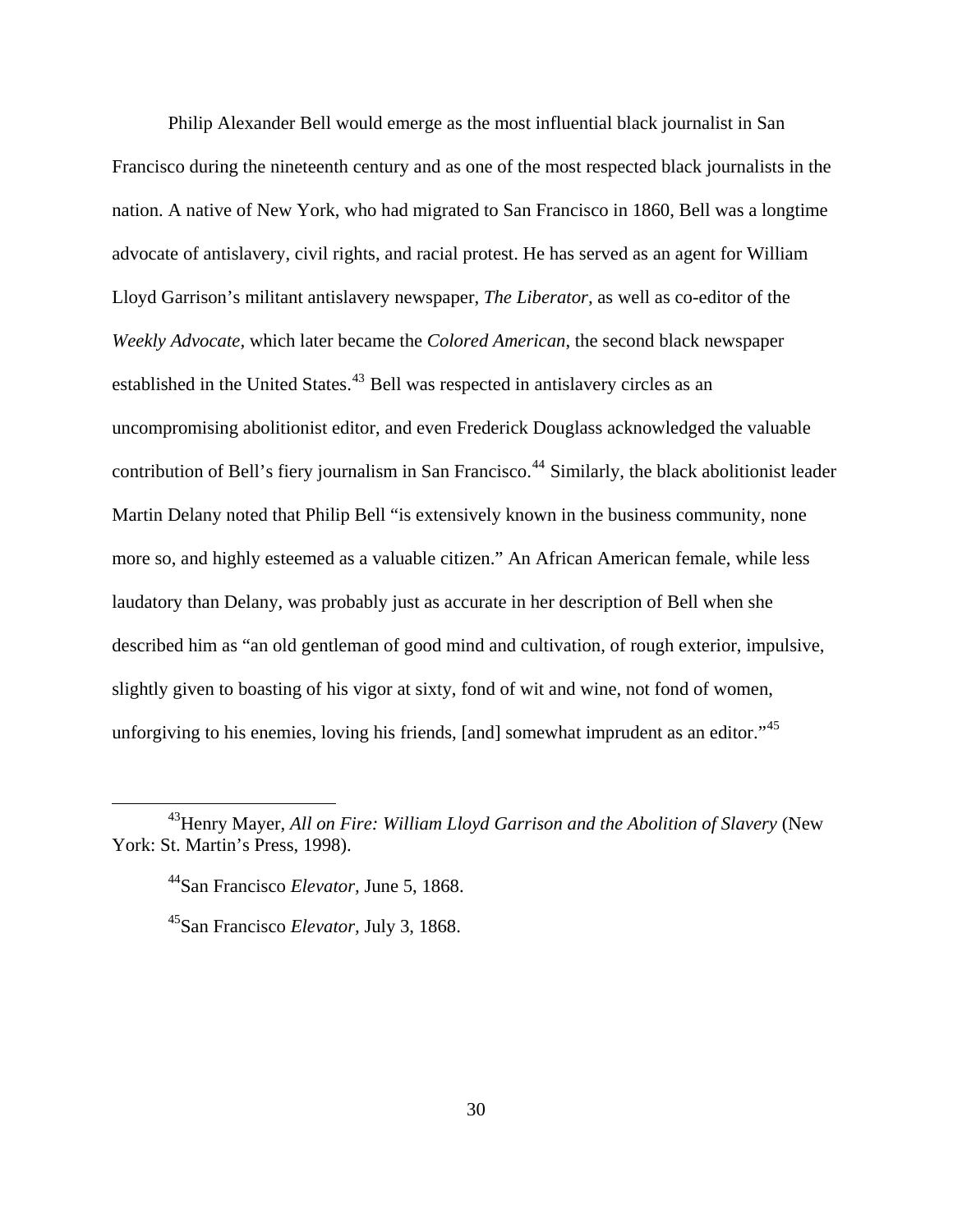An experienced antislavery spokesperson and champion of black rights, Philip Bell pressed for full equality for African Americans through the pages of the *Pacific Appeal* and later, in the San Francisco *Elevator,* a weekly black newspaper that he established in 1865. Bell can best be described as a militant black editor. He was far more radical than Peter Anderson, his former co-editor at the *Pacific Appeal*, who had suggested in the wake of John Brown's raid on the federal arsenal at Harpers Ferry that free blacks should temporarily abandon the struggle against slavery, for the issue, at the moment, was "too heavy a load for us to carry at present."<sup>[46](#page-30-0)</sup> Bell would have scoffed at such a suggestion in 1859 during the advanced stages of the sectional crisis, and he remained a militant champion of antislavery and racial equality throughout his life. He demanded emphatically that blacks share the "full rights, privileges, and immunities of citizens."[47](#page-30-1) And even though Bell acknowledged that racial prejudice was pervasive against African Americans in San Francisco, he was equally confident that blacks would eventually eradicate these discriminatory barriers and that they could earn a decent livelihood and maintain their dignity if they remained in San Francisco.

<span id="page-30-1"></span><span id="page-30-0"></span><sup>46</sup>Lapp, *Blacks in Gold Rush California,* 266; New York *Weekly Anglo-African,*  November 26, 1859.

<sup>47</sup>San Francisco *Elevator,* May 19, 1865.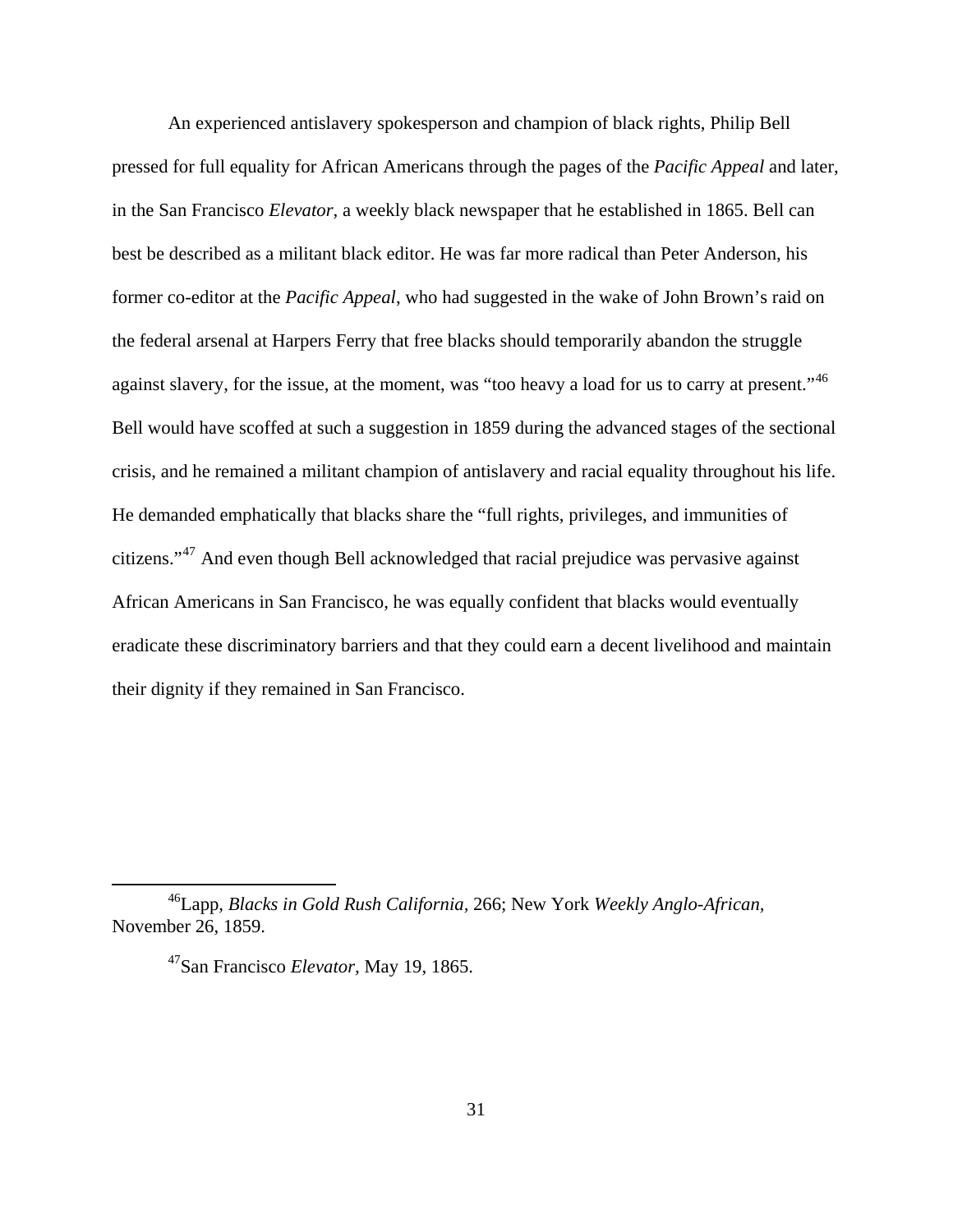Black activists made no secret of their disdain for slavery or their contempt for slaveholders in California. Peter Lester, a Philadelphian, invited black slaves into his San Francisco home to lecture them on their rights. "When they left," he boasted, "we had them strong in the spirit of freedom. They were leaving [slavery] every day."<sup>[48](#page-31-0)</sup> On a number of occasions the African American community raised money in order to hire attorneys and to mount legal challenges to assist individual slaves. Such was the case in 1851 when the black community hired attorney Samuel W. Holladay to defend a slave named Frank, who was incarcerated prior to his return to Missouri. Nor were east bay blacks passive or uninterested in their brethren in slavery, for in 1859 Oakland abolitionists, posed a direct challenge to the institution of slavery in California when they rescued Hannah and Pete, two Berkeley slaves.<sup>[49](#page-31-1)</sup>

Yet neither the African American community nor white abolitionists could rely on the California courts to always render a favorable verdict in the case of fugitive slaves. In 1852 the California State Supreme Court, in a clear victory for slaveholders, ruled that no law could impair the rights to slave property guaranteed by the federal constitution, for this would violate the rights of the slave states. This ruling, which became known as the Perkins Case, had the result of returning three slaves to Mississippi.<sup>[50](#page-31-2)</sup> These three men were not the exception. During

49Taylor, *In Search of the Racial Frontier,* 78-79.

50Lapp, *Blacks in Gold Rush California,* 146.

<span id="page-31-2"></span><span id="page-31-1"></span><span id="page-31-0"></span><sup>48</sup>Quoted in Taylor, *In Search of the Racial Frontier,* 78; Pennsylvania *Freeman, December 5, 1850.*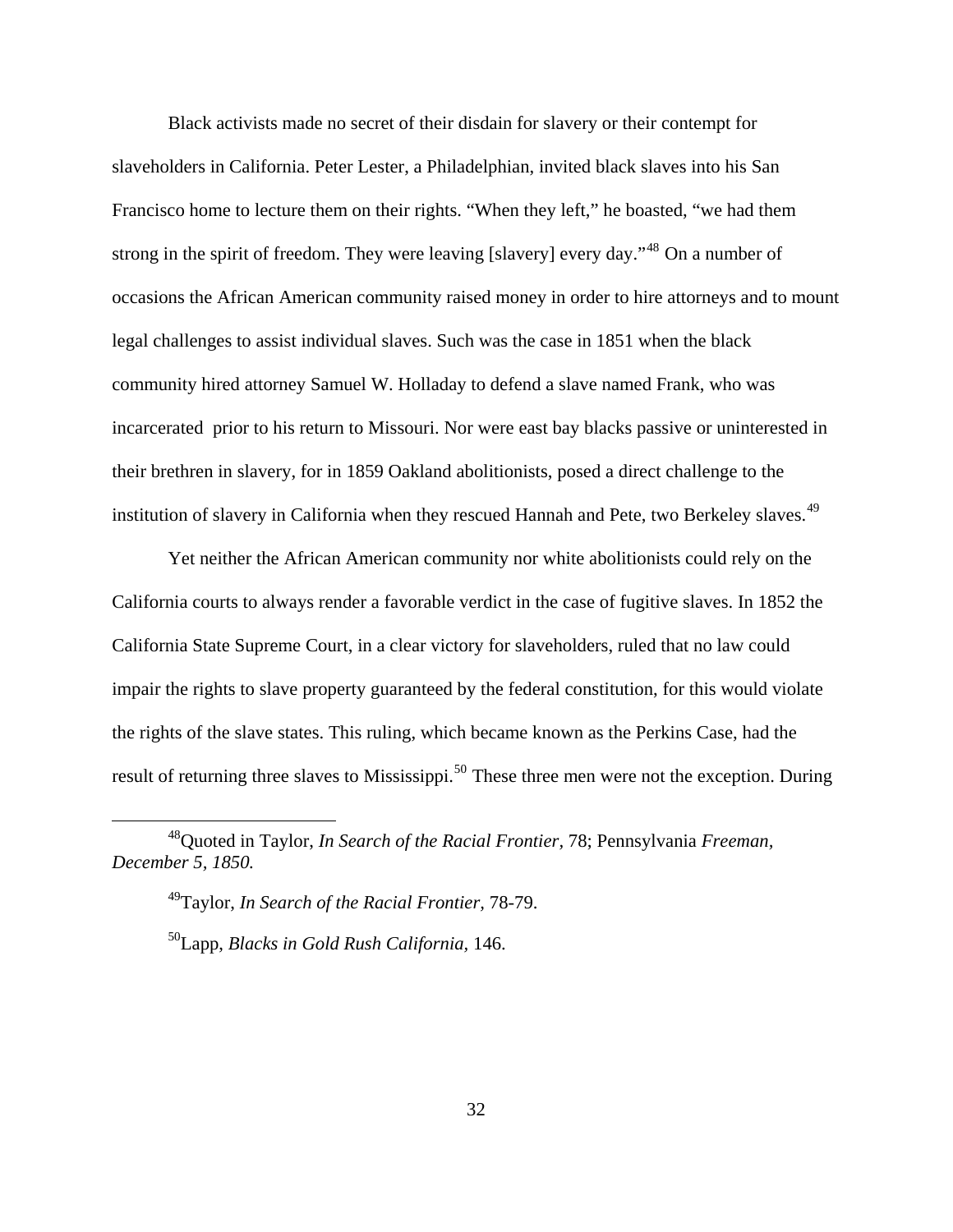the three years that the California Fugitive Slave Law was in effect (1852-55), many black men and women were returned to slavery from California.

The most dramatic fugitive slave case in California involved an eighteen year old slave from Mississippi named Archy Lee. Lee had come to California in 1857 with his owner, Charles Stovall, who settled in Sacramento and hired out Lee in order to earn a wage. Stovall taught school for several months, but as time passed he grew increasingly concerned about Lee's loyalty and the effect that residing in California, a free state, might be having on his bondsman. When Stovall attempted to locate Archy and send him back to Mississippi, he found, to his dismay, that his slave had disappeared. Lee had initially hid in the Hotel Hackett, a business owned by free blacks in Sacramento, which had, next to San Francisco, one of the most politically active black communities in the state. Stovall, however, eventually had Lee arrested and brought to trial.

Despite the previous support of the California Fugitive Slave Law, which had expired in April 1855, a number of white antislavey supporters came forward to defend Lee and attempted to prevent his return to Mississippi. Attorneys Edwin Bryant Crocker, a former abolitionist from Indiana and the brother of Charles Crocker, who founded the Southern Pacific Railroad, and John H. McKune represented Lee in a Sacramento County court. Additionally, the noted antislavery attorney Joseph W. Winans, and numerous African Americans supported Lee. When Lee's case came before Judge Robert Robinson's court, the judge ruled that the black slave was a free man. But Lee's freedom was short-lived, for Stovall's attorneys had Lee arrested immediately and brought before a new judge in the hope of receiving a more sympathetic verdict. The state supreme court agreed that Archy Lee should return to slavery, much to the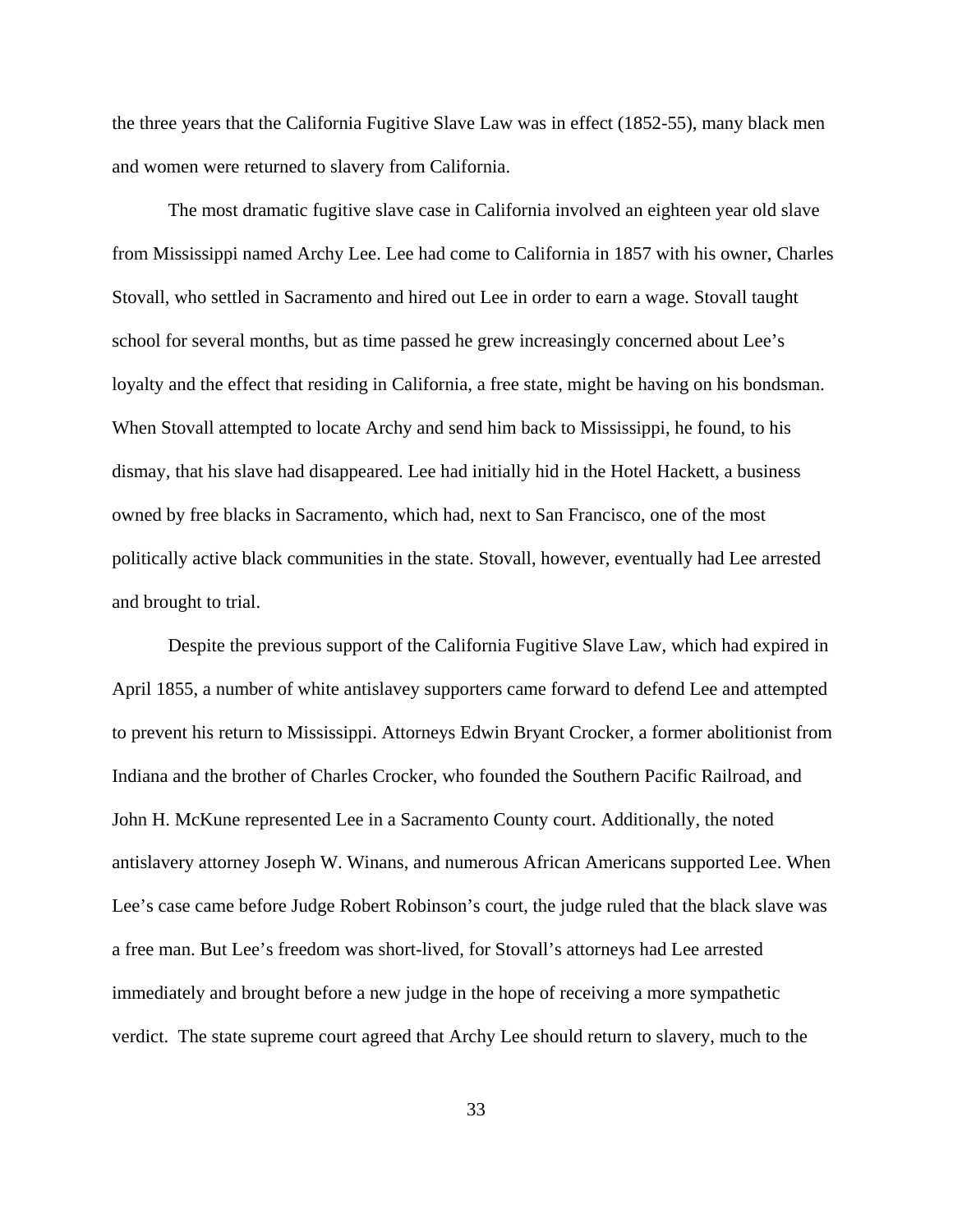horror of his supporters.<sup>[51](#page-33-0)</sup>

Neither black San Franciscans nor white abolitionists, however, had any intention of allowing Lee to return to Mississippi. Blacks and whites mobilized their resources. Blacks from every social and economic class contributed funds in earnest to support Lee's defense. The wellknown Republican attorney, Edward O. Baker, the product of Quaker parents and one of the great orators of the day, headed Lee's defense. When Stovall attempted to sail back to Mississippi with his bondsman, Lee, in a daring rescue, was taken from aboard a ship in the middle of San Francisco Bay, where he was arrested and protected. Stovall, his owner, was served with a writ for holding a slave illegally in California. Archy Lee's capture set the stage for a legal showdown in San Francisco.

<span id="page-33-0"></span><sup>51</sup>Lapp, *Blacks in Gold Rush California*, 148-54.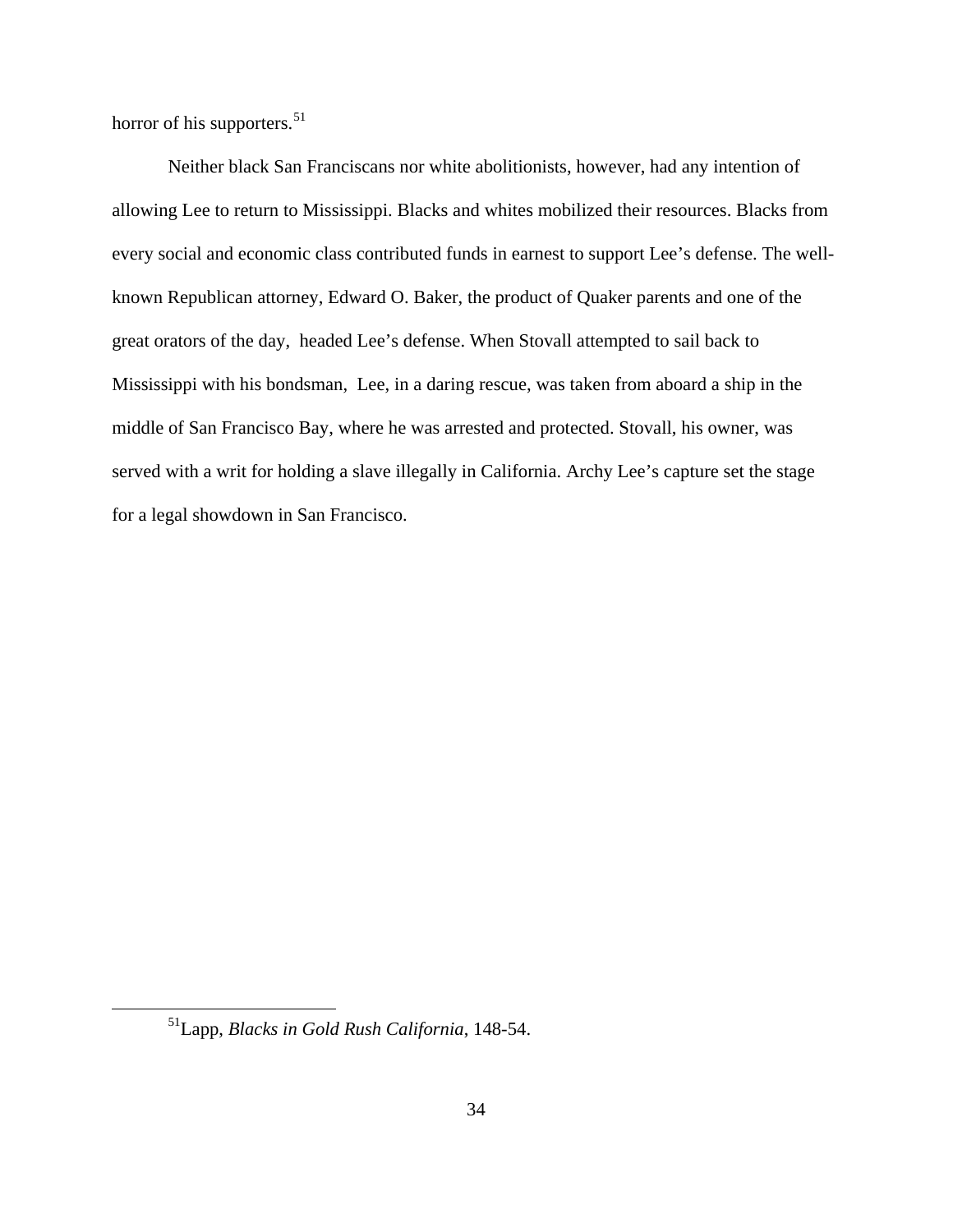In a brilliant defense, Colonel Edward D. Baker argued that the state supreme court had made a mockery of the constitution and pleaded, before a United States Commissioner, that Archy Lee be set free. Baker argued that Archy was not a fugitive across state lines, clearly in violation of the 1850 Fugitive Slave Act, but rather someone who had sought his freedom within the geographical confines of California. The federal commissioner agreed and declared Archy Lee a free man.  $52$ 

After the arrival of the slave Archy Lee in 1858, there is no record of other slaves brought into San Francisco. Despite the Compromise of 1850, a provision of which called for tougher federal enforcement of fugitive slave laws, as well as the U.S. Supreme Court's ruling in the 1857 Dred Scott decision, which overturned the Missouri Compromise and allowed slaveholders to take their human chattel into any federal territory, southerners apparently thought better of risking their property in a region with strong abolitionist sentiment.<sup>[53](#page-34-1)</sup> Perhaps this is what motivated a German migrant to write that "the wealthy California Negroes exhibit a great deal of energy and intelligence in saving their brethren.<sup>[54](#page-34-2)</sup>

<span id="page-34-0"></span> $\overline{a}$ 

54Taylor, *In Search of the Racial Frontier,* 78.

<sup>52</sup>Lapp, *Blacks in Gold Rush California,* 152.

<span id="page-34-2"></span><span id="page-34-1"></span><sup>53</sup>Don E. Fehrenbacher, *The Dred Scott Case: Its Significance in American Law and Politics* (New York: Oxford University Press, 1978).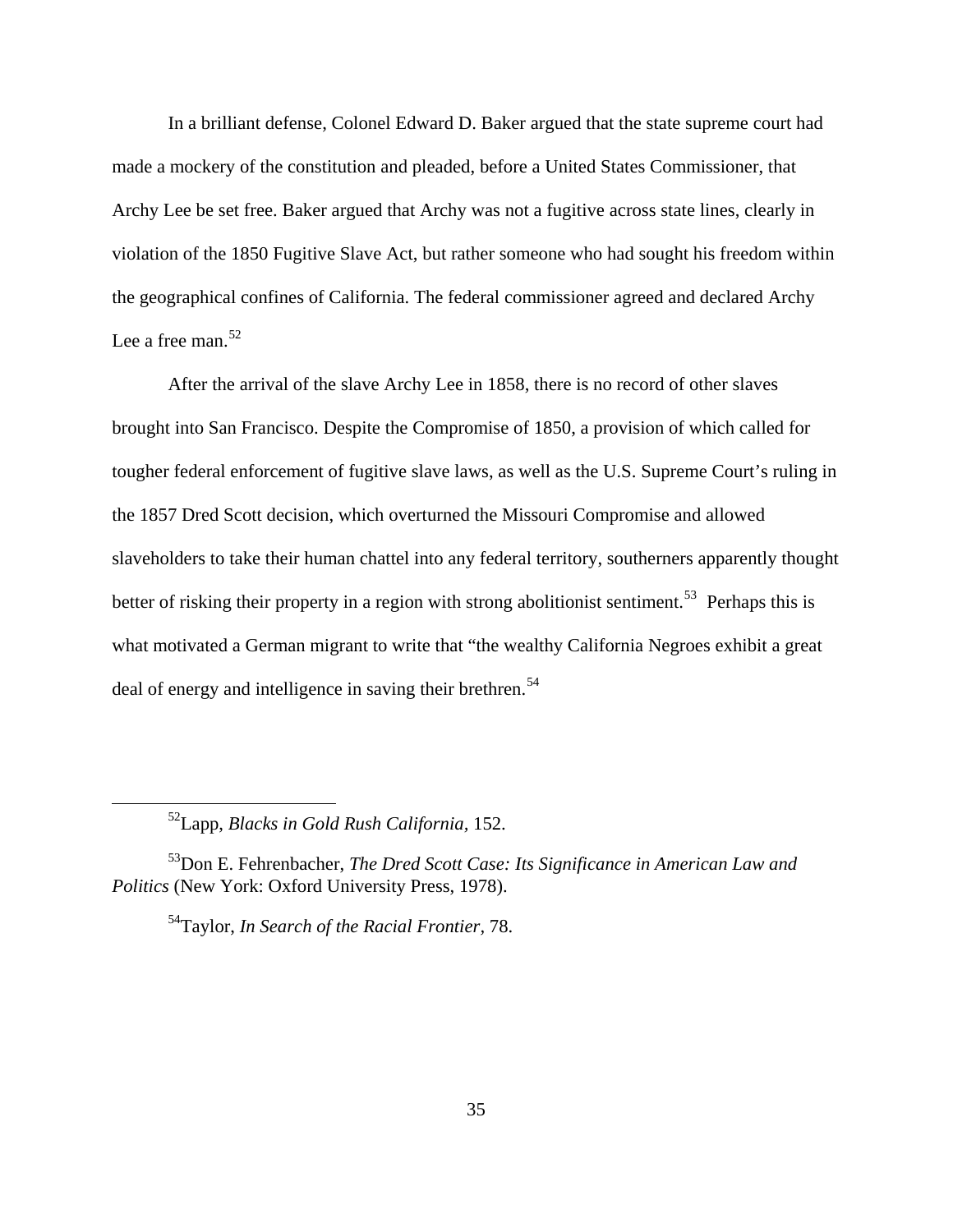The quest for racial equality and antislavery in San Francisco was aided by a small but influential group of white residents who felt an abhorrence to the very idea of slavery in California, but were troubled equally by the disparity in treatment between whites and African Americans. True, many white abolitionists, as historians Benjamin Quarles and Leon Litwack have argued, did not fight for the rights of free blacks and, in some instances, were openly hostile to the concept of racial equality. And while this idea may seem strange to us today, the mid-nineteenth century was a radically different world, and rarely did the two races occupy an equal footing or interact as equals. Small wonder that a society of white abolitionists in Philadelphia devoted five sessions debating whether they should admit African Americans as members of their society. They decided to admit African Americans by a margin of one vote.<sup>[55](#page-35-0)</sup>

<span id="page-35-0"></span><sup>55</sup>Benjamin Quarles, *Black Abolitionists* (New York: Oxford University Press, 1969); Leon Litwack, *North of Slavery: The Negro in the Free States, 1790-1860* (Chicago: University of Chicago Press, 1961), 218.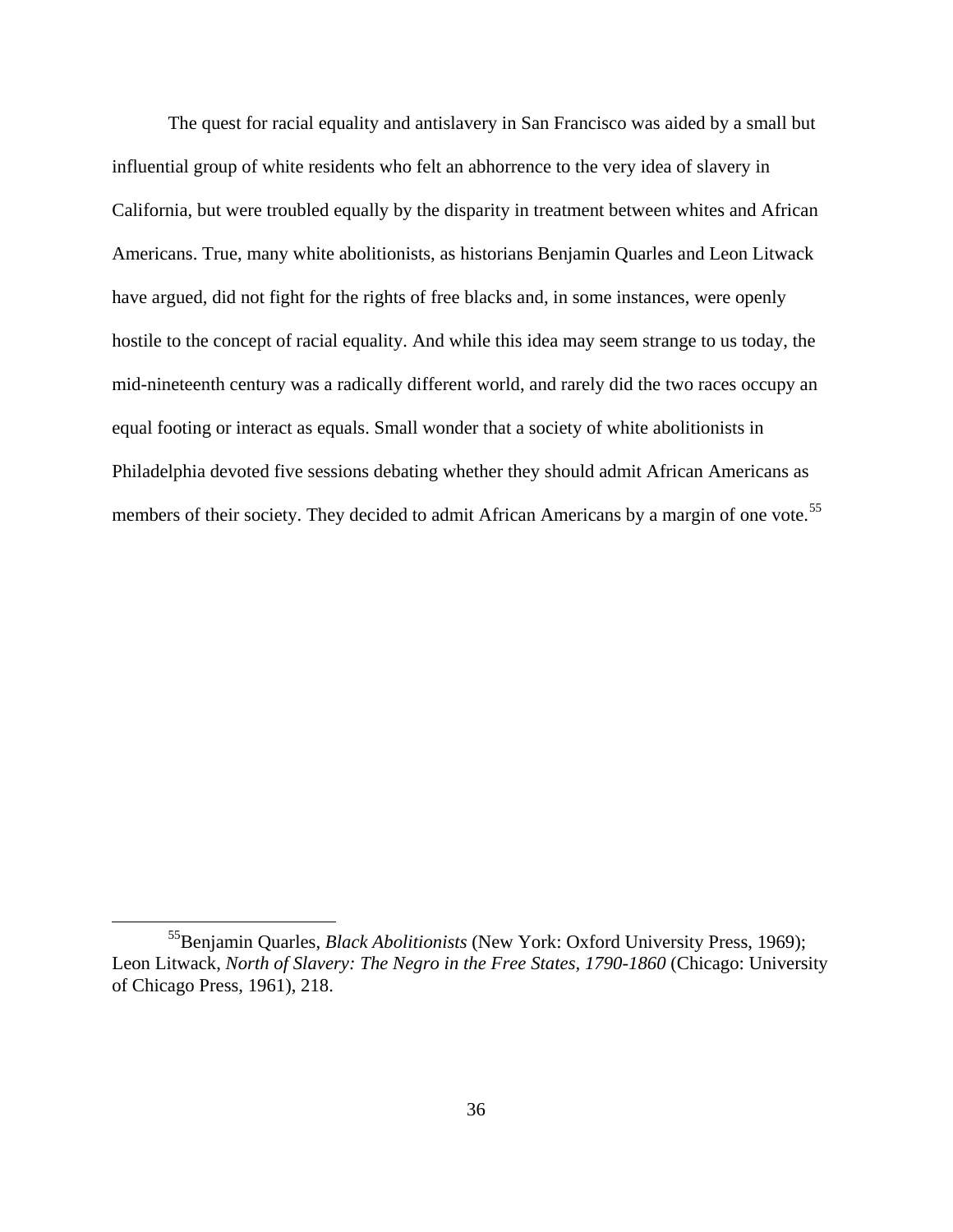Yet a small coterie of white San Franciscans, which included the Reverend Thomas Starr King, Bret Harte, Edwin Bryan Crocker, the brother of Charles Crocker, the merchants Mark Hopkins and Caleb Fry, Edward D. Baker, and Jessie Fremont, among others, were openly hostile to slavery and secession. These individuals congregated intermittedly at the San Francisco home of Jessie Fremont, known as Porter's Lodge. The Fremont's home, a small cottage, was located in a section of San Francisco known as Black Point, which is currently known as Fort Mason. After some clever remodeling, including the installation of a glass veranda and enlarging the parlor, Jessie Fremont, according to one writer, established "San Francisco's first literary and political salon."[56](#page-36-0) A sophisticated, well read, and opinionated woman on virtually any subject, Jessie Fremont had developed a disdain for slavery. It is probable that her marriage to John C.. Fremont, a prominent member of the Republican party and the Republican party candidate for president in 1856, played some role in her aversion to slavery in California. However, Jessie Fremont, like many American women, whose views have been of little interest to historians until recently, hardly needed the approval of a man, including her husband, to develop her own opinion of slavery or racial injustice. This sentiment and her desire to be part of a larger literary circle motivated Jessie Fremont to invite Thomas Starr King to her home at Black Point.

King, a transplanted New Yorker, migrated to San Francisco in 1859, and served as pastor of the Unitarian Church in San Francisco. Because of his liberal views and the power and uncompromising tenor of his oratory, King immediately became a highly respected figure in San Francisco's African American community. He was fervently antislavery, a fact that he made no

<span id="page-36-0"></span><sup>56</sup>Lois Rather, *Jessie Fremont at Black Point* (Oakland: The Rather Press, 1974), 33.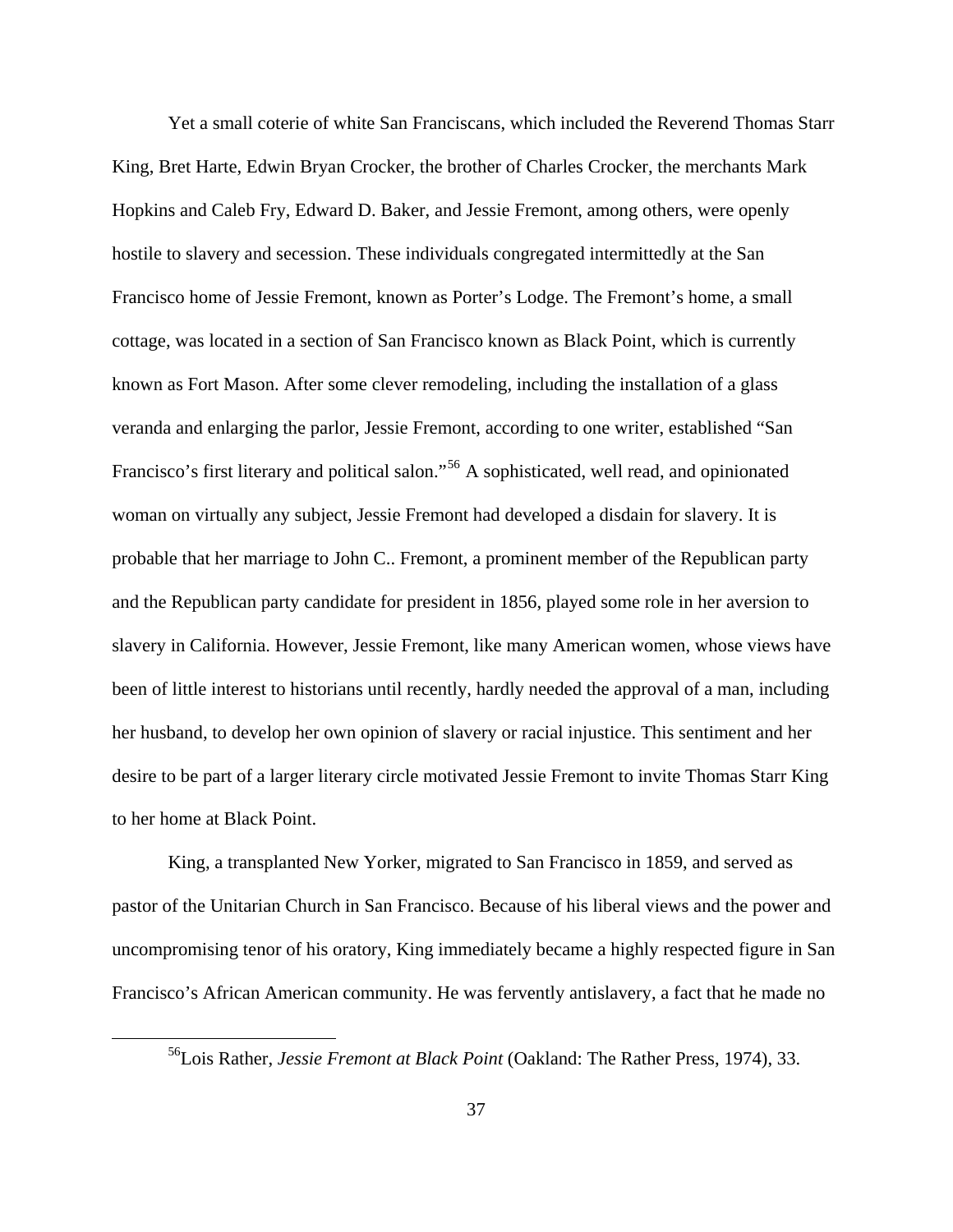attempt to disguise. In one instance, writes Delilah Beasley, the pioneering historian of blacks in California, reverend King traveled to a ranch near Napa, California and emancipated a number of slaves.[57](#page-37-0) King also participated in several important activities in San Francisco's black community, a clear sign that he supported the struggle of free blacks for full equality as well. Shortly after he arrived in San Francisco, King spoke at the twenty-second anniversary of the British West Indies Emancipation Act before a large black audience at Pacific Gardens. "The almighty had a great mission for this nation. Here the church was to proclaim the equality of the races," stated King before an appreciative black audience.<sup>[58](#page-37-1)</sup>

<sup>57</sup>Beasley, *The Negro Trail Blazers of California,* 91.

<span id="page-37-1"></span><span id="page-37-0"></span><sup>58</sup>Lapp, *Blacks in Gold Rush California,* 257-58; *Daily Evening Bulletin*, August 1 and 2, 1860.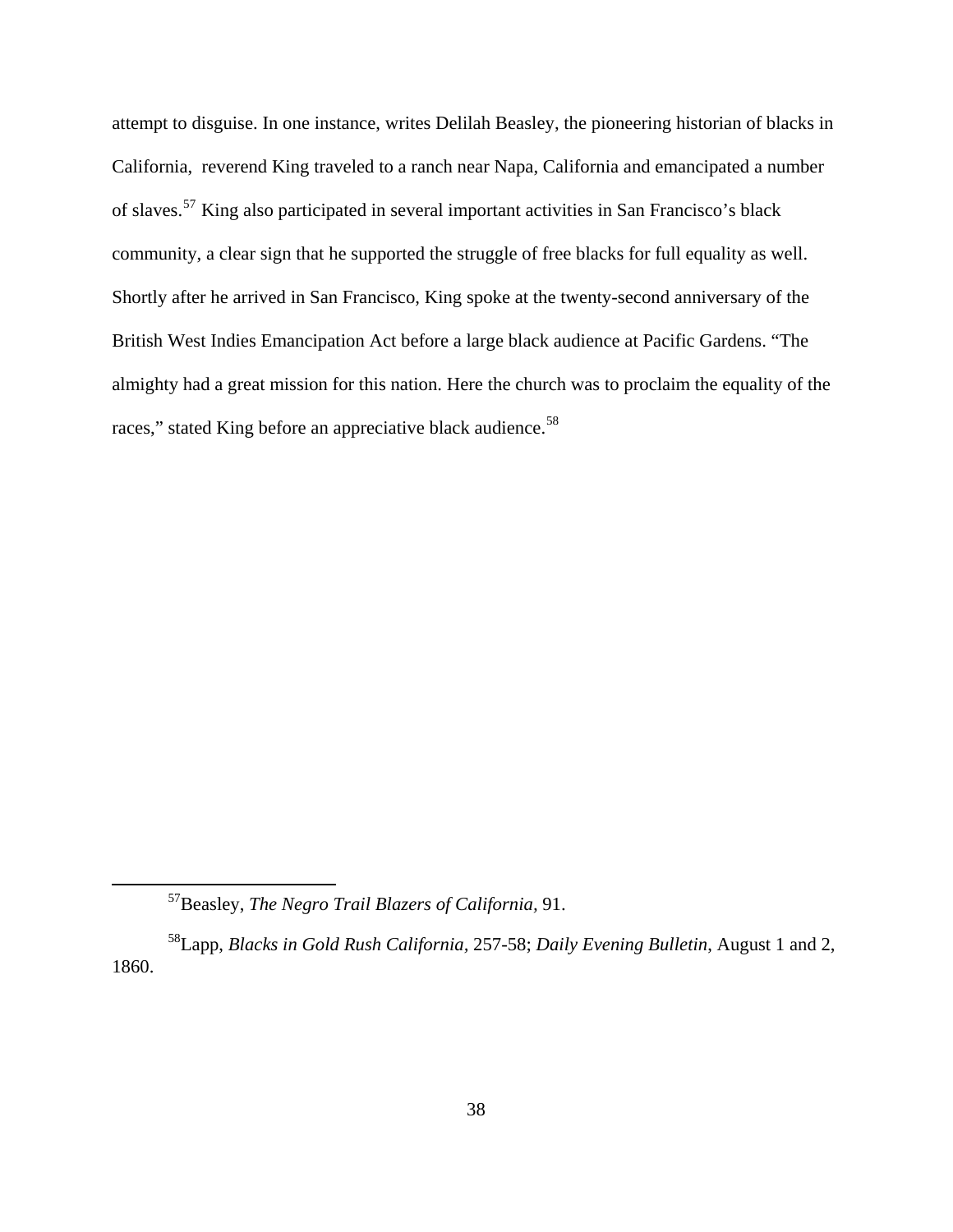These were bold words for a white minister of any denomination to speak in 1860, but they were even more significant coming during the advanced stages of the sectional crisis that had split the North and the South into two warring camps over the issue of slavery. Yet King had taken the moral high ground in his 1860 speech by not only denouncing slavery and embracing racial equality, which was unusual even in antislavery circles, but by also noting that the British had abolished slavery in their colonies as a matter of principle. This point must have been particularly difficult for the sizable number of white southerners in San Francisco to swallow, some of whom were former slaveholders. The Reverend Thomas Starr King's views on antislavery, however, must have been especially gratifying for Jessie Benton Fremont to hear, for she shared many of King's views on the abolition of slavery herself. Regrettably, King did not live to see the end of slavery in the United States, for he died in 1864 of pneumonia and diphtheria at the age of thirty-nine. King's life, nevertheless, represents an important and persistent thread in San Francisco's history: the intolerance to the institution of slavery in California by an influential cadre of white activists.<sup>[59](#page-38-0)</sup>

<span id="page-38-0"></span><sup>59</sup>Kevin Starr, *Americans and the California Dream, 1850-1915* (New York: Oxford University Press, 1973), 100-105.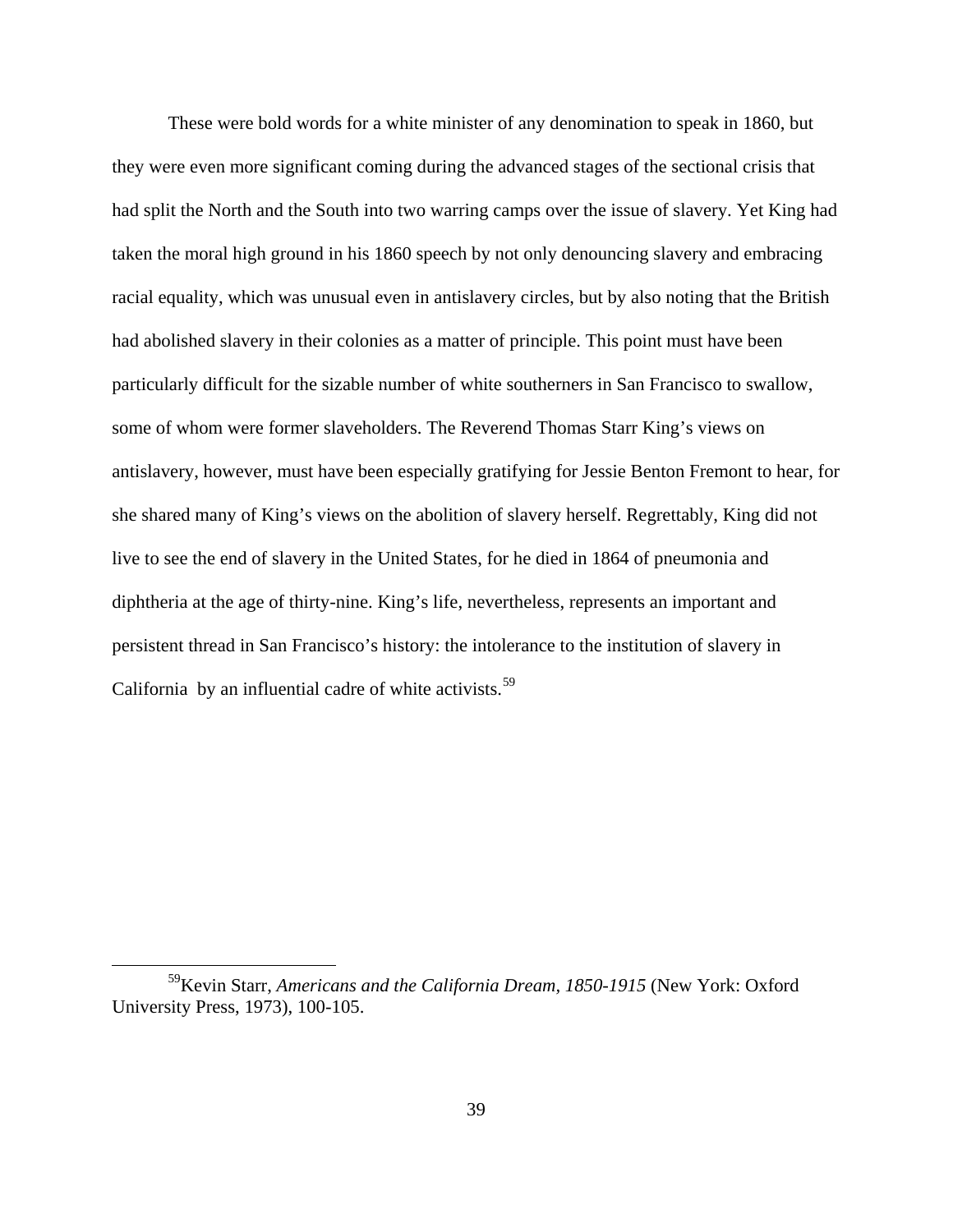Jessie Benton Fremont's influence on slavery was nearly as brief as King's, for she and her husband moved back east in 1861. That this "remarkable woman," as the Reverend Thomas Starr King had referred to her, played an important role in providing her Black Point home as a forum for antislavery activity, there can be no doubt. Like the famous Grimke sisters from South Carolina, the privileged daughters of a prominent white slaveholder and planter, who assaulted slavery directly and did not shy away from controversy, Jessie Fremont also left her mark.<sup>[60](#page-39-0)</sup>

Although not associated directly with Jessie Fremont's literary and political salon, Senator David C. Broderick also played an important role in this struggle. An Irish Catholic New Yorker from a humble background, Broderick rose rapidly through California politics. By 1857, he was elected to the United States Senate. And although a Democrat, Broderick had openly attacked the proslavery position of the Buchanan administration, such as favoring the admission of Kansas to the union as a slave state. Broderick spoke out boldly against slavery as well as any other matter that could advance his political career, much to the chagrin of David S. Terry, a proslavery State Supreme Court judge and a "fiery Southerner," who challenged Broderick to a dual in 1859 for his anti-Southern remarks and for referring to Terry as dishonest. Although dueling was illegal in California, Broderick, who had no experience in this area, accepted Terry's challenge. Terry mortally wounded Broderick, who is alleged to have stated in his final moments, that "they killed me because I was opposed to a corrupt administration and the

<span id="page-39-0"></span><sup>60</sup>Gerda Lerner, *The Grimke Sisters from South Carolina: Pioneers for Woman's Rights and Abolition* (New York: Schocken Books, 1971).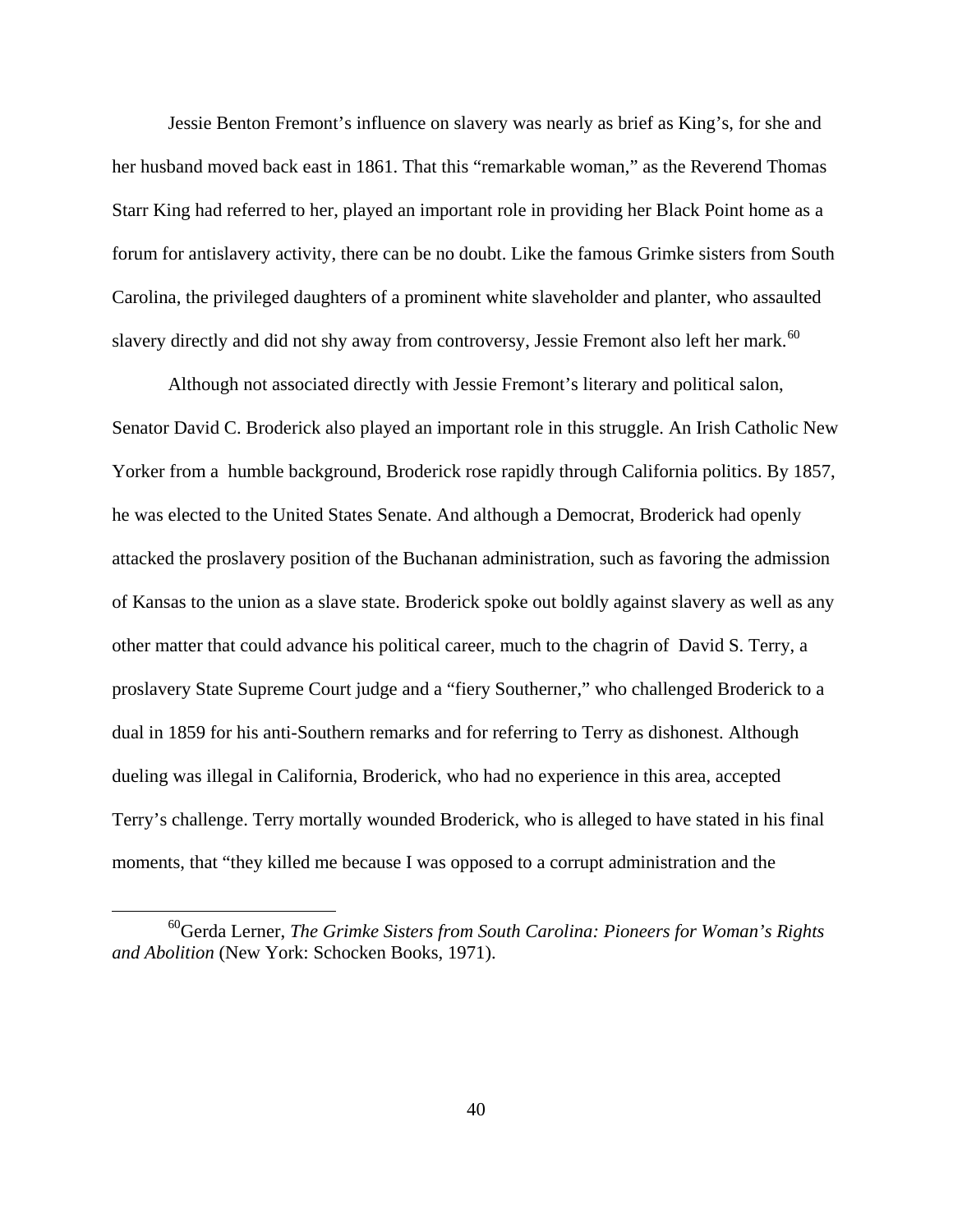extension of slavery." Baker died three days later in the Black Point home of his close friend Leonidas Haskell.<sup>[61](#page-40-0)</sup>

<span id="page-40-0"></span><sup>61</sup>Starr, *Americans and the California Dream,* 122; John B. McGloin, *San Francisco: The Story of a City* (San Rafael: Presidio Press, 1978), 77-82.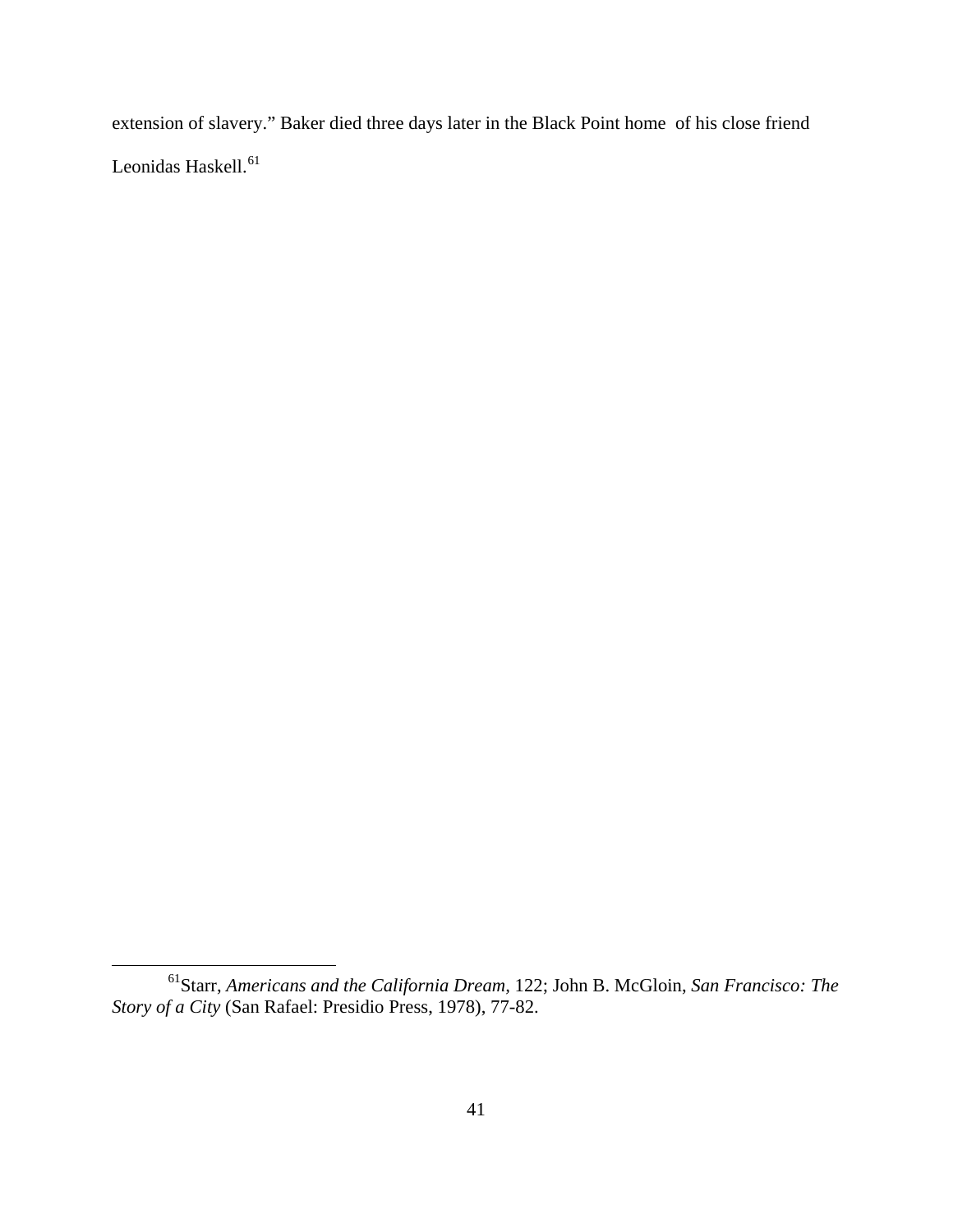The connection between Black Point and David Broderick was no coincidence, for Baker, too, had undoubtedly come under the influence of the small group of San Franciscans who opposed slavery and gathered periodically in the Black Point area.. Nor was the fact that Broderick's eulogy was given by Senator Edward D. Baker of Oregon, a close friend and one of the leading orators of his era. Although born in London, Baker came to the United States at the age of four and grew up in Philadelphia, Indiana, and Illinois. By 1852 Baker moved to California, just two years after it received statehood, where he practiced law and gained a reputation as an outstanding orator. The politically ambitious man concluded that Oregon, however, would provide a more fruitful locale in order to launch a political career, and he moved there in 1859 and was elected to the United States Senate. Baker served as President Lincoln's advisor for Pacific Coast affairs during the Civil War, and was killed in October, 1861 while leading a volunteer regiment of Californians, Oregonians, and Pennsylvanians. Appropriately, the Reverend Thomas Starr King preached his eulogy. $62$ 

The Civil War was a watershed in American history, for not only was the future of the Union at stake, but slavery, an institution that had existed for nearly two and a half centuries, also hung in the balance. Although California played a minor role in the conflict, in large measure because of its physical isolation, approximately five hundred volunteers served with the Second Massachusetts Cavalry, and others performed patrol duty or manned garrisons at home. But the war, more importantly writes Kevin Starr, "forced Californians, after a decade and a half of isolation and ambiguous relationship, to assert their loyalty to the Union, despite the

<span id="page-41-0"></span><sup>62</sup>Starr, *Americans and the California Dream, 122-23.*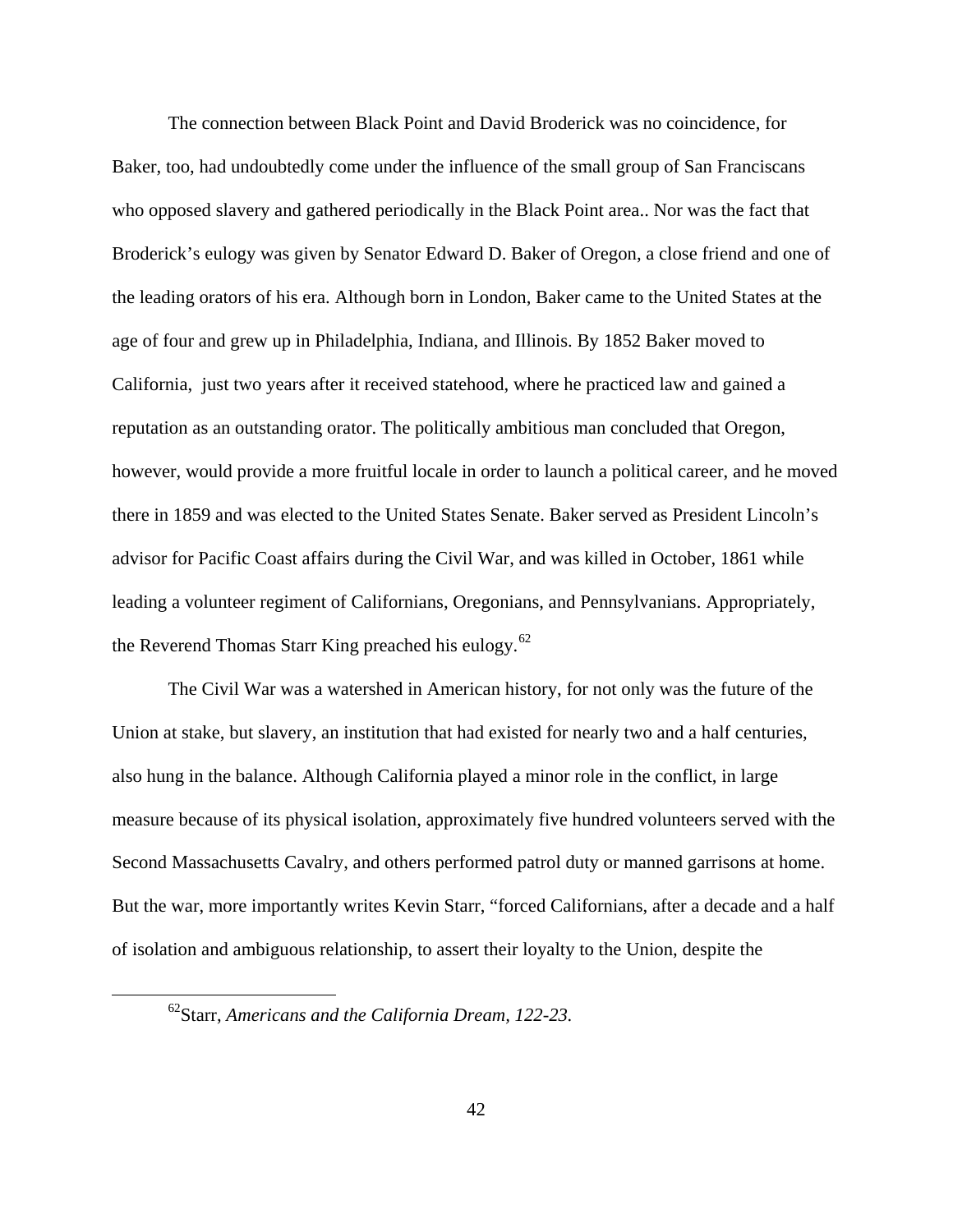thousands of miles between itself and the Atlantic states."[63](#page-42-0) 

<span id="page-42-0"></span><sup>63</sup>Starr, *Americans and the California Dream,* p. 122.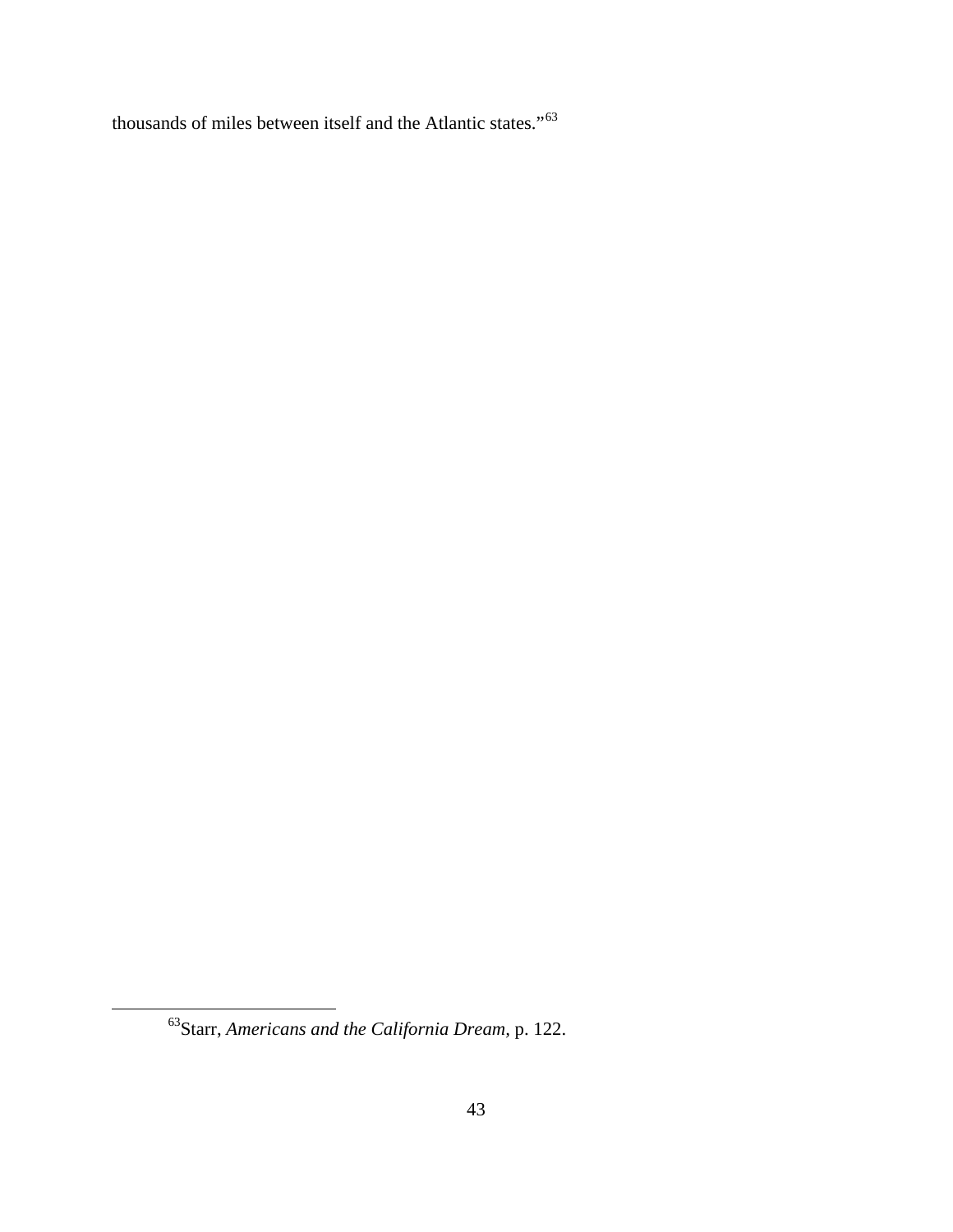Black San Franciscans were cautiously optimistic that the war would not only eradicate slavery, but also eliminate a number of racial barriers that African Americans throughout the Bay Area had been forced to confront since their arrival. That not all African Americans had been uniformly optimistic about an immediate improvement in race relations was evident by the migration of several hundred blacks to Victoria, British Columbia in 1858. Mifflin Gibbs, a successful black businessman and community activist and one of the migrants, noted that "300 or 400 colored men from California and other states settled in Victoria, drawn thither by the twofold inducement of gold discovery and the assurance of enjoying impartially the benefits of constitutional liberty." Indeed, the economic and political status of these settlers improved significantly, as they "built or bought homes and other property," Gibbs observed, "and were the recipients of respect and esteem from the community.<sup>[64](#page-43-0)</sup> Peter Lester, an African American bootmaker, corroborated Gibbs's favorable portrait of life in Victoria. "I have never seen so large a number of people the bona fide owners of so much property." African Americans also reaped some important political gains in Victoria that they had been unable to achieve, despite constant struggle, in San Francisco. Several African Americans, for example, were elected to the city council, and blacks also served in the first volunteer military organization on Vancouver Island.<sup>[65](#page-43-1)</sup> African Americans would not be elected to local offices in San Francisco, despite its

<sup>64</sup>Gibbs, *Shadow and Light,* pp. 59-63.

<span id="page-43-1"></span><span id="page-43-0"></span><sup>65</sup>Peter Lester to William Still, November 8, 1860, New York *Anglo-African,* January 5, 1861; James W. Pilton, "Negro Settlement in British Columbia," M.A. thesis, University of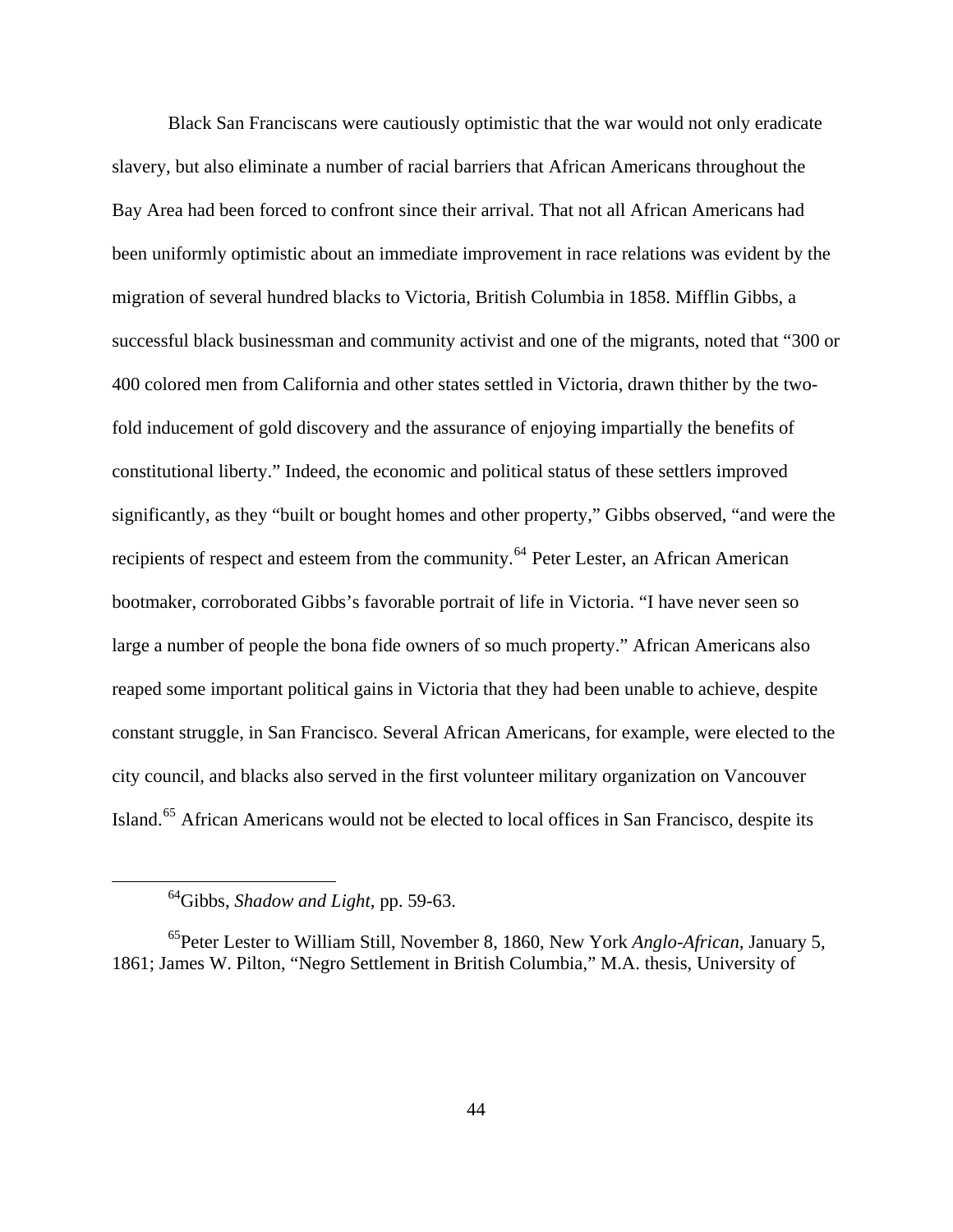avowed liberalism, for more than one century after the migration to Victoria.

British Columbia, 1951.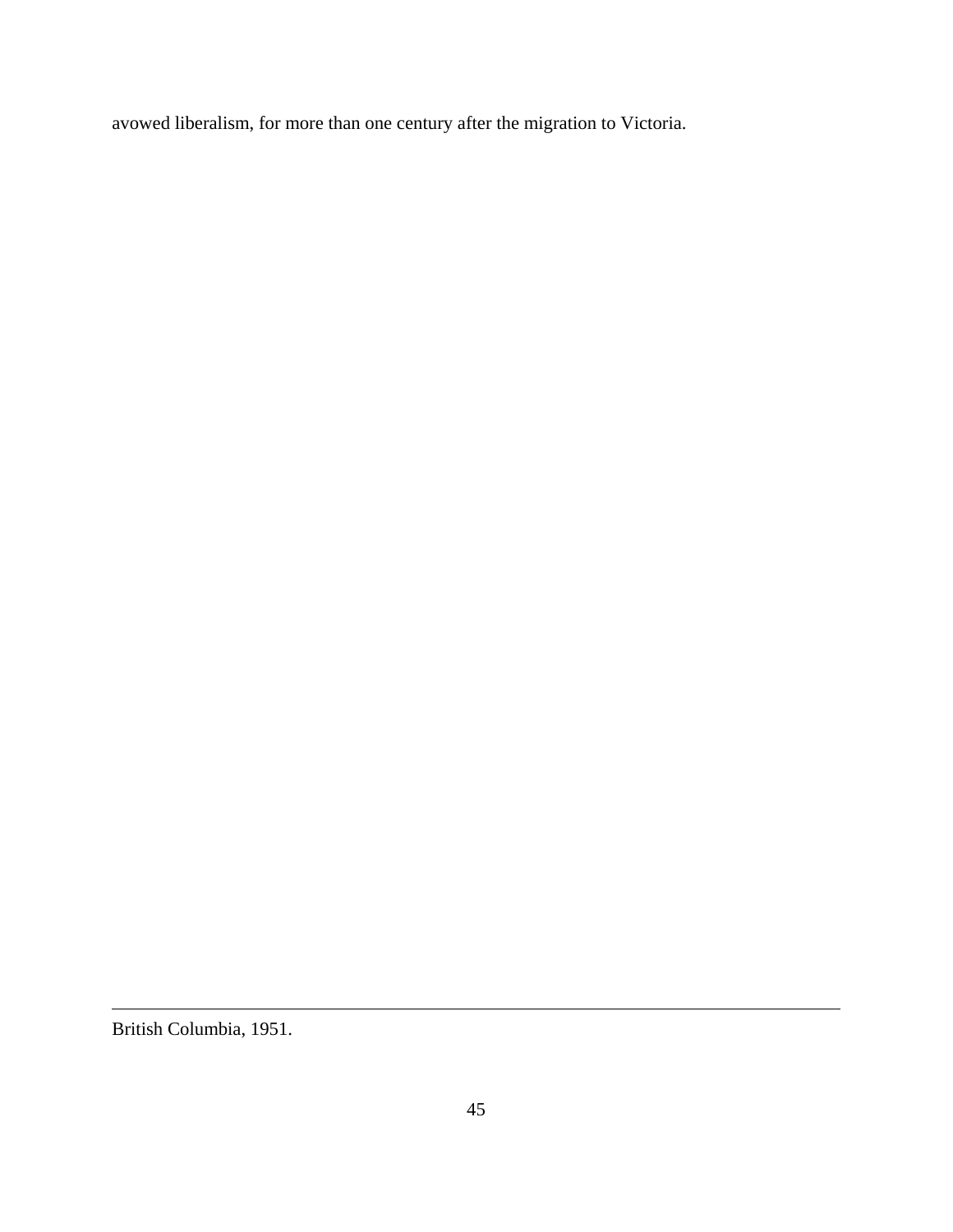African Americans in San Francisco also illustrated passive support for emigration as a means to call attention to their plight through petitions and public meetings. In one instance, a group of over 200 black Californians, which included some prominent San Franciscans, petitioned the United States Congress to colonize them in some other country where their race and color would not be a factor. Similarly, the editor of the San Francisco *Pacific Appeal* wrote as the Civil War was concluding that he was "in favor of every movement calculated to promote the emigration of our people to those countries where color is not considered a badge of degradation."[66](#page-45-0) And although emigrationist sentiment grew in San Francisco as well as in other cities during the 1850s and early 1860s, most African Americans leaders rejected it as impractical, and agreed with the position of the San Francisco *Elevator*: "The races will have to live together on this continent and all parties might just well make up their minds to it now as at any other time. This idea of colonizing, separating is *obsolete-dead-and* can never be resuscitated."<sup>[67](#page-45-1)</sup>

<span id="page-45-1"></span><span id="page-45-0"></span><sup>66</sup>U.S. Congress. 37th Congress, 2d Session, 1861-1862. *House Miscellaneous Document No. 31*; San Francisco *Pacific Appeal,* August 23, August 30, 1862, September 20, 1862.

<sup>67</sup>San Francisco *Elevator,* April 7, 1865.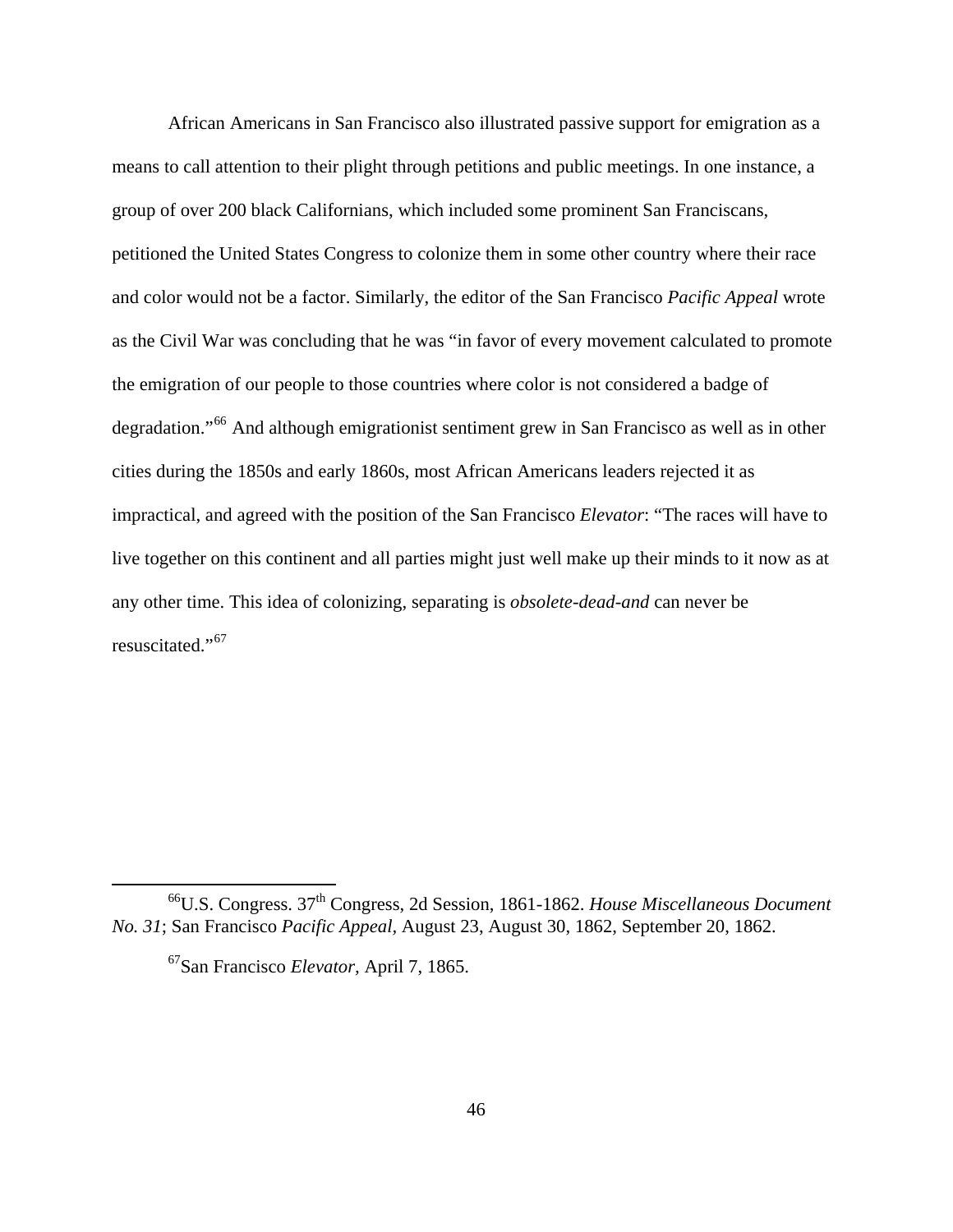Despite the opinion of one historian that black Californians did not show the same vigor in fighting slavery as their counterparts in other regions of the country, African Americans in San Francisco, as well as their white allies, attacked slavery and racial inequality consistently between 1850 and 1865. Men and women alike boldly asserted their positions that slavery was morally corrupt and was tearing the nation apart. Through their petitions, political conventions, newspapers, churches, literary societies, public orations, and women's clubs, African Americans in the bay cities, with much smaller numbers, fought as tenacious a battle against slavery and racial discrimination as their counterparts in cities such as New York or Philadelphia. Similarly, African Americans kept connected to the national abolitionist movement by serving as correspondents to such papers as the *North Star,* the Pennsylvania *Freeman, Frederick Douglass' Paper,* and the *Weekly Anglo-African.* These black newspapers permitted local black residents to keep abreast of national issues that were pertinent to the antislavery struggle. They also served to connect black San Franciscans to a movement for racial equality that was much larger than their own local struggle. Although San Francisco could never boast that it had a strong abolitionist movement within its environ, a small, but committed group of whites also opposed slavery. Jessie Benton Fremont used her Black Point home in Fort Mason as a literary and political forum to discuss slavery and a variety of important political issues. It was here that Thomas Starr King and Bret Harte circulated freely, both committed to the preservation of the Union and the destruction of slavery. Similarly, the young democratic Senator David C. Broderick, who died at the hands of David Terry, was widely respected for his antislavery views as well as his support of free labor. It came as no surprise, therefore, that a number of African Americans in San Francisco attended Broderick's funeral to pay their respects for his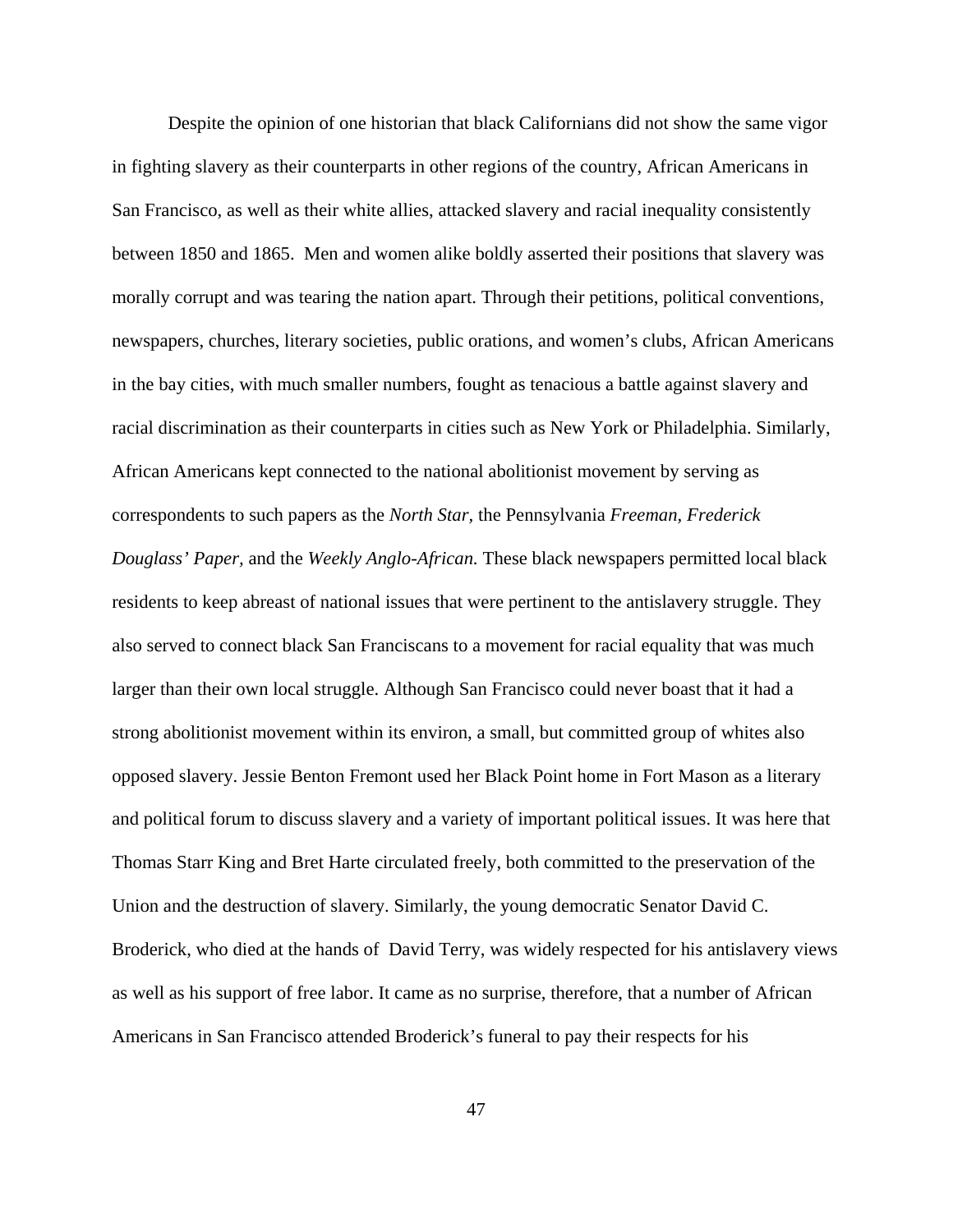contribution to their struggle.<sup>[68](#page-47-0)</sup>

<span id="page-47-0"></span><sup>68</sup>Lapp, *Blacks in Gold Rush California,* 263.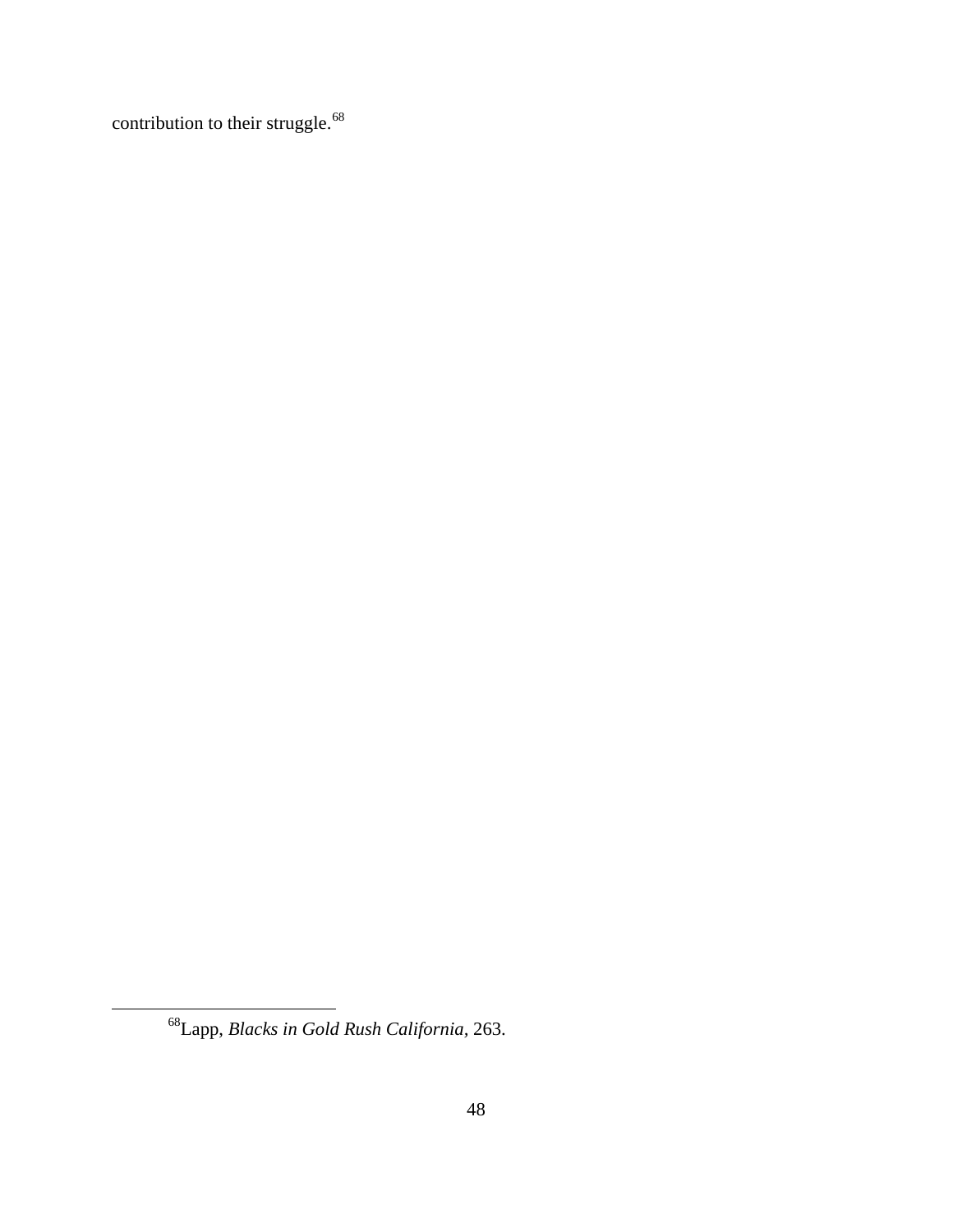Despite a persistent pattern of segregation and racial discrimination throughout the 1850s and 1860s, black San Franciscans remained optimistic that their status would improve in time and that every vestige of racial caste would eventually be stripped away layer by layer. They had every reason to be optimistic. Blacks and whites together had achieved a remarkable degree of progress in a relatively short time, although African Americans remained in the vanguard of the struggle for racial equality in San Francisco. By the close of the decade of the 1860s San Franciscans had shown the nation and the world that they detested the institution of slavery and that slaveowners would be wise to reconsider bring their human chattel into the bay cities. Similarly, blacks and whites had waged a relatively successful struggle against racial discrimination in public transportation, public accommodations, and the right to testify against whites in a court of law. These victories, however, were tempered with the harsh and ugly reality that San Francisco, like the majority of American cities during the nineteenth century, was still not willing to grant African Americans full equality. The black San Franciscan was certainly considered a man in the eyes of local whites, but he was hardly considered a brother.<sup>[69](#page-48-0)</sup> Thus it took more that a decade before African Americans could vote and attend integrated schools in San Francisco, and considerably longer before they were permitted to join trade unions and work in occupations free of racial restrictions. Yet neither African Americans nor whites forgot that conditions had been much worse when the first black migrants arrived during the gold rush era of the 1850s. African American leaders trusted the next generation to continue the struggle to

<span id="page-48-0"></span><sup>69</sup>George Fredrickson, *The Black Image in the White Mind: The Debate on Afro-American Character and Destiny, 1817-1914* (New York: Harper and Row, 1971).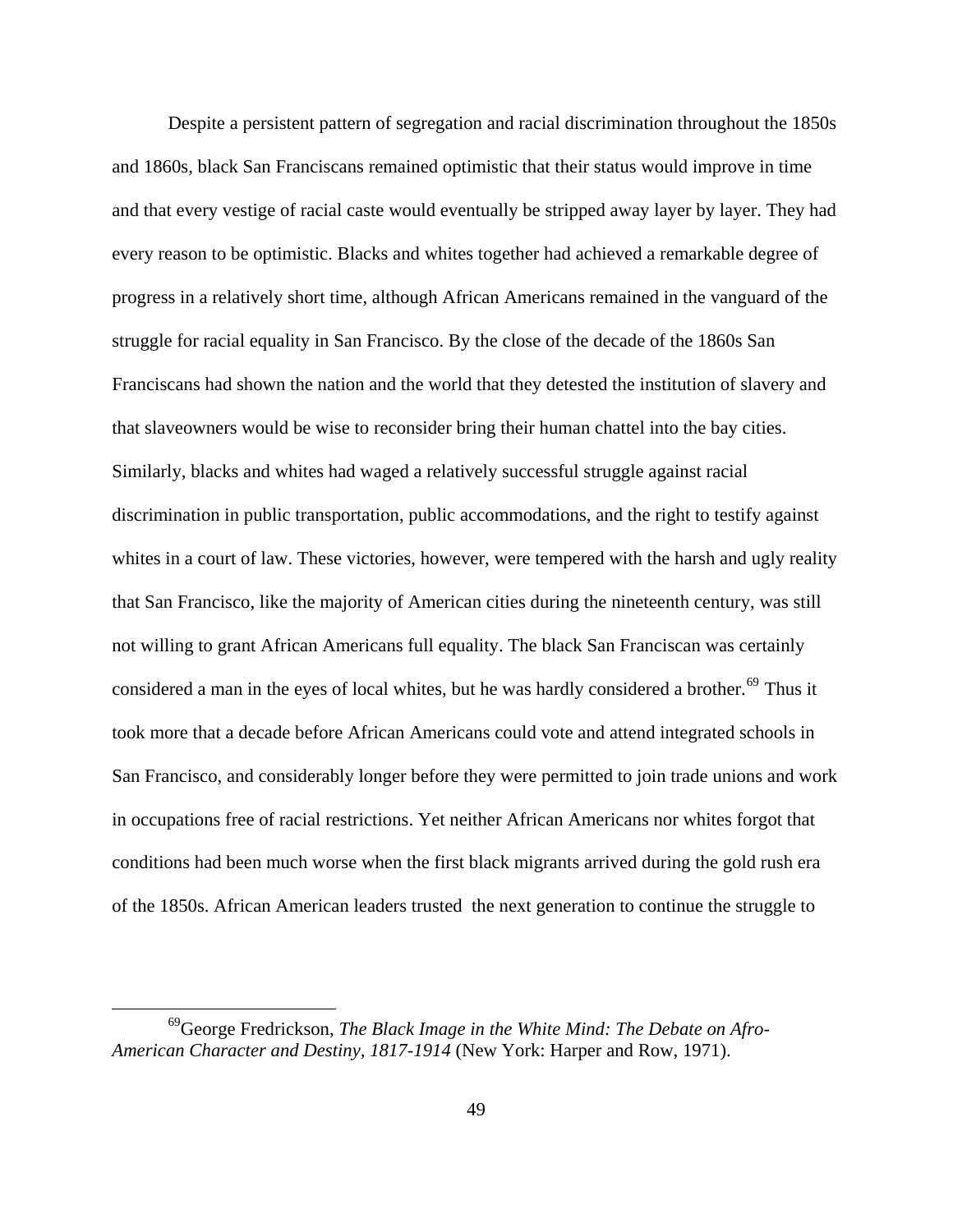bring about full equality and to mold San Francisco into a racially progressive city.<sup>[70](#page-49-0)</sup>

<span id="page-49-0"></span> $70$ For an overview of the black struggle for racial equality in San Francisco during the twentieth century, see Albert S. Broussard, *Black San Francisco: The Struggle for Racial Equality in the West, 1900-1954* (Lawrence, KS:University Press of Kansas, 1993).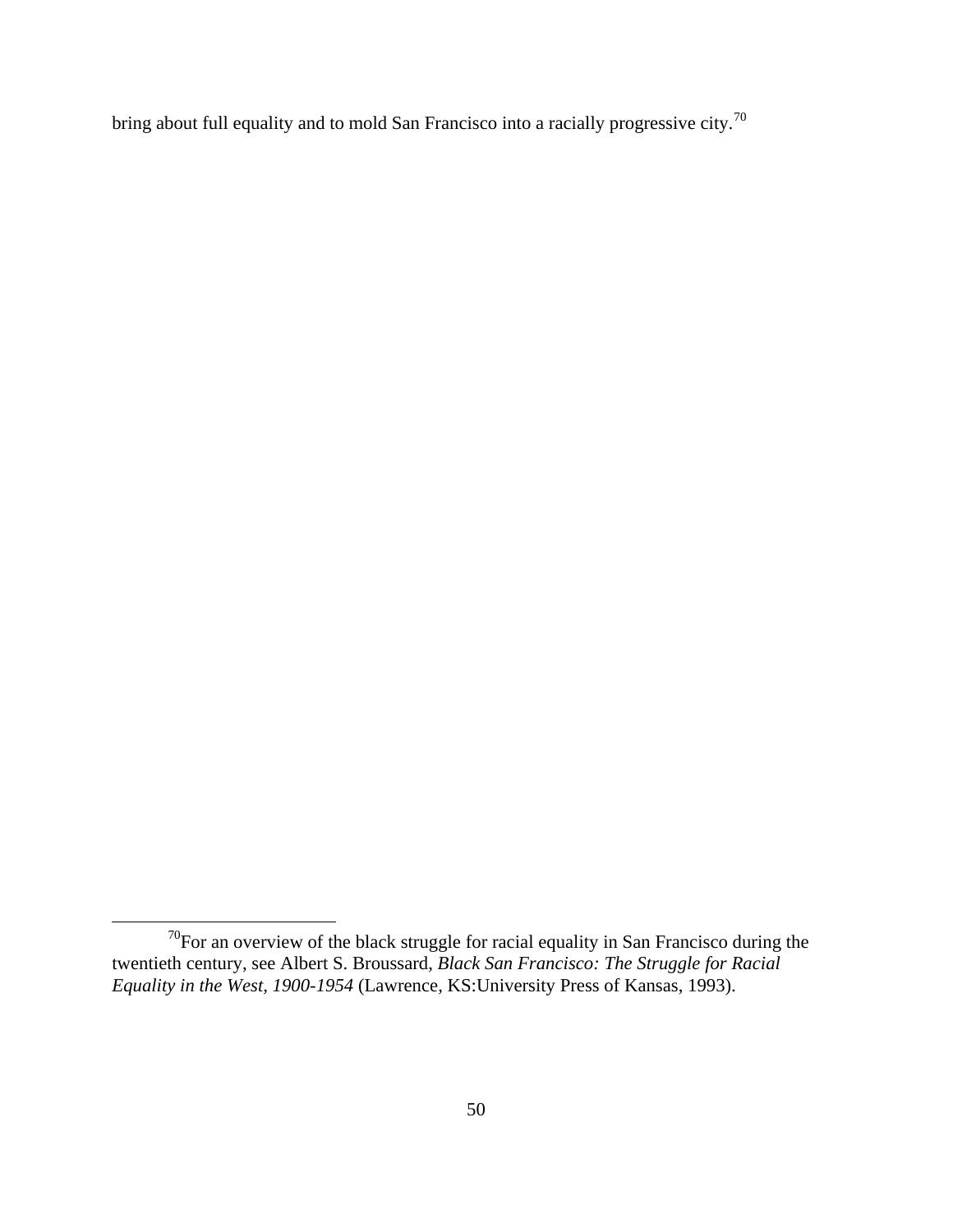#### **BIBLIOGRAPHY**

I have consulted a wide range of primary and secondary sources in reconstructing civil rights and antislavery activity in San Francisco between 1850 and 1865. This bibliography is designed to assist both general readers as well as specialists who are interested in conducting additional research on this topic. The sources include newspapers and periodicals, public documents, pamphlets, theses and dissertations, autobiographies and recollections, travel accounts, published proceedings and minutes, and a wide array of secondary literature. These sources collectively reveal a great deal about the civil rights commitment and the political energy of black and white San Franciscans during the nineteenth century, as well as how each group worked within local and state government or African American protest organizations to redress a particular grievance. Because the number of books and articles that address civil rights, antislavery, and the underground railroad is voluminous, this bibliography will make no attempt to provide a comprehensive list of secondary sources. Rather, I will list only those sources that I have consulted in writing this essay and those that might be of interest to someone starting research in this area for the first time.

## **NEWSPAPERS AND PERIODICALS**

*Colored American*.1837-1841. *Frederick Douglass' Monthly*. 1859-1861. *Liberator.* 1831-1861. New York *Anglo-African. 1859-1861.*  Pennsylvania *Freeman.* 1850. San Francisco *Elevator. 1865-1898.*  San Francisco *Lunar Visitor.* 1862. San Francisco *Mirror of the Times.* 1856-57. San Francisco *Pacific Appeal*. 1862-1880.

#### **REPORTS AND OFFICIAL PROCEEDINGS**

*Address of the State Executive Committee to the Colored People of the State of California.*  Sacramento, 1859.

*Dwinelle's Argument to the Supreme Court of California on the Rights of Colored Children to be Admitted to the Public Schools.* California Historical Society, San Francisco.

*Emancipation Oration by Dr. Ezra R. Johnson and Poem by James Whitfield, Delivered at Platt Hall, January 1, 1867.*California Historical Society, San Francisco.

*First A.M.E. Zion Church of San Francisco. The Centennial Year, 1852-1952.* California Historical Society, San Francisco. *Journal of Proceedings of the Third Annual Convention of the Ministers and Lay delegates of the*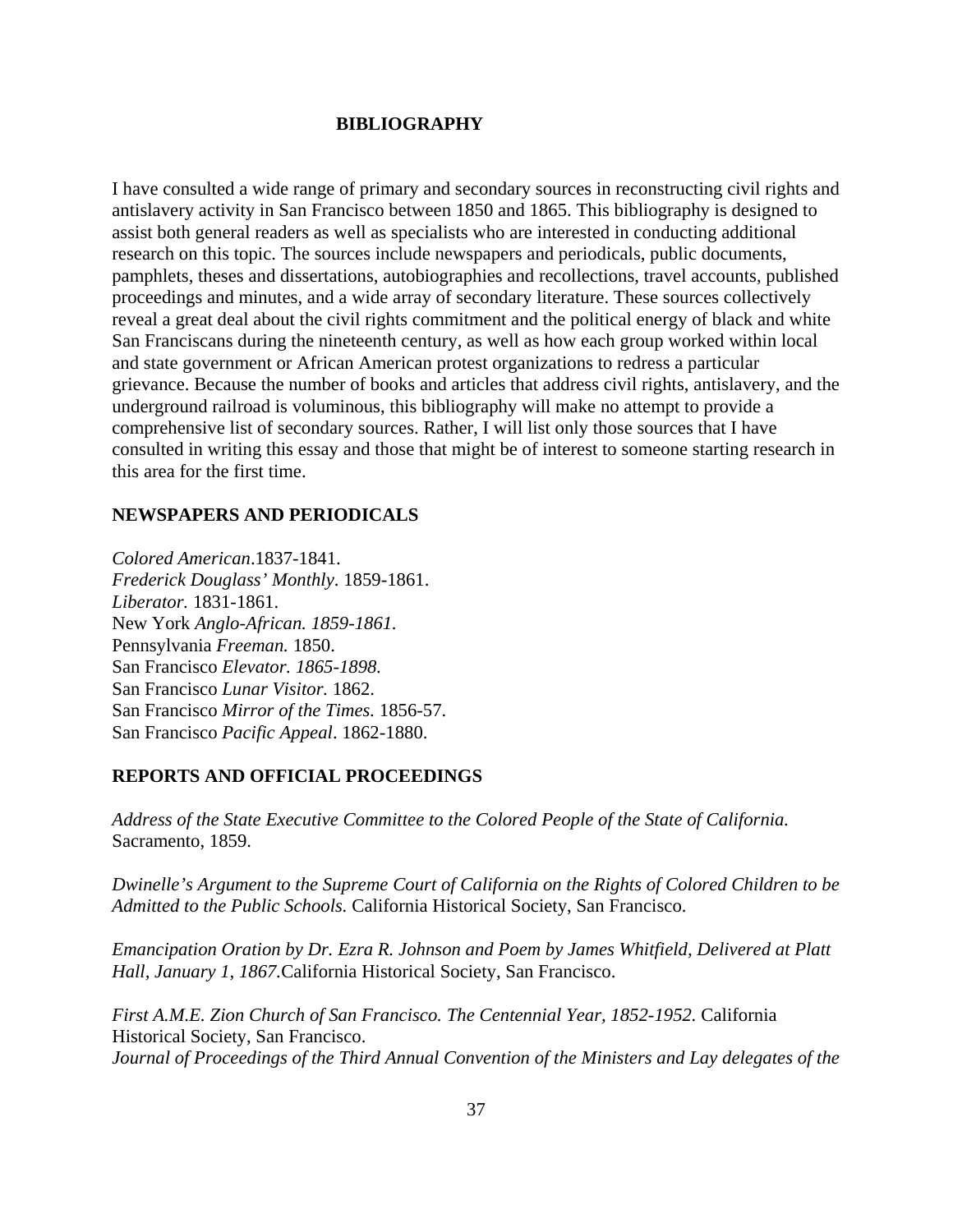*African Methodist Episcopal Church, held in Bethel Church in San Francisco, September 4-10, 1863.*

*Proceedings of the California State Convention of Colored Citizens,* 1855, 1856, 1857. California Historical Society, San Francisco.

*Souvenir Program, 1855-1955, Most Worshipful Prince Hall Grand Lodge.* San Francisco, July 17-21, 1955.

*Shall Negroes and Chinamen Vote in California? Address by the Democratic State Central Committee to the Voters of California.* California Historical Society, San Francisco.

*Speech from Hon. J. F. Cowdery of San Francisco, the Word White in California School Laws, January 30, 1874.* California Assembly, 1874.

*Third Baptist Church, 1852-1952. Anniversary Souvenir Program and Honor Roll.* 1962.

*Third Baptist Church. More Than a Century of Witnessing Through Spiritual Involvement.* San Francisco, 1967.

*The Work Begun for the American Freedmen's Aid and Union Commission.* California Historical Society, San Francisco.

#### **DOCUMENTS**

California Legislature. Third Session. Petition from San Francisco Residents Concerning Negro Testimony in Judicial Cases and Received, March 22, 1852. California State Archives.

California Legislature. Sixteenth Session. Petition, San Francisco, December 1, 1865 to the Senate and Assembly from a Committee of the California Convention on Colored Citizens Requesting the Right of Suffrage, California State Archives.

U.S. Congress. 37th Congress, 2d Session, 1862. *House Miscellaneous Document Number 31.*

U.S. Department of Commerce. Bureau of the Census. *A Compendium of the Ninth Census, 1870.*

U.S. Department of Commerce. *Preliminary Report on the Eighth Census, 1860.*

## **THESES AND DISSERTATIONS**

Broussard, Albert S. "The New Racial Frontier: San Francisco's Black Community, 1900-1940." Ph.D. dissertation, Duke University, 1977.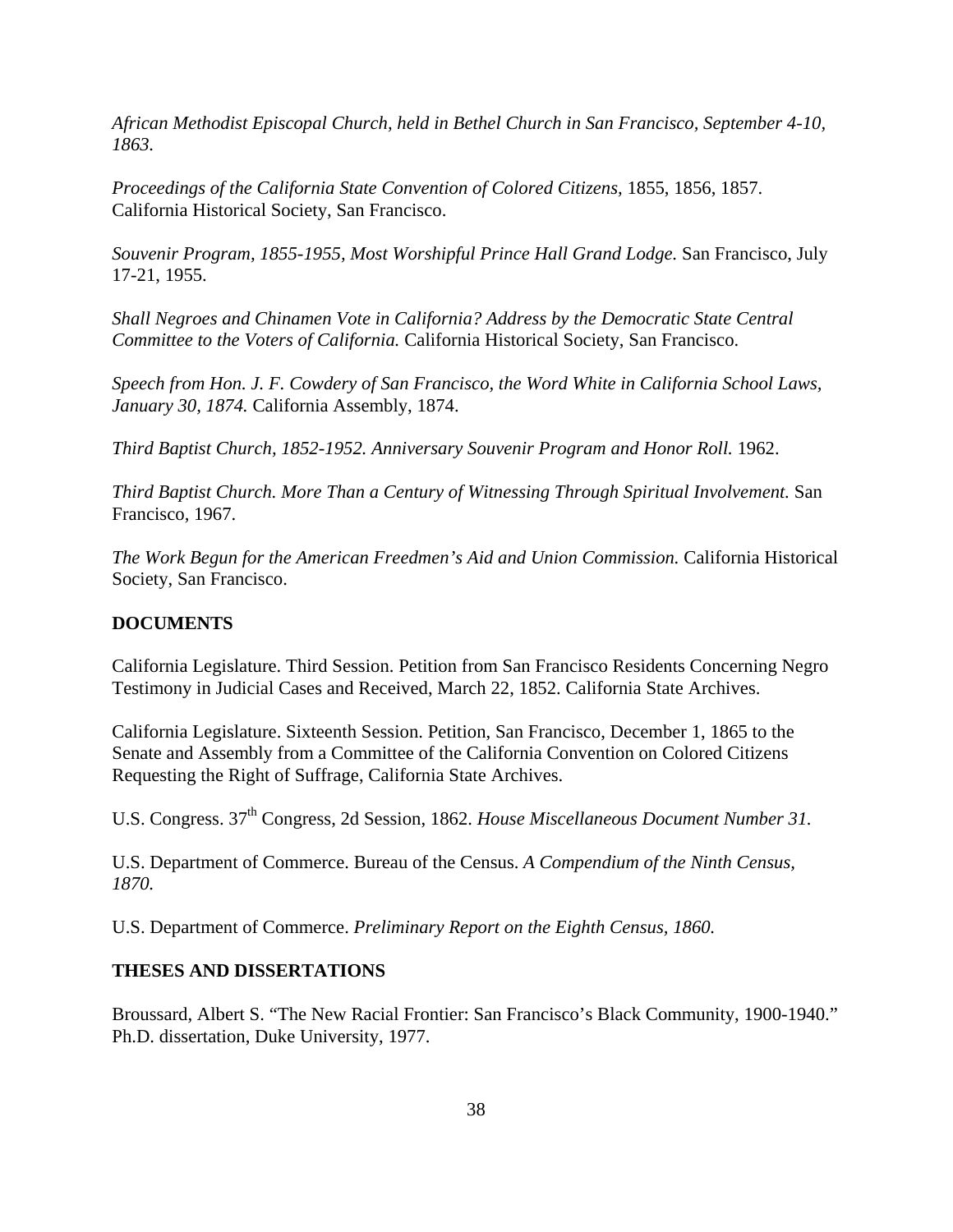Daniels, Douglas H. "Afro-San Franciscans: A Social History of Pioneer Urbanites, 1860-1930." Ph.D. dissertation, University of California, Berkeley, 1975.

Fisher, James A. "A History of the Political and Social Development of the Black Community in California, 1850-1950." Ph.D. dissertation*,* State University of New York at Stony Brook, 1971

Hudson, Lynn M. "When 'Mammy' Became a Millionaire, Mary Ellen Pleasant, an African American Entrepreneur." Ph.D. dissertation, Indiana University, 1966.

Lortie, Francis N. "San Francisco's Black Community, 1870-1890: Dilemmas in the Struggle for Equality." M.A. thesis, San Francisco State College, 1970.

Montesano, Philip M. "Some Aspects of the Free Negro Question in San Francisco, 1849-1870." M.A. thesis, University of San Francisco, 1967.

Montesano, Philip M. "San Francisco's Black Community, 1849-1890: The Quest for Equality Before the Law." Ph.D. dissertation, University of California, Santa Barbara, 1974.

Pilton, James W. "Negro Settlement in British Columbia." M.A. thesis, University of British Columbia, 1951.

Pride, Armistead. "A Register and History of Negro Newspapers in the United States, 1827- 1950." Ph.D. dissertation, University of Illinois, 1950.

# **BOOKS AND ARTICLES**

Abajian, James. *Blacks and Their Contribution to the American West.* Boston: G. K. Hall, 1974.

Abajian, James. *Blacks in Selected Newspapers, Censuses and Other Sources: An Index to Names and Subjects,* 3 vols. Boston: G. K. Hall. 1977.

Albin, Ray R. "The Perkins Case: The Ordeal of Three Slaves in Gold Rush California." *California History* 67 (December 1988): 215-227.

Arnett, Benjamin. ed. *The Poetical Works of James Madison Bell.* Lansing, MI.: Wynkoop, Hallenbeck, and Crawford, 1901.

Beasley, Delilah. *The Negro Trail Blazers of California.* Los Angeles: Times Mirror Printing Company, 1919.

Beasley, Delilah L. "Slavery in California." *Journal of Negro History* 3 (January 1918): 33-44. Bell, Howard H., ed. *Minutes and Proceedings of the National Negro Convention, 1830-1864. reprinted. New York: Arno* Press, 1969.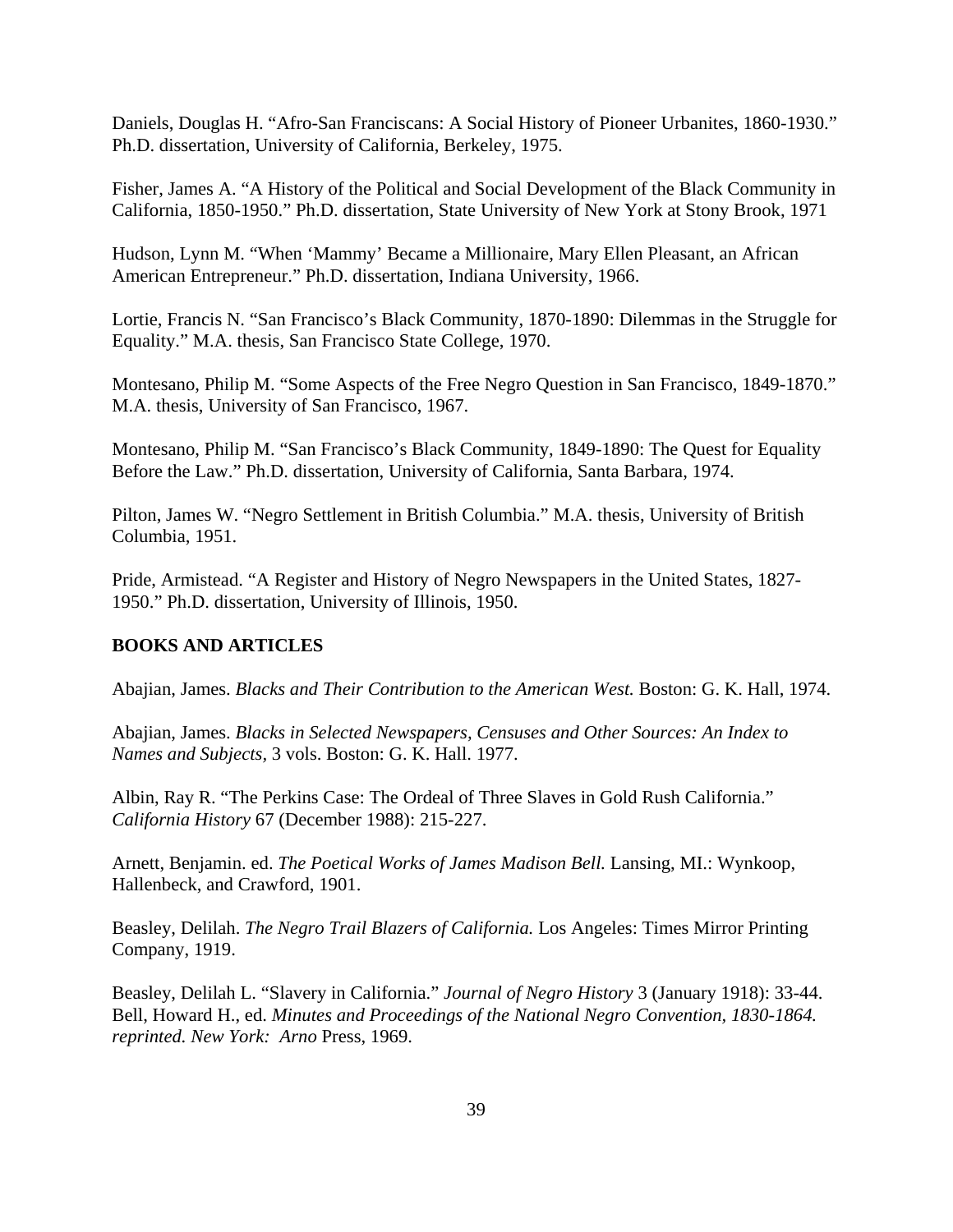Bell, Howard H. "The Negro in California, 1849-1859." *Phylon* 28 (Summer 1967): 151-160.

Bell, James Madison. *A Poem Entitled the Day and the War.* San Francisco: Agnew and Deffebach, 1864.

Berwanger, Eugene H. *The Frontier Against Slavery: Western Anti-Negro Prejudice and the Slavery Extension Controversy.* Urbana: University of Illinois Press, 1967.

Berwanger, Eugene H. "The Black Law Question in Ante-Bellum California." *Journal of the West* 6 (April 1967): 205-220.

Bibb, Susheel. *Mary Ellen Pleasant, 1817 to 1904: Mother of Human Rights in California, 2d ed.* San Francisco: MEP Enterprises/Productions, 1996.

Blockson, Charles L. "Escape from Slavery: The Underground Railroad." *National Geographic* (July 1984): 3-39.

Borthwick, J. D. *Three Years in California.* Edinburgh: William Blackwood and Sons, 1857.

Broussard, Albert S. *Black San Francisco: The Struggle for Racial Equality in the West, 1900- 1954*. Lawrence, KS: University Press of Kansas, 1993.

Broussard, Albert S. "Slavery in California Revisited: The Fate of a Kentucky Slave in Gold Rush California." *The Pacific Historian* 29 (Spring 1985): 17-21.

Browne, J. Ross. *Report of the Debates in the Convention of California on the Formation of the State Constitution*. Washington, D.C.: J. T. Towers, 1850.

Brudnoy, David. "Race and the San Francisco School Board Incident." *California Historical Quarterly* 50 (September 1971): 295-312.

Crouchett, Lawrence P., Lonnie G> Bunch III, and Martha Kendall Winnacker. *Visions Toward Tomorrow: The History of the East Bay Afro-American Community, 1852-1977.* Oakland: Northern California Center for Afro-American History and Life, 1989.

Davis, Sam. "Memories of Mammy Pleasant." *Pandex of the Press* 1 (January 1902).

.

Dyer, Brainerd. "One Hundred Years of Negro Suffrage." *Pacific Historical Review* 41 (February 1968): 1-20. Fisher, James. "The Political Development of the Black Community in California, 1850-1950." *California Historical Quarterly* 50 (September 1971): 256-266.

Fisher, James. "The Struggle for Negro Testimony in California, 1851-1863." *Southern*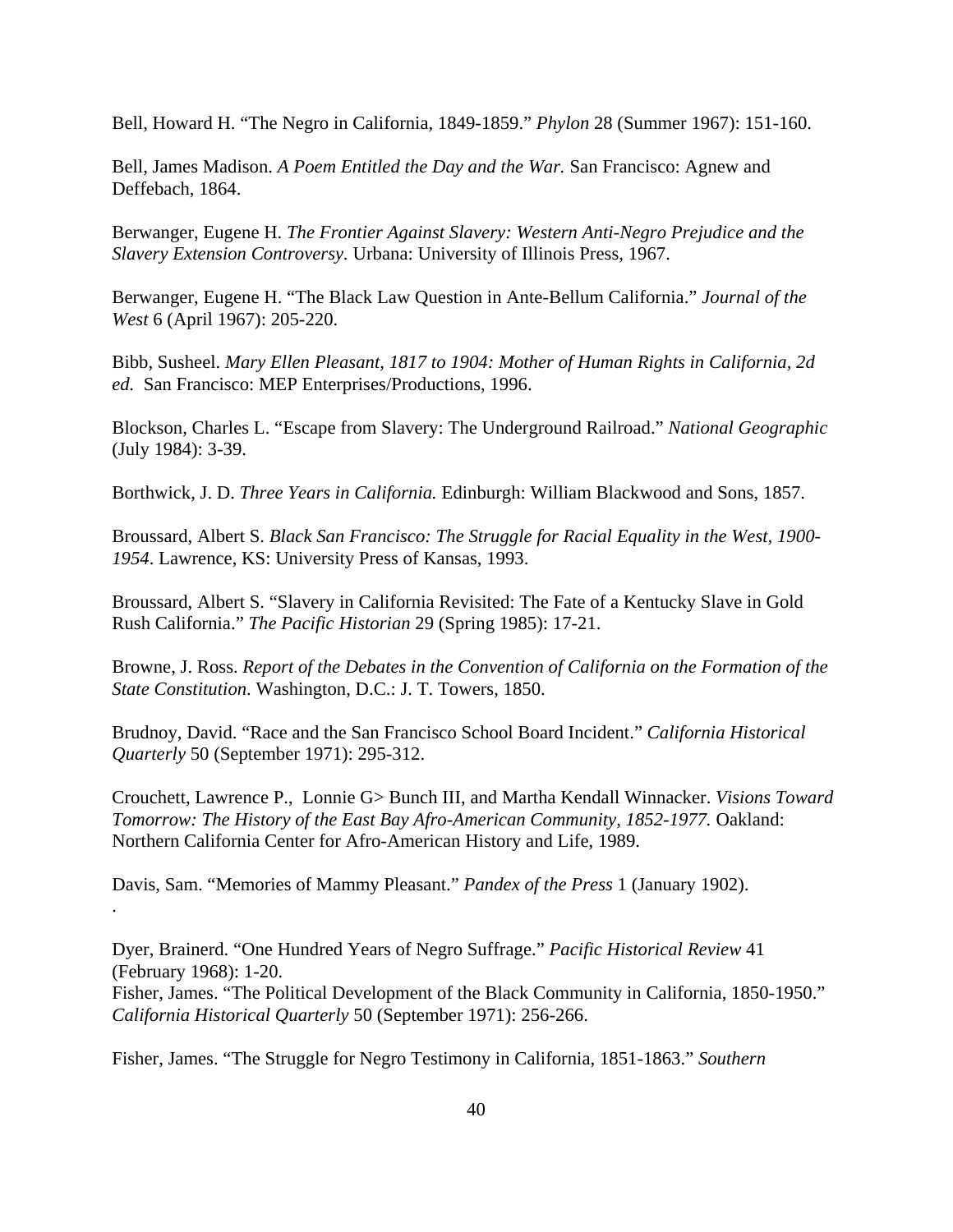*California Quarterly* 51 (December 1969): 313-324.

Franklin, William F. "The Archy Case: The California Supreme Court Refuses to Free a Slave." *Pacific Historical Review* 33 (May 1963): 137-154.

Frye, Hardy. "Negroes in California from 1841-1875." *San Francisco Negro Historical and Cultural Society Monograph*, vol. 3. (April 1968).

Gibbs, Mifflin Wistar. *Shadow and Light: An Autobiography*. New York: Arno Press, 1968.

Goode, Kenneth G. *California's Black Pioneers: A Brief Historical Survey.* Santa Barbara: McNally and Loftin, 1974.

Holdredge, Helen. *Mammy Pleasant.* New York: Putnam, 1953.

Holliday, J. S. *The World Rushed In: The California Gold Rush Experience.* New York: Simon and Schuster, 1981.

Horton, James Oliver. *Free People of Color: Inside the African American Community. Washington, D. C.: 1993.*

Hudson, Lynn M. "A New Look, or 'I'm Not Mammy to Everyone in California': Mary Ellen Pleasant, a Black Entrepreneur." *Journal of the West* 32 (July 1993): 35-40.

Issel, William and Robert W. Cherny. *San Francisco, 1865-1932: Politics, Power, and Urban Development.* Berkeley: University of California Press, 1986.

Lapp, Rudolph M. *Archy Lee, A Fugitive Slave Case.* San Francisco: Book Club of California, 1969.

Lapp, Rudolph M. *Blacks in Gold Rush California.* New Haven: Yale University Press, 1977.

Lapp, Rudolph. *Afro-Americans in California.* San Francisco: Boyd and Fraser, 1979/

Lapp, Rudolph. *"* Jeremiah Sanderson: Early California Negro." *Journal of Negro History* 53 (October 1968): 321-333.

Litwack, Leon F. *North of Slavery: The Negro in the Free States, 1790-1860.* Chicago: University of Chicago Press, 1961. Lotchin, Roger. *San Francisco, 1846-1856: From Hamlet to City.* New York: Oxford University Press, 1974.

McBroome, Delores Nason. *Parallel Communities: African Americans in California's East Bay, 1850-1963.* New York: Garland Publishing, Inc., 1993.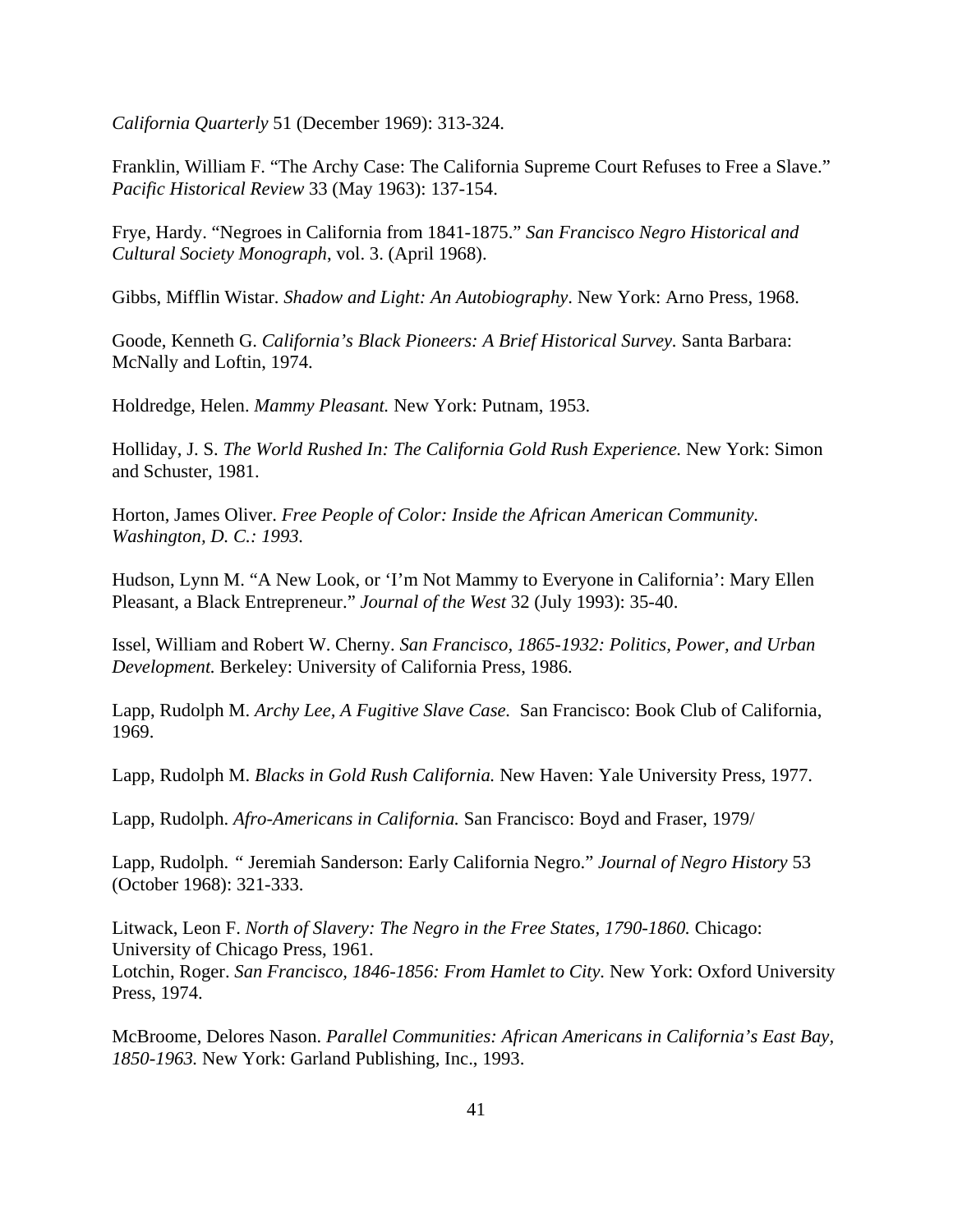McGloin, John B. *San Francisco: The Story of a City. San Rafael: Presidio Press, 1978.* 

Miller, Floyd. *The Search for a Black Nationality: Black Emigration and Colonization, 1787- 1863.* Urbana: University of Illinois Press, 1975.

Montesano, Philip M. "A Black Pioneer's Trip to California." *Pacific Historian* 13 (Winter 1969): 58-62.

Montesano, Philip M. "San Francisco Black Churches in the Early 1860's: Political Pressure Groups." *California Historical Quarterly* 52 (Summer 1973): 145-152.

Parker, Elizabeth L. and James Abajian. *A Walking Tour of the Black Presence in San Francisco During the Nineteenth Century.* San Francisco: San Francisco African American Historical and Cultural Society, 1974.

Pettit, Arthur G. "Mark Twain's Attitude Toward the Negro in the West, 1861-1867." *Western Historical Quarterly* 1 (January 1970): 51-62.

Quarles, Benjamin. *Black Abolitionists.* New York: Oxford University Press, 1969.

Ridout, Lionel U. "The Church, the Chinese and Negroes in California, 1849-1893." *Historical Magazine of the Protestant Episcopal Church* 28 (1959): 115-138.

Savage, W. Sherman. *Blacks in the West.* Westport, Conn.:Greenwood Press, 1976.

Savage, W. Sherman. *The Negro on the Mining Frontier." Journal of Negro History* 30 (January 1945): 30-46.

Sherman, Joan R. "James Monroe Whitfield, Poet and Emigrationists: A Voice of Protest and Despair." *Journal of Negro History* 57 (April 1972): 169-176.

Simmons, William J. *Men of Mark, Eminent, Progressive and Rising.* Cleveland: George Rewell and Company, 1887.

Starr, Kevin. *Americans and the California Dream, 1850-1915.* New York: Oxford University Press, 1973.

Taylor, Quintard. *In Search of the Racial Frontier: African Americans in the American West, 1528-1990.* New York: W. W. Norton, 1998.

Telfer, John. "Philip Alexander Bell and the San Francisco Elevator." *San Francisco Negro Historical and Cultural Society Monograph*, vol. 1. (August 1966).